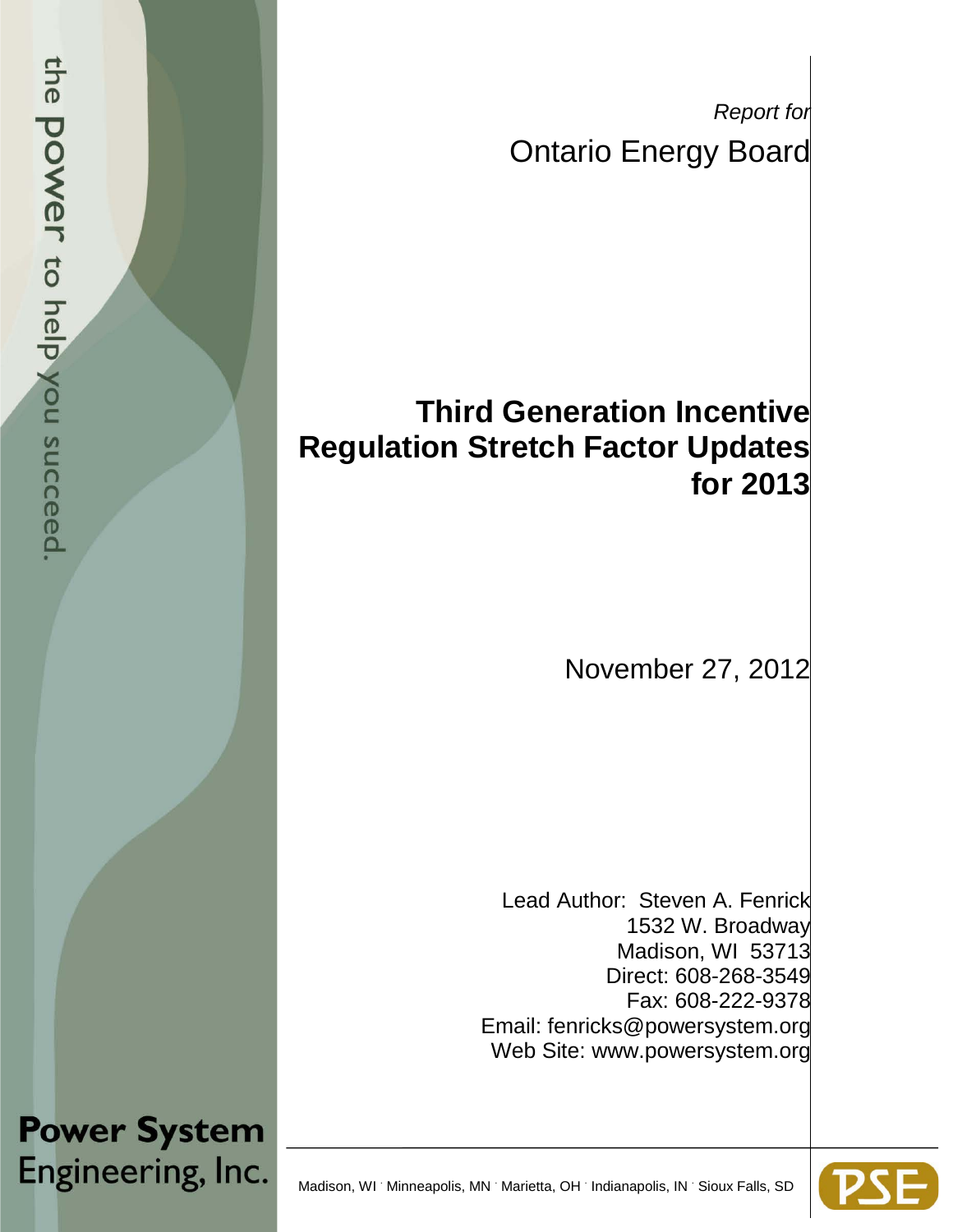# **Table of Contents**

| $\mathbf{1}$ |         |  |
|--------------|---------|--|
|              | 1.1     |  |
|              | 1.2     |  |
| 2            |         |  |
|              | 2.1     |  |
|              | 2.2     |  |
|              | 2.3     |  |
|              | 2.4     |  |
|              | 2.4.1   |  |
|              | 2.4.2   |  |
|              | 2.4.2.1 |  |
|              | 2.4.2.2 |  |
|              | 2.4.2.3 |  |
|              | 2.4.2.4 |  |
|              | 2.4.3   |  |
|              | 2.5     |  |
|              | 2.5.1   |  |
|              | 2.5.2   |  |
|              | 2.5.3   |  |
| 3            |         |  |
|              |         |  |
|              |         |  |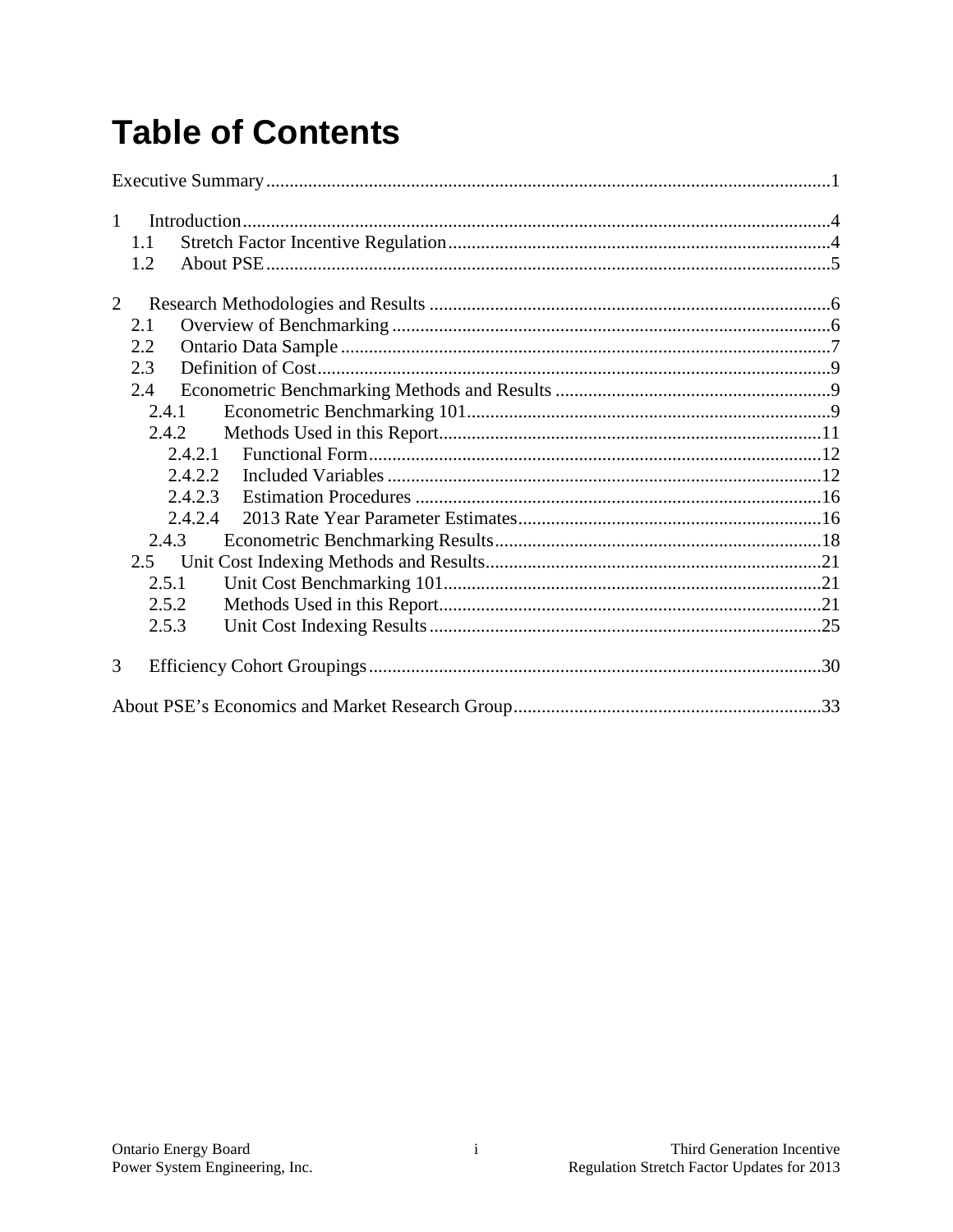## **Tables**

## **Figures**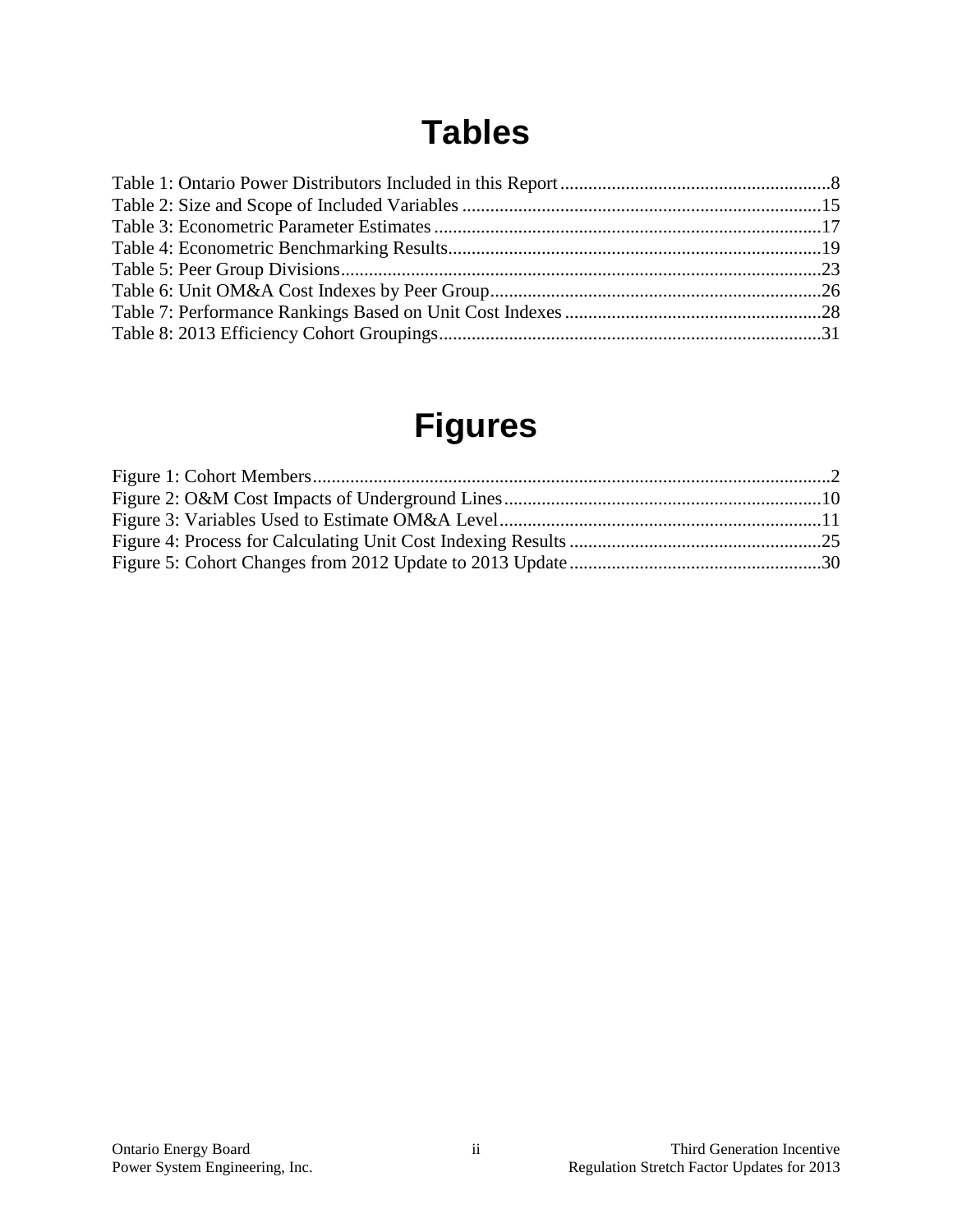# <span id="page-3-0"></span>**Executive Summary**

In November 2009, the Ontario Energy Board ("OEB") selected Power System Engineering, Inc. ("PSE") to provide cost performance evaluations of power distributors in the province of Ontario. PSE used statistical benchmarking methods to evaluate and compare the spending efficiency levels of these power distributors in three areas: distribution operations, distribution maintenance, and distribution administration. These three areas are collectively known as "distribution OM&A." The total spending level in these three areas is measured by evaluating data supplied to the OEB by each power distributor.

PSE provided the 2010 rate year benchmarking results in the report "Third Generation Incentive Regulation Stretch Factor Updates for 2010," dated February 17, 2010. PSE provided 2011 benchmarking results in the report "Third Generation Incentive Regulation Stretch Factor Updates for 20[1](#page-3-1)1," dated March 7, 2011.<sup>1</sup> PSE provided 2012 rate year benchmarking results in the report "Third Generation Incentive Regulation Stretch Factor Updates for 2012," dated December 1, [2](#page-3-2)011.<sup>2</sup>

The present report (the "2013 Report," or the "Report") provides a benchmarking update for the 2013 rate year. The 2013 Report presents the results of PSE's most recent Ontario benchmarking study, which identifies the 2013 rate year efficiency cohort groupings. The Report also describes the methodology used to identify the cohorts. These efficiency cohort groupings are used in the calibration of the Third Generation Incentive Regulation stretch factors for Ontario's power distribution industry.

The 2013 updated study results are the product of incorporating new 2011 data and industry amalgamations into a pre-established benchmarking paradigm. The methodologies employed in the 2013 benchmarking study, described in Section 2 of this Report, are exactly the same as those employed in the previous updates, and are founded on methods developed in preceding consultations on the topic.<sup>[3](#page-3-3)</sup> Similarly, the method of determining efficiency cohort groupings is the same method that was used in the previous reports. This method is described in the July 14, 2008 Report of the Board on Third Generation Incentive Regulation for Ontario's Electricity Distributors, pp. 21-23.<sup>[4](#page-3-4)</sup> It is also summarized in Section 3 of this Report.

Based on the benchmarking results, PSE divides the Ontario local distribution companies ("Distributors") into three efficiency cohorts. These cohorts are based on two separate benchmarking analyses that are performed on the distribution OM&A data for the Distributors an econometric benchmarking study and a cost index benchmarking study. For each benchmarking study, the Distributors are grouped into top performers, bottom performers, and middle performers.

<span id="page-3-1"></span><sup>&</sup>lt;sup>1</sup> [http://www.oeb.gov.on.ca/OEB/\\_Documents/EB-2009-0392/Report\\_2010\\_Stretch\\_Factor\\_Updates.pdf](http://www.oeb.gov.on.ca/OEB/_Documents/EB-2009-0392/Report_2010_Stretch_Factor_Updates.pdf) and [http://www.ontarioenergyboard.ca/OEB/\\_Documents/Documents/Report\\_2011\\_Stretch\\_Factor\\_Updates.pdf](http://www.ontarioenergyboard.ca/OEB/_Documents/Documents/Report_2011_Stretch_Factor_Updates.pdf)

<span id="page-3-2"></span><sup>&</sup>lt;sup>2</sup> [http://www.ontarioenergyboard.ca/OEB/\\_Documents/Documents/Report\\_2012\\_Stretch\\_Factor\\_Updates.pdf](http://www.ontarioenergyboard.ca/OEB/_Documents/Documents/Report_2012_Stretch_Factor_Updates.pdf)

<span id="page-3-3"></span><sup>&</sup>lt;sup>3</sup> [http://www.oeb.gov.on.ca/documents/cases/EB-2006-0268/PEG\\_Final\\_Benchmarking\\_Report\\_20080320.pdf](http://www.oeb.gov.on.ca/documents/cases/EB-2006-0268/PEG_Final_Benchmarking_Report_20080320.pdf)

<span id="page-3-4"></span><sup>&</sup>lt;sup>4</sup> [http://www.oeb.gov.on.ca/OEB/\\_Documents/EB-2007-0673/Report\\_of\\_the\\_Board\\_3rd\\_Generation\\_20080715.pdf](http://www.oeb.gov.on.ca/OEB/_Documents/EB-2007-0673/Report_of_the_Board_3rd_Generation_20080715.pdf)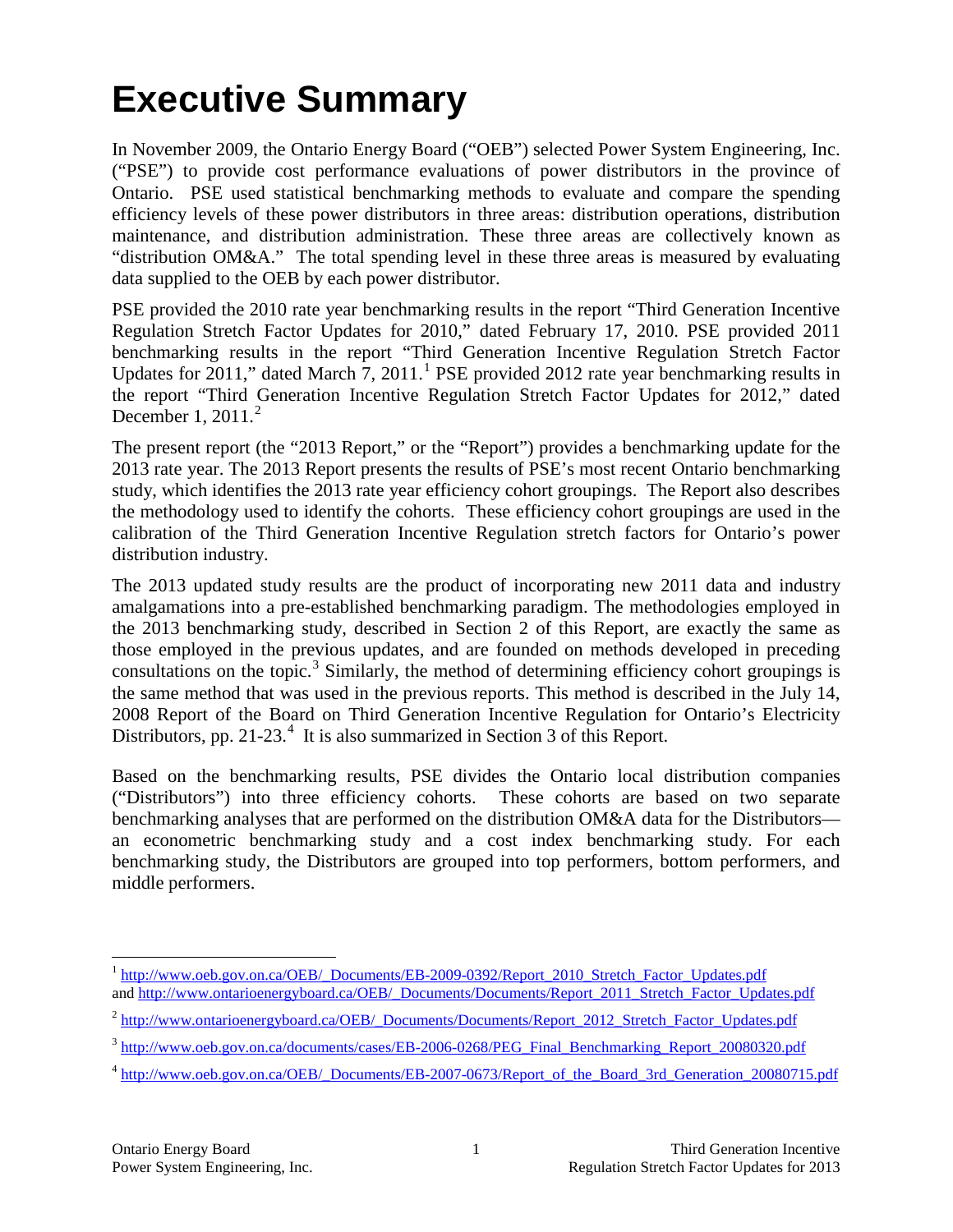The 2013 efficiency cohorts are summarized below. There are ten members in Cohort 1, fiftyfour members in Cohort 2, and eleven members in Cohort 3. [Table 8,](#page-33-0) found in Section 3, displays the full list of companies with their corresponding cohort grouping. The methods by which the cohorts are determined are described briefly below Figure 1, and in more detail in Sections 1 and 2 of this Report.

#### **Figure 1: Cohort Members**

#### **Cohort 1**

- Entegrus Powerlines Inc. (Chatham-Kent Hydro Inc.)\*
- Festival Hydro Inc.
- Grimsby Power Incorporated
- Hydro Hawkesbury Inc.
- Hydro One Brampton Networks Inc.
- Kitchener-Wilmot Hydro Inc.
- Entegrus Powerlines Inc. (Middlesex Power Distribution Corporation)\*
- North Bay Hydro Distribution Limited
- Northern Ontario Wires Inc.
- Renfrew Hydro Inc.

### **Cohort 2 Cohort 2**

• All Distributors not in Cohorts 1 or 3

#### **Cohort 3**

- Algoma Power Inc.
- Brant County Power Inc.
- Centre Wellington Hydro Ltd.
- COLLUS Power Corp.
- Erie Thames Powerlines Corporation
- Orillia Power Distribution Corporation
- Port Colborne (CNP)
- Tillsonburg Hydro Inc.
- Toronto Hydro-Electric System Limited
- Wellington North Power Inc.
- West Coast Huron Energy Inc.

\* The Board issued an amended licence to Entegrus Powerlines Inc. on February 24, 2012. The amalgamation of Chatham-Kent Hydro Inc. and Middlesex Power Distribution Corporation was completed in January 2012. Separate 2013 rate applications have been filed for each rate zone or service area.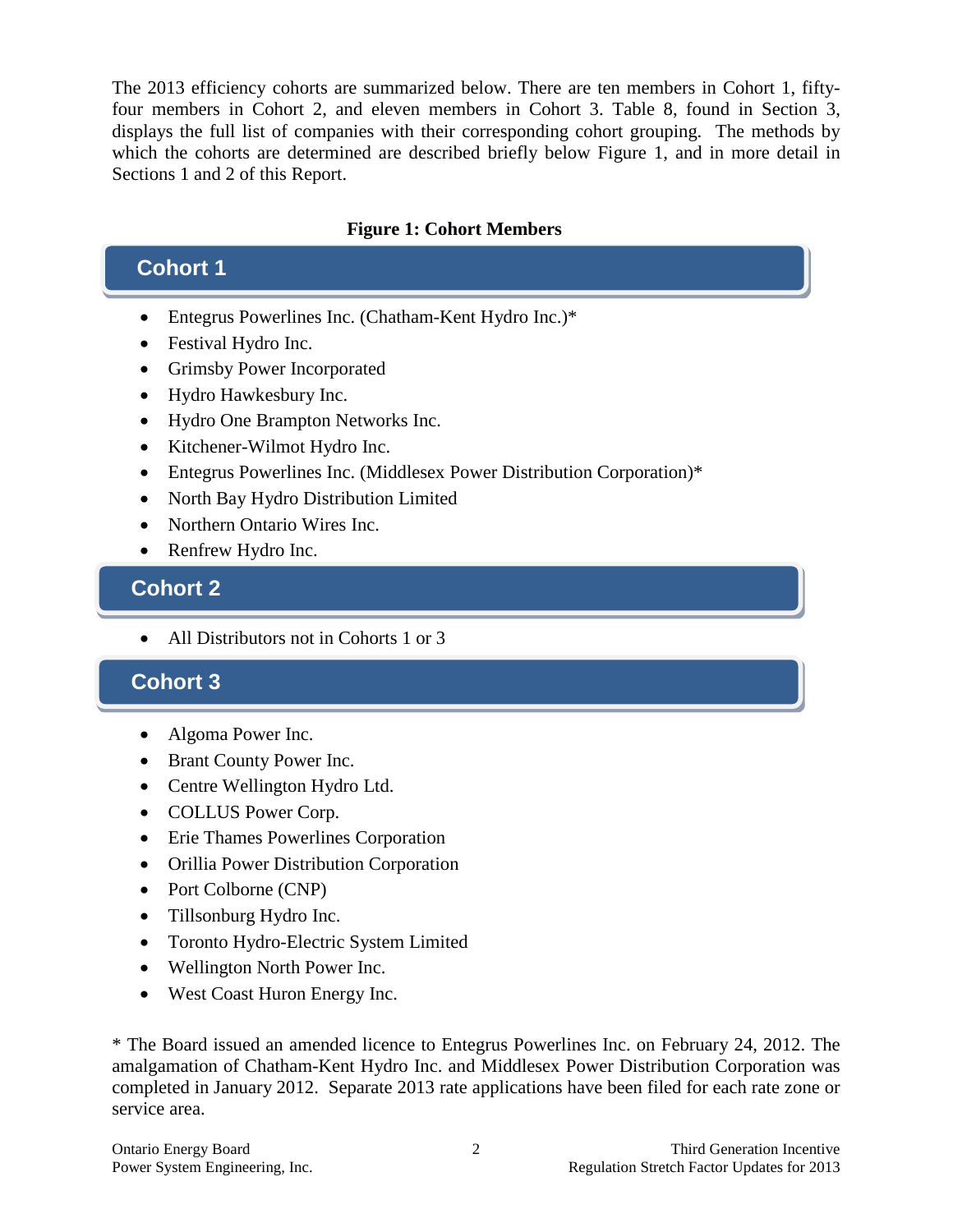The overall cohort into which a particular Distributor falls is based on the results of the two benchmarking studies for that Distributor. The first cohort comprises Distributors that have been identified as top performers by **both** benchmarking methods. Distributors in the third cohort group have been designated as bottom performers by **both** methods. All other Distributors are placed in the middle cohort. [5](#page-5-0)

The remainder of this report provides a narrative of the two benchmarking methodologies and displays the research results. Following the Introduction, Section 2 offers a summary of the two benchmarking approaches used in designating efficiency cohort groupings. Section 2 also reveals the results for each benchmarking technique. Section 3 uses the results from the two benchmarking approaches to sort the Distributors into three efficiency cohort groupings.

<span id="page-5-0"></span><sup>&</sup>lt;sup>5</sup> Hydro One Networks Inc. is automatically placed in Cohort 2 due to the unavailability of a proper peer group for the company.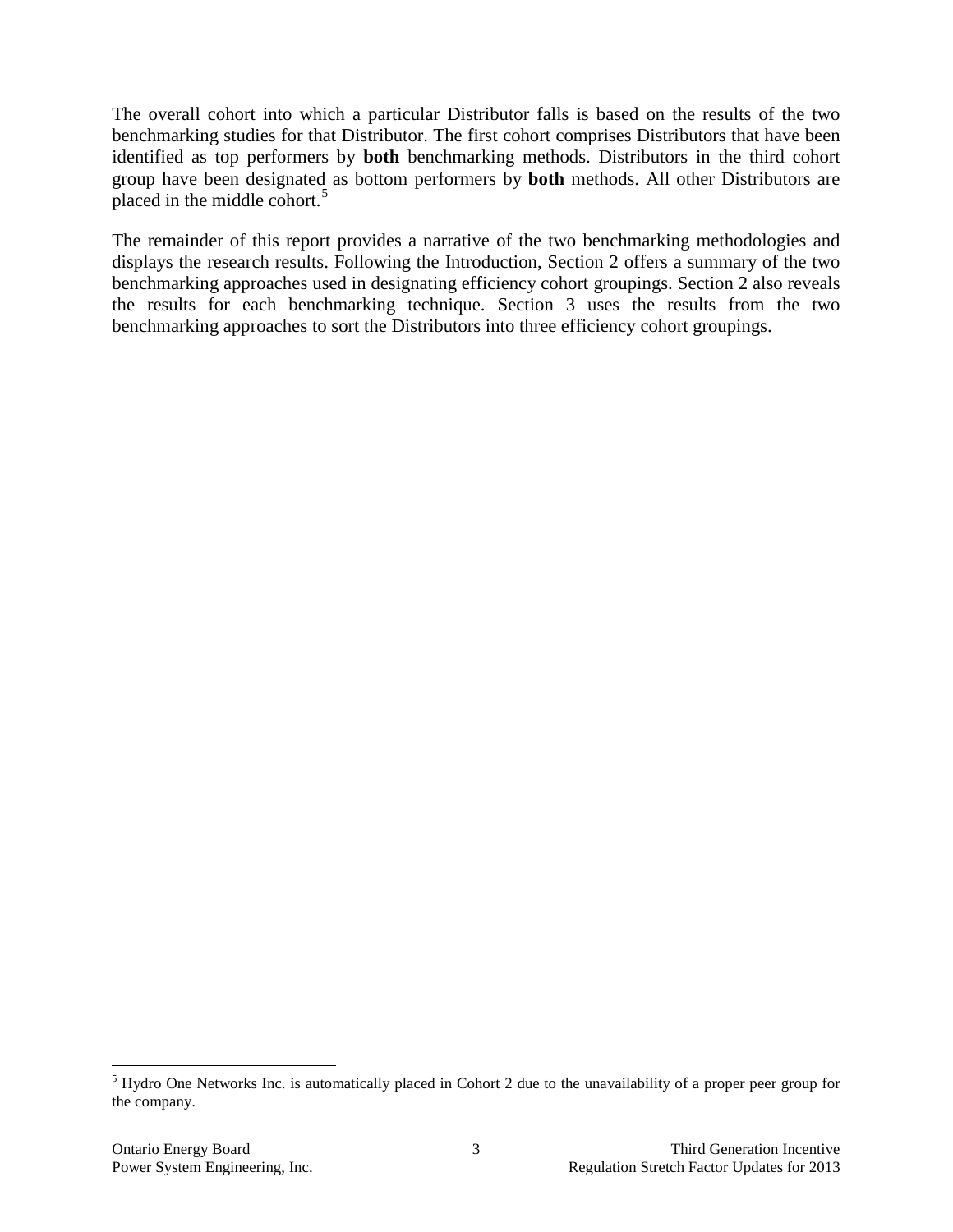# <span id="page-6-0"></span>**1 Introduction**

This report presents the methodologies and results of a benchmarking study that identifies the 2013 rate year efficiency cohort groupings for Ontario's power distribution industry. This study will be used to determine the Third Generation Incentive Regulation stretch factors for the 2013 rate year. The study results divide the Ontario industry into three efficiency cohorts, which are based on the results of two distinct benchmarking methods (econometric and unit cost index).

As a result of this study, each Ontario local Distributor will be assigned a productivity stretch factor for the 2013 rate year commensurate with their efficiency cohort group. The assigned stretch factor will be the same for all firms in a given cohort but will differ between cohorts. Those Distributors designated in Cohort 1, Cohort 2, and Cohort 3 will be assigned a stretch factor of 0.2%, 0.4%, 0.6%, respectively. A full list of cohort groupings can be found in Section 3, [Table 8](#page-33-0) of this report.

### <span id="page-6-1"></span>**1.1 Stretch Factor Incentive Regulation**

Under incentive regulation, the allowed rate of change in the price of electricity distribution rates is generally restricted by the growth in an inflation factor, minus  $(1)$  a productivity offset, and  $(2)$ a stretch factor. A lower stretch factor therefore allows a utility to raise its rates at an amount closer to the rate of inflation. Top performers are rewarded with a lower stretch factor (relative to middle and bottom performers).

The OEB incentive regulation stretch factor calculation process is similar to the benchmarking improvement progression PSE employs with its utility benchmarking clients. Data inputs are gathered from the Distributors operating in Ontario, statistical benchmarking models and peer groups are created, and a report is generated from the results, leading to the designation of stretch factors reflective of the Distributors' performances.

It is important to note that Distributors are not locked into a particular cohort designation for the life of the Third Generation Incentive Regulation plan. They have an opportunity to improve cost performance annually and have this improvement reflected in updated benchmarking results and resultant stretch factors. A number of Distributors have shifted cohort groups over the last few years.

As previously indicated, both econometric and unit cost index benchmarking methods were applied to the Distributors' distribution costs. The **econometric method** uses regression analysis to fashion expected costs ("benchmark costs") after accounting for the external circumstances that vary with each Distributor. Performance is then measured by calculating the ratio of a Distributor's actual cost to the overall benchmark cost. Statistical significance is assessed to determine statistically superior and inferior cost performers.

The **unit cost indexing method** separates the Ontario Distributors into twelve peer groups based on characteristics found to be significant cost drivers in the econometric research. Examples of these characteristics include the relative sizes of the Distributors, the percentage of the Distributors' lines that are underground, and whether the Distributors are situated on the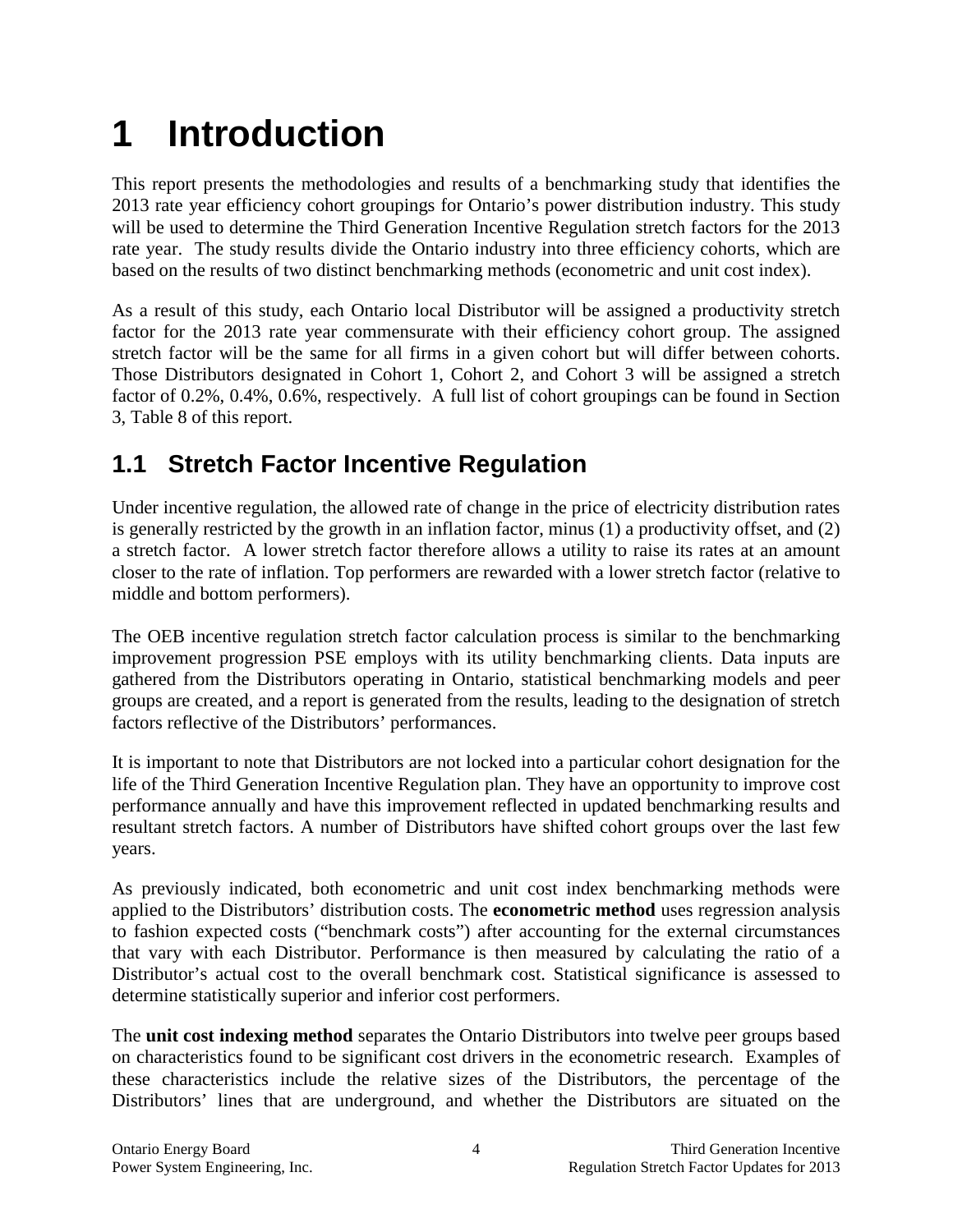Canadian Shield.<sup>[6](#page-7-1)</sup> A unit cost metric is then calculated for each Distributor by dividing OM&A cost by a comprehensive output index. The unit cost for each Distributor is compared to the mean of its respective peer group to determine the OM&A cost performance of each company. Based on this comparison, top and bottom quartile cost performers are identified.

Cohort groupings are directly determined by the two benchmarking results. To be in efficiency Cohort 1, a Distributor is required to attain:

- A statistically superior econometric benchmark, **and**
- A top quartile result in the unit cost index benchmarking study.

Similarly, efficiency Cohort 3 members are those utilities that are deemed statistically inferior by the econometric approach, **and** are in the bottom quartile of the indexing results. All remaining utilities are placed in Cohort 2.

### <span id="page-7-0"></span>**1.2 About PSE**

PSE staff has extensive experience in utility performance benchmarking. Mr. Fenrick, the lead author of this Report, heads PSE's regulatory and internal management improvement benchmarking practice. He has authored numerous reports evaluating the cost and reliability levels of electric utilities, and has also testified on these subjects. He has presented companyspecific results to utility managers, assisting them in measuring and improving the performance levels and productivity trends of their utilities. Utilities have used PSE's benchmarking research to formulate strategic plans, present results to their Board of Directors, inform compensation mechanisms, and set performance goals.

PSE's performance evaluation studies have included examinations of power distribution reliability, productivity trends, OM&A costs, total costs, and more detailed expenses. Our benchmarking team includes professionals in the areas of economics, smart grid technologies, and professional engineers. These studies have been sponsored by utilities, regulatory commissions, and consumer advocates.

<span id="page-7-1"></span><sup>&</sup>lt;sup>6</sup> The Canadian Shield is a "shield" of Precambrian igneous rock that affects the cost of providing electricity service; the shield makes installation of distribution infrastructure more difficult. A shield is a large plate of mostly solid and continuous rock that is close to the earth's surface.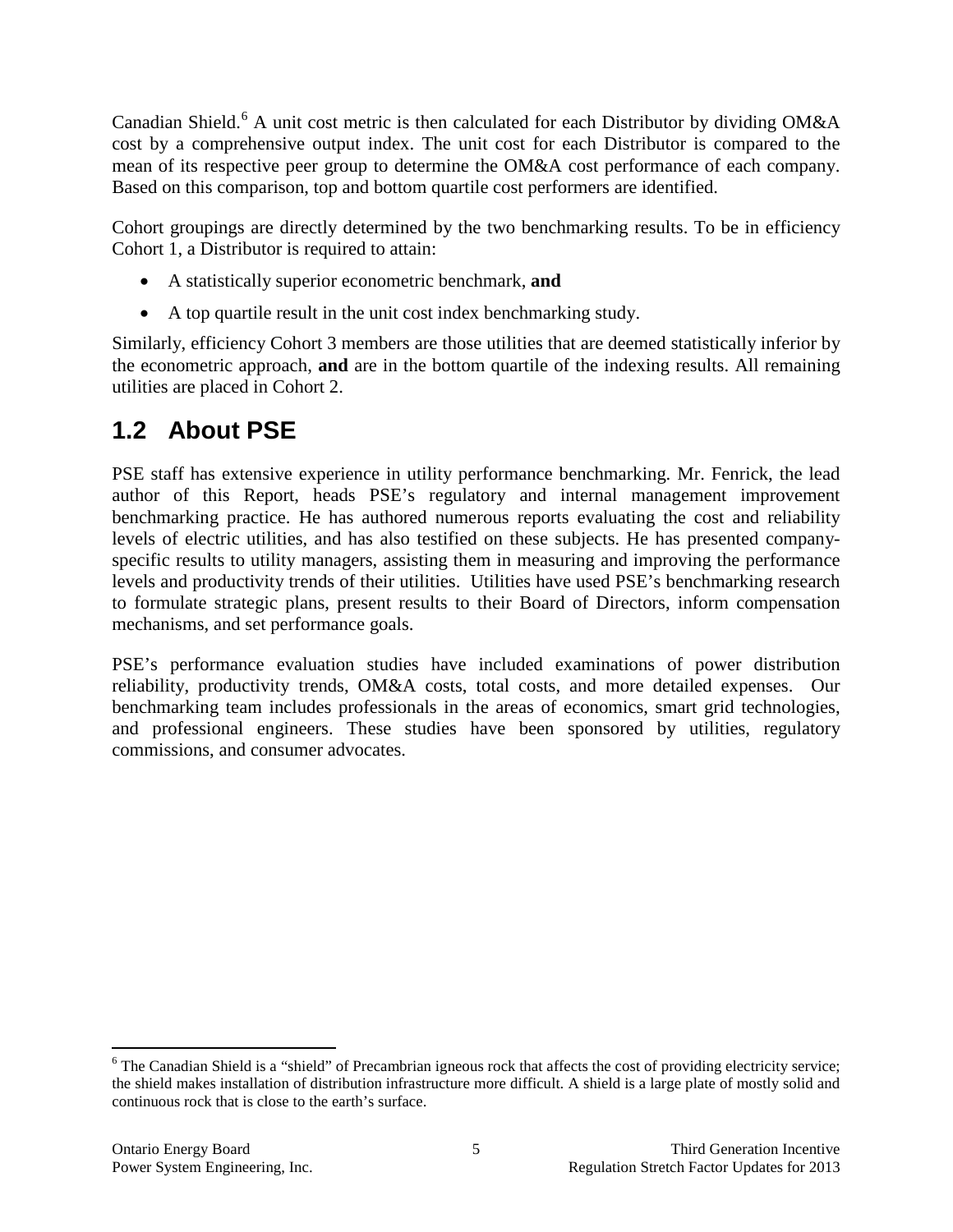# <span id="page-8-0"></span>**2 Research Methodologies and Results**

This section provides an overview of performance benchmarking, the data sample, definition of OM&A cost, and descriptions of the econometric and unit cost benchmarking methods, procedures, and results.

### <span id="page-8-1"></span>**2.1 Overview of Benchmarking**

Economic benchmarking studies allow regulators to objectively compare performance across utilities and jurisdictions.<sup>[7](#page-8-2)</sup> The basic idea behind benchmarking is to compare an actual result with an "expected" result. For example, a company could compare its actual salary levels with "expected" salary levels for a hypothetical company with similar relevant characteristics. The expected levels are typically determined by examining a peer group of companies. The benchmarking analysis is intended to equalize the varying factors that can influence salary, such as regional differences in cost of living, local taxes, labor pool, etc.

Regulators can use benchmarking when assessing electric reliability, determining appropriate cost or salary levels, and establishing escalation provisions of multi-year rate or revenue caps. Utility managers can use general performance benchmarking to determine their utility's overall performance compared to their peers within the industry. Specific benchmarking studies allow utilities to pinpoint areas where cost-effective improvements can be made and develop business cases for specific technologies.

Performance cost benchmarking enables a comparison between a utility's actual costs and a customized expectation of those costs. Relatively good cost performers will have actual costs below the expected amounts, whereas poor performers will have actual costs above the expected amounts.

$$
Performance = \frac{Costs^{Actual}}{Costs^{Expected}}
$$
 [Equation 1]

Equation 1 shows performance to be a function of two terms. Actual costs are reported directly from the utility, whereas expected costs must be estimated. If the performance is less than one, the Distributor is a better performer than predicted. Recall that the predicted value for a given utility is based on the particular circumstances for that utility—for example, if a Distributor is on the Canadian Shield, its OM&A costs will tend to be higher, and so its expected costs will be higher.

The research challenge is to calculate expected costs in a fair and accurate way, accounting for the specific advantages and disadvantages inherent in the operating circumstances of each utility. This last point is crucial. For benchmarking to accurately evaluate cost management performance, the relevant external operating conditions encountered by each utility must be

<span id="page-8-2"></span><sup>&</sup>lt;sup>7</sup> The term "benchmarking" originates with the practice of cobblers, who would draw an outline of a foot on a board or bench, so that they could compare the shoe they were making to the desired foot size.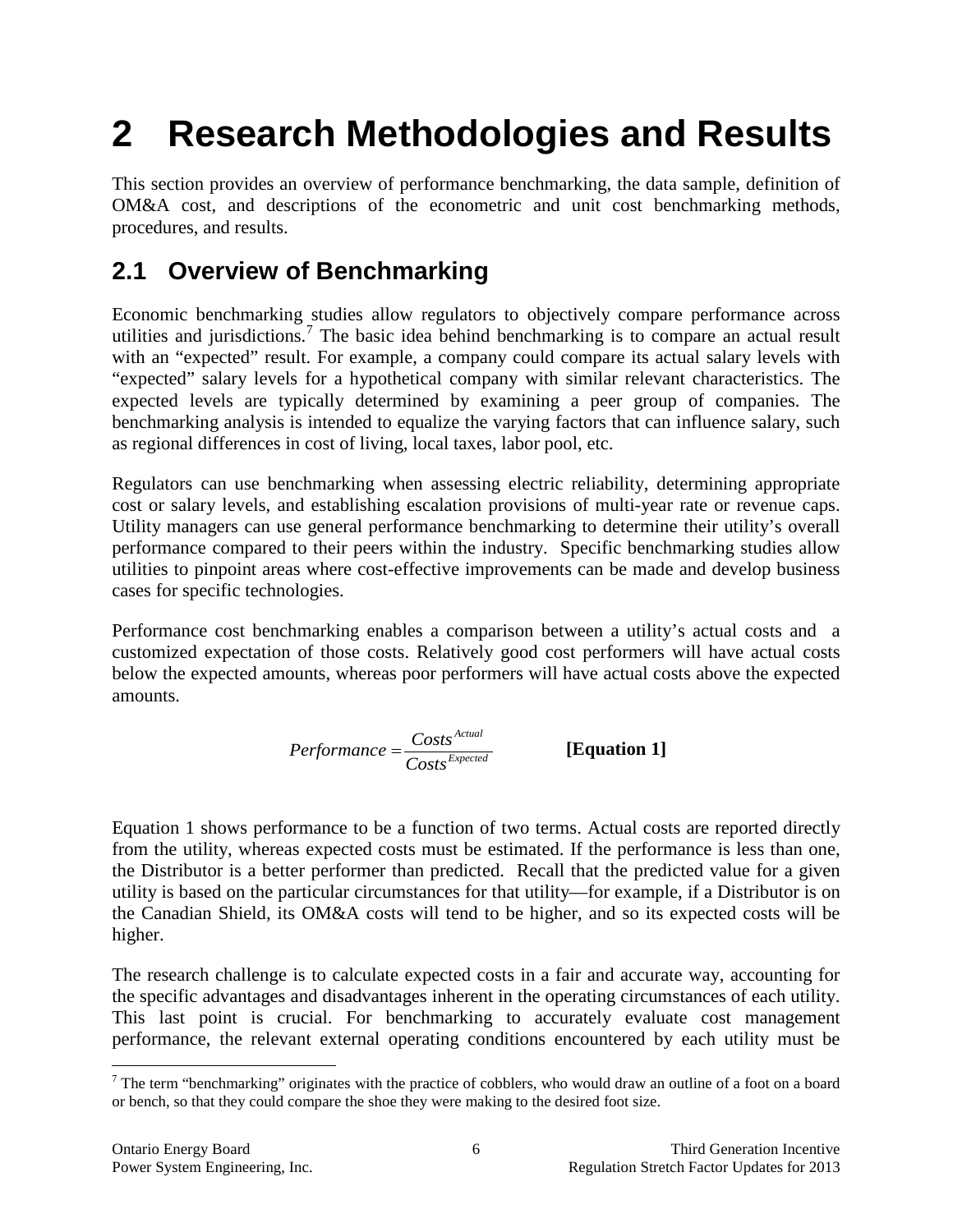adjusted for the differences among sample members. For econometric benchmarking, these differences are adjusted for through the use of regression analysis. The regression analysis determines which factors or conditions are the drivers of cost. In unit cost index benchmarking, external operating conditions are controlled by stratifying the utilities into separate peer groups.

### <span id="page-9-0"></span>**2.2 Ontario Data Sample**

For the 2013 update, the study includes 75 utilities, which are listed in Table 1. This sample size is two fewer than the 2012 update. The reduction in number from the 2012 update is due to mergers of industry members. In such cases, data for the individual companies have been combined to form one successor firm. The individual merged companies cease to be included in the benchmarking analysis.

The sample period for the 2013 update is 2002-2011. This ten-year period allows a large sample to be developed, which increases the precision of the parameter estimates in the econometric model.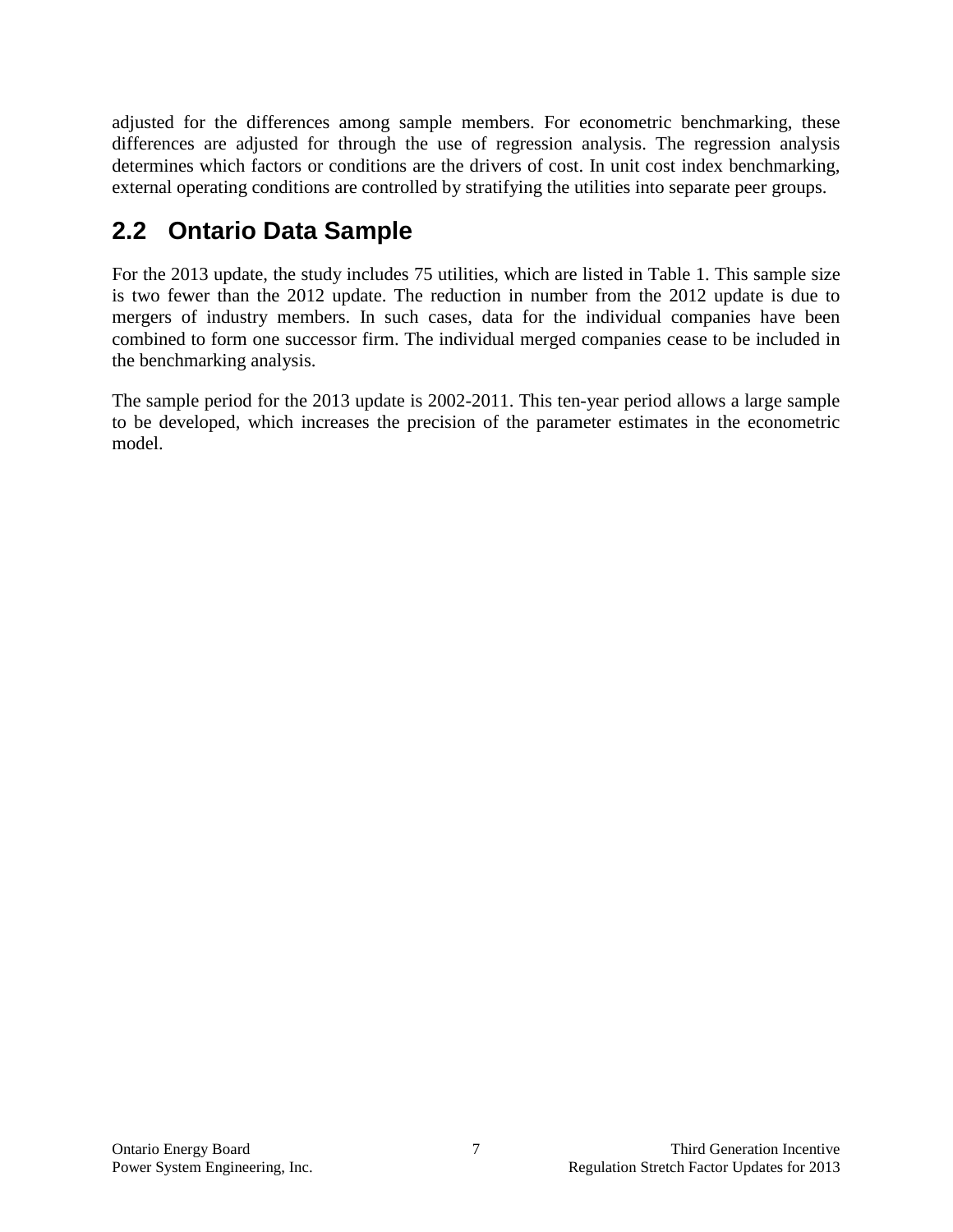#### **Table 1: Ontario Power Distributors Included in this Report**

## **List of Ontario Power Distributors**

<span id="page-10-0"></span>Algoma Power Inc. **Lakefront Utilities Inc.** Atikokan Hydro Inc. Lakeland Power Distribution Ltd. Bluewater Power Distribution Corporation **London Hydro Inc.** Brant County Power Inc. The County Power Inc. The County Power Utility Corporation Brantford Power Inc. **Example 20** Milton Hydro Distribution Inc. Burlington Hydro Inc. Newmarket - Tay Power Distribution Ltd. Cambridge and North Dumfries Hydro Inc. Niagara Peninsula Energy Inc. Centre Wellington Hydro Ltd. Night Niagara-on-the-Lake Hydro Inc. Chapleau Public Utilities Corporation Norfolk Power Distribution Inc. COLLUS Power Corp. The Collection of the North Bay Hydro Distribution Limited Cooperative Hydro Embrun Inc. Northern Ontario Wires Inc. E.L.K. Energy Inc. Oakville Hydro Electricity Distribution Inc. Enersource Hydro Mississauga Inc. Orangeville Hydro Limited Entegrus Powerlines Inc. (Chatham-Kent Hydro, Inc.)\* Orillia Power Distribution Corporation Entegrus Powerlines Inc. (Middlesex Power Dist. Corp.)\* Oshawa PUC Networks Inc. EnWin Utilities Ltd. Ottawa River Power Corporation Erie Thames Powerlines Corporation Parry Sound Power Corporation Espanola Regional Hydro Distribution Corporation Peterborough Distribution Incorporated Essex Powerlines Corporation **Port Colborne (CNP)** Port Colborne (CNP) Festival Hydro Inc. **PowerStream Inc.** PowerStream Inc. Fort Erie - Eastern Ontario Power (CNP) PUC Distribution Inc. Fort Frances Power Corporation **Rentrew Hydro Inc.** Greater Sudbury Hydro Inc. **Rideau St. Lawrence Distribution Inc.** Rideau St. Lawrence Distribution Inc. Grimsby Power Incorporated Sioux Lookout Hydro Inc. Guelph Hydro Electric Systems Inc. St. Thomas Energy Inc. Haldimand County Hydro Inc. Thunder Bay Hydro Electricity Distribution Inc. Halton Hills Hydro Inc. Tillsonburg Hydro Inc. Hearst Power Distribution Company Limited Toronto Hydro-Electric System Limited Horizon Utilities Corporation **Veridian Connections Inc.** Veridian Connections Inc. Hydro 2000 Inc. Wasaga Distribution Inc. Hydro Hawkesbury Inc. The Control of the Materia Waterloo North Hydro Inc. Hydro One Brampton Networks Inc. Welland Hydro-Electric System Corp. Hydro One Networks Inc. Wellington North Power Inc. Hydro Ottawa Limited **West Coast Huron Energy Inc.** Innisfil Hydro Distribution Systems Limited Westario Power Inc. Kenora Hydro Electric Corporation Ltd. <br>
Whitby Hydro Electric Corporation Kingston Hydro Corporation **Woodstock Hydro Services Inc.** Woodstock Hydro Services Inc. Kitchener-Wilmot Hydro Inc.

\* The Board issued an amended licence to Entegrus Powerlines Inc. on February 24, 2012. The amalgamation of Chatham-Kent Hydro Inc. and Middlesex Power Distribution Corporation was completed in January 2012. Separate 2013 rate applications have been filed for each rate zone or service area.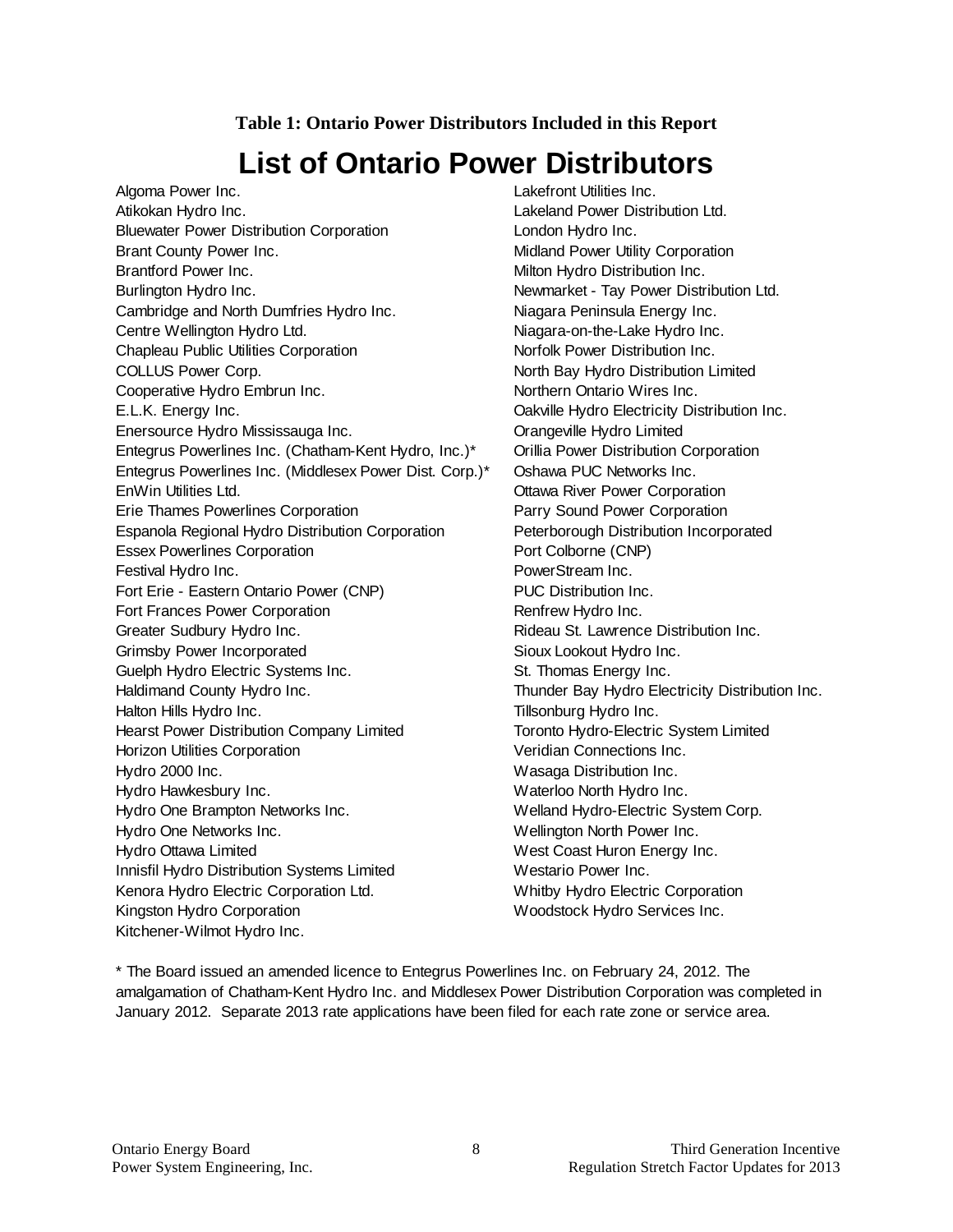### <span id="page-11-0"></span>**2.3 Definition of Cost**

The costs examined in this report are defined as total distribution OM&A expenses. This data was provided to PSE by the Ontario Energy Board. The data source was built from information submitted by each utility via the OEB Reporting and Record-keeping Requirements ("RRR"). $8$ 

### <span id="page-11-1"></span>**2.4 Econometric Benchmarking Methods and Results**

This section begins with a brief overview, in general terms, of the econometric benchmarking approach. It is followed by the benchmarking results.

#### <span id="page-11-2"></span>**2.4.1 Econometric Benchmarking 101**

The econometric approach to benchmarking allows the researcher to fashion an appropriate target (or benchmark) for an examined metric. Econometric benchmarking predicts costs which are customized for the specific operating conditions encountered by each utility. This prediction is interpreted as the expected costs of a utility with identical characteristics, and "average" relative performance.

The established benchmark target cost (i.e., the predicted cost) can be compared to a company's **actual** cost, to determine performance, as shown in Equation 2 below.

*Performance* = 
$$
\frac{OM & A \text{ Cost}^{Actual}}{OM & A \text{ Cost}^{Model \text{ Prediction}}}
$$
 [Equation 2]

The model prediction of the cost level is attained by choosing a functional form, based on statistical theory, and using regression analysis to estimate the parameters embedded within this functional form. This approach not only allows for simultaneous consideration of multiple cost drivers, but also permits statistical testing of these variables and estimation of their respective impact on cost. A *simplified* illustrative functional form is offered below.

#### *Expected*  $Cost = a + b * No. of Customers + c * Percent underlying [Equation 3]$

Assume the researcher postulates that OM&A costs were only linearly influenced by (1) the number of customers, and (2) the percent of lines underground. In that hypothetical case, Equation 3 would be the functional form. (In the actual analysis, costs are influenced by many factors, not just these two.) The coefficient "*a*" is the intercept term; its interpretation is that it costs money to be in business even if output is zero. The coefficient "*b*" signifies the cost of adding an additional customer, and the coefficient "*c*" shows the cost of increasing the percentage of undergrounded lines.

The researcher would then collect a data sample and use regression analysis to estimate the values of these model parameters. The signs $9$  of the estimates would need to conform to theory,

<span id="page-11-3"></span> <sup>8</sup> <http://www.oeb.gov.on.ca/OEB/Industry/Media+Room/Publications/RRR+Reports/Yearbook+of+Distributors>

<span id="page-11-4"></span><sup>9</sup> In our example, a positive sign for *b* would indicate that as the number of customers goes up, the expected total cost also goes up. A negative sign would indicate that as that value rises, the expected total cost decreases. The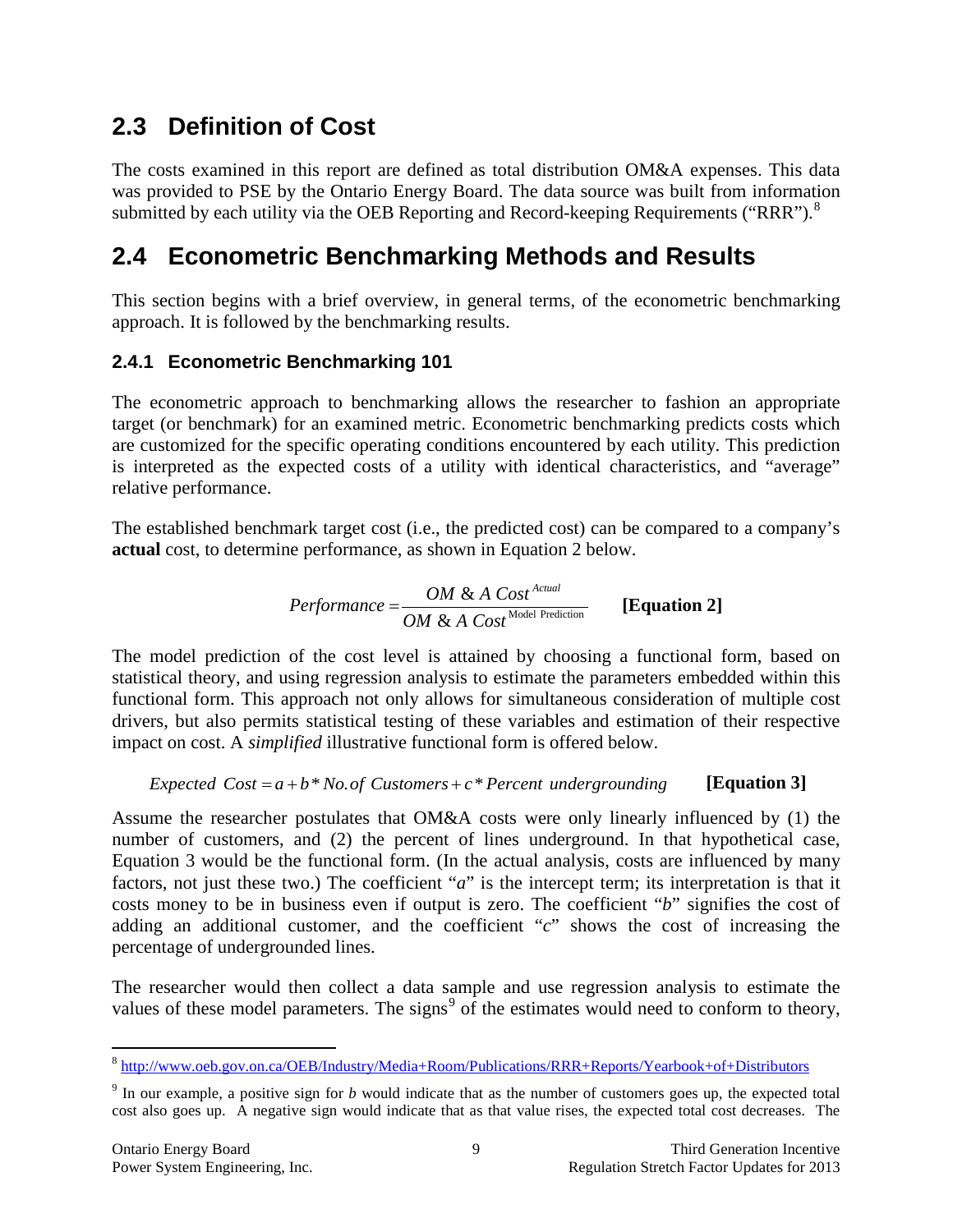and hypothesis testing would be conducted to assure the researcher that these variables are indeed statistically significant cost drivers. The values of *a*, *b*, and *c* serve as "weights" to determine the magnitude of the impact of each variable on expected cost.

Equation 3, although simplified for our hypothetical, shows the advantage of the econometric benchmarking approach, because it permits the simultaneous consideration of multiple variables. The researcher can test the significance of hypothetical cost drivers and incorporate them into the analysis. The econometric approach can also be used to better inform peer group selection.

For a more concrete example, consider the cost driver of "% of line undergrounded." The graph below depicts the impact of undergrounding on O&M cost.<sup>[10](#page-12-1)</sup> The x-axis is a measure of the amount of undergrounding; the y-axis is cost per customer. Each point represents one distributor's results for these two values. The line in the figure, which is calculated by statistical modeling, reveals the statistical relationship between undergrounding and distribution O&M expenses for the selected group. As undergrounding increases, cost per customer tends to decline. The econometric method is able to capture this tendency and incorporate it in the expected cost value of each company.





<span id="page-12-0"></span>The estimation process is enhanced by taking the natural log of each variable. This transforms the parameter estimates from marginal cost to cost elasticity estimates. Cost elasticity measures the *percentage* change in cost relative to a *percentage* change in the cost driver. For example, with this transformation, the interpretation of  $b$  in Equation 3 is: if the number of customers increases by 10 percent, then cost is predicted to increase by *b* times 10 percent. If *b* equals 0.5, then a 10 percent increase in customers is estimated to increase cost by 5 percent.

 $\overline{a}$ 

coefficient on the number of customers would always have a positive sign, but those for other variables (e.g. "percentage of line undergrounded") might have negative signs. See [Figure 2.](#page-12-0)

<span id="page-12-1"></span> $10$  This graph is based on undergrounding and operation and maintenance expenses of U.S. investor-owned power distributors. Recent research by PSE has quantified the impact of underground lines on both cost and reliability levels.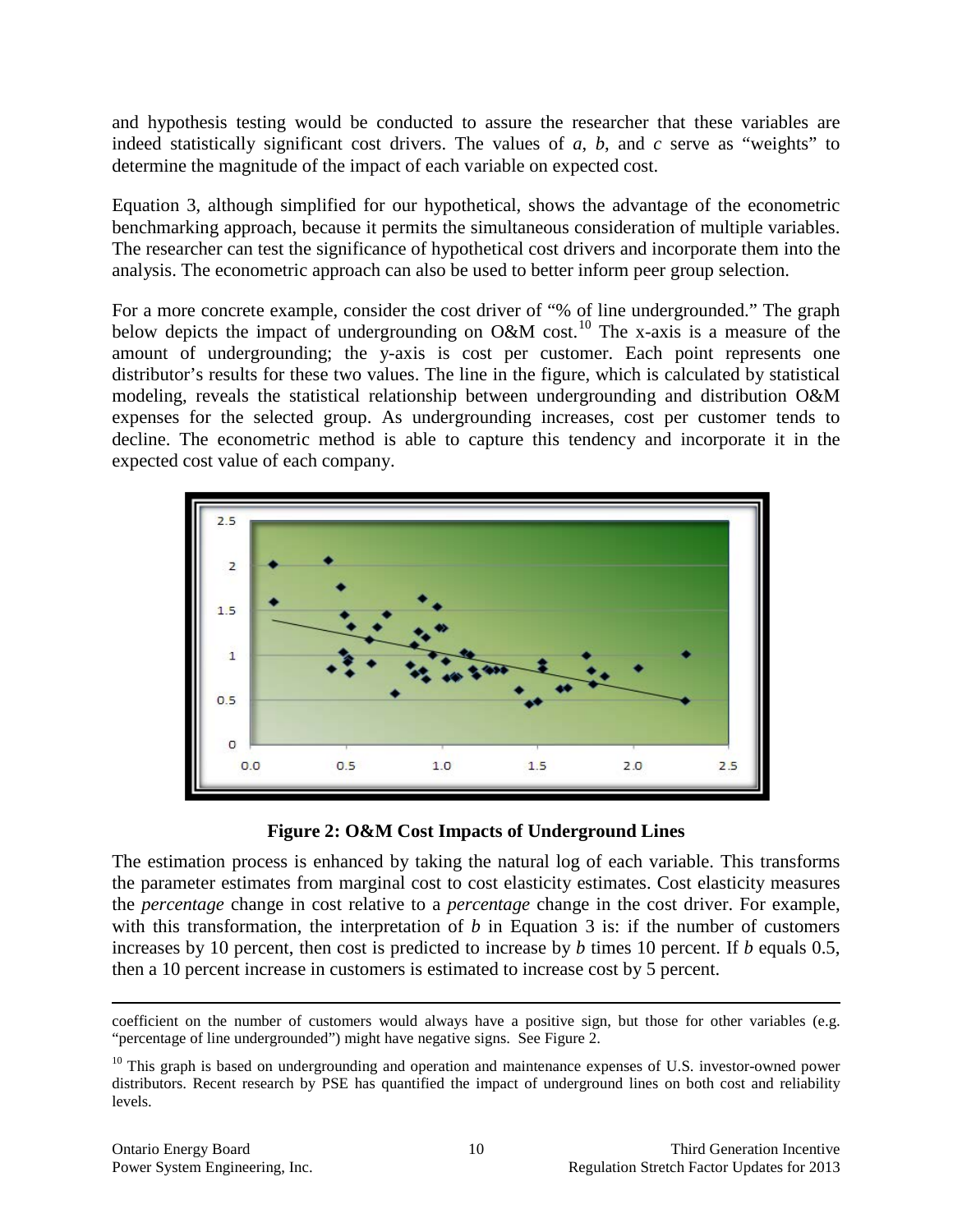Econometric benchmarking identifies and models the relevant variables that affect OM&A costs. Each explanatory variable allows for an explicit adjustment of the differing circumstances found within the sampled utilities. In the econometric model estimated for this report, seven distinct variables are used to formulate the estimated benchmark OM&A level. These factors reflect business or service territory conditions, and they are shown in Figure 3.



**Figure 3: Variables Used to Estimate OM&A Level**

<span id="page-13-1"></span>After the variables are chosen, industry data is collected. The econometric approach enables a large sample, since utilities with vastly differing operating conditions can be integrated into the analysis. As the econometric method adjusts for numerous conditions, a sample with varied operating conditions actually enhances the evaluation.

This contrasts with the unit cost indexing approach, which requires utilities with similar characteristics, so that peer groups can be created. For example, Hydro One Networks in Ontario lacks a suitable comparison group needed to perform benchmarking using the unit cost indexing method. However, Hydro One Networks can be included in the econometric benchmarking study, because that approach can accommodate dissimilar utilities within the analysis.

#### <span id="page-13-0"></span>**2.4.2 Methods Used in this Report**

The exact methods used in this report are detailed in previous reports. The methods are reiterated in this section in a compressed format.<sup>[11](#page-13-2)</sup> This section discusses items such as the

<span id="page-13-2"></span><sup>&</sup>lt;sup>11</sup> For more detail on the benchmarking approaches please see:  $\frac{http://www.oeb.gov.on.ca/documents/cases/EB-}{}$ [2006-0268/PEG\\_Final\\_Benchmarking\\_Report\\_20080320.pdf](http://www.oeb.gov.on.ca/documents/cases/EB-2006-0268/PEG_Final_Benchmarking_Report_20080320.pdf)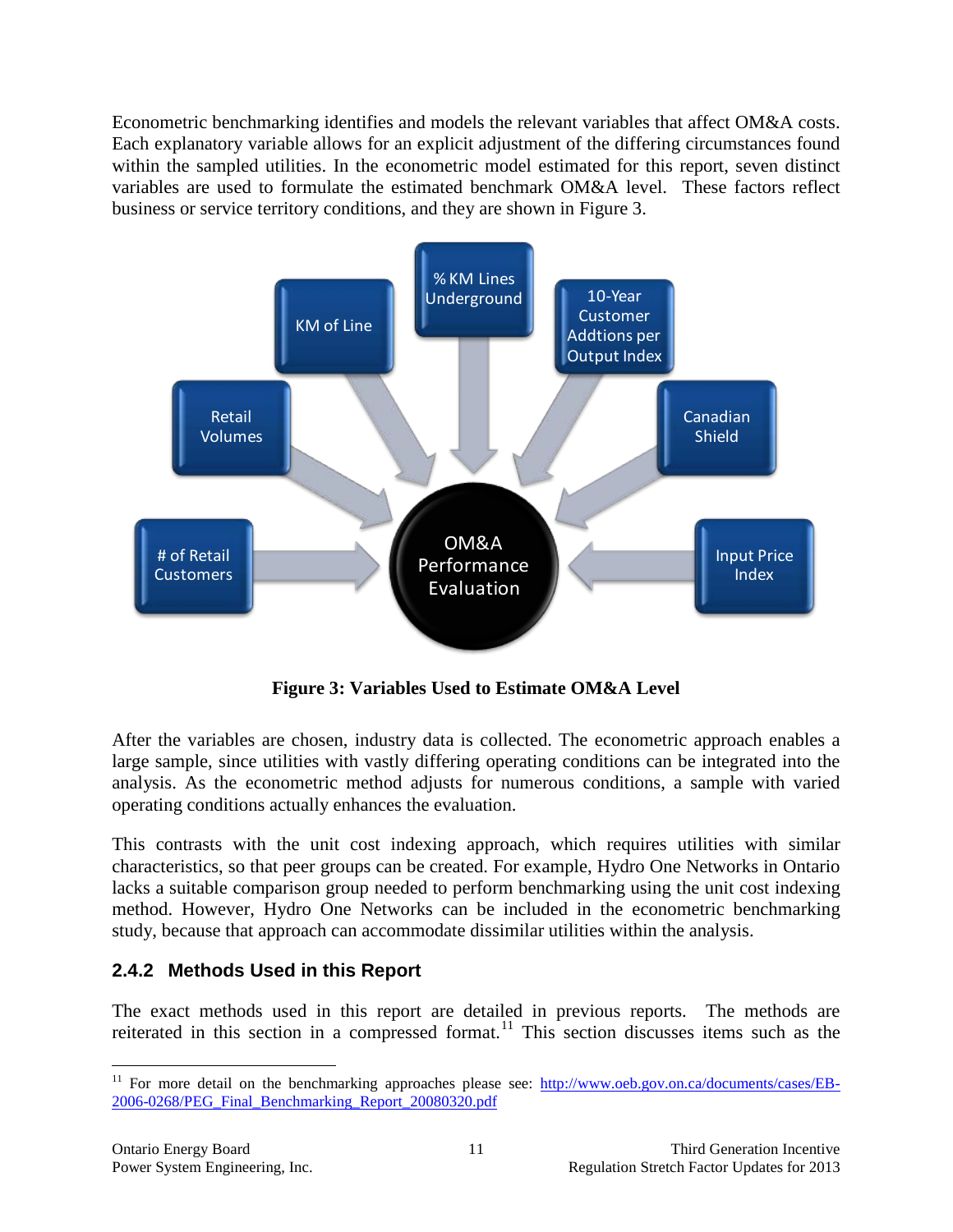functional form of the OM&A econometric model, included variables, estimation procedures, and 2013 rate year parameter estimates.

#### <span id="page-14-0"></span>*2.4.2.1 Functional Form*

The functional form used in this report is identical to that used in last year's update. It is a "quadratic" functional form, which has the following general formula:

$$
\ln C = \alpha_o + \sum_i \alpha_i \ln Y_i + \sum_j \alpha_j \ln W_j + \sum_k \alpha_\ell \ln Z_\ell + \alpha_i T
$$
  
+ 
$$
\frac{1}{2} \Bigg[ \sum_i \gamma_i \ln Y_i \ln Y_i + \sum_j \gamma_j \ln W_j \ln W_j \Bigg]^{\ell}
$$
  
+ 
$$
\epsilon.
$$
 [Equation 4]

Here,  $Y_i$  denotes one of several variables that quantify output and  $W_j$  denotes the input price. The *Z*-variables denote the additional business conditions, *T* is a trend variable, and ε denotes the error term. The  $\alpha$ 's and  $\gamma$ 's represent the econometric model parameter. In this model they are elasticities that capture the impact of each variable on OM&A costs, in percent terms.

#### <span id="page-14-1"></span>*2.4.2.2 Included Variables*

There are seven explanatory variables included in the OM&A econometric model. These variables can be separated into three categories. The first category is an **output category** which quantifies the amount of output put forth by each Distributor. Explanatory variables in the output category are:

- the number of customers,
- total volumes (kilowatt hours), and
- total kilometers of line.

The second category consists of an **input price index**, which is an external measure of the composite market price of procuring inputs. This input price encapsulates both service areaspecific labour and non-labour price estimations. The weighting for the input price index was, on average, a fifty percent weight on a customized estimate of labour price specific to each Distributor, and a fifty percent weight on the non-labour price input price.<sup>12</sup> The non-labour input price is based on the gross domestic product implicit price index ("GDP-IPI") of Ontario.<sup>[13](#page-14-3)</sup> Thus, the non-labour price does not vary by Distributor, but by year. In contrast, the labour price component of the input price index varies by Distributor **and** by year.

The labour price for each Distributor is calculated by averaging employment income, by level of educational attainment, in various Ontario cities. This data was gathered from the 2001 census. A mapping of Distributors to the cities used in the analysis formed the basis for the labour price

<span id="page-14-2"></span> $12$  Prior to 2010, labor cost data was confidential. This necessitated the 50/50 weighting within the input price index.

<span id="page-14-3"></span><sup>&</sup>lt;sup>13</sup> The Ontario GDP-IPI for 2011 was not available at the time this research was conducted. This report therefore used the Canadian GDP-IPI FDD for 2011 instead. These indexes historically have grown at similar growth rates.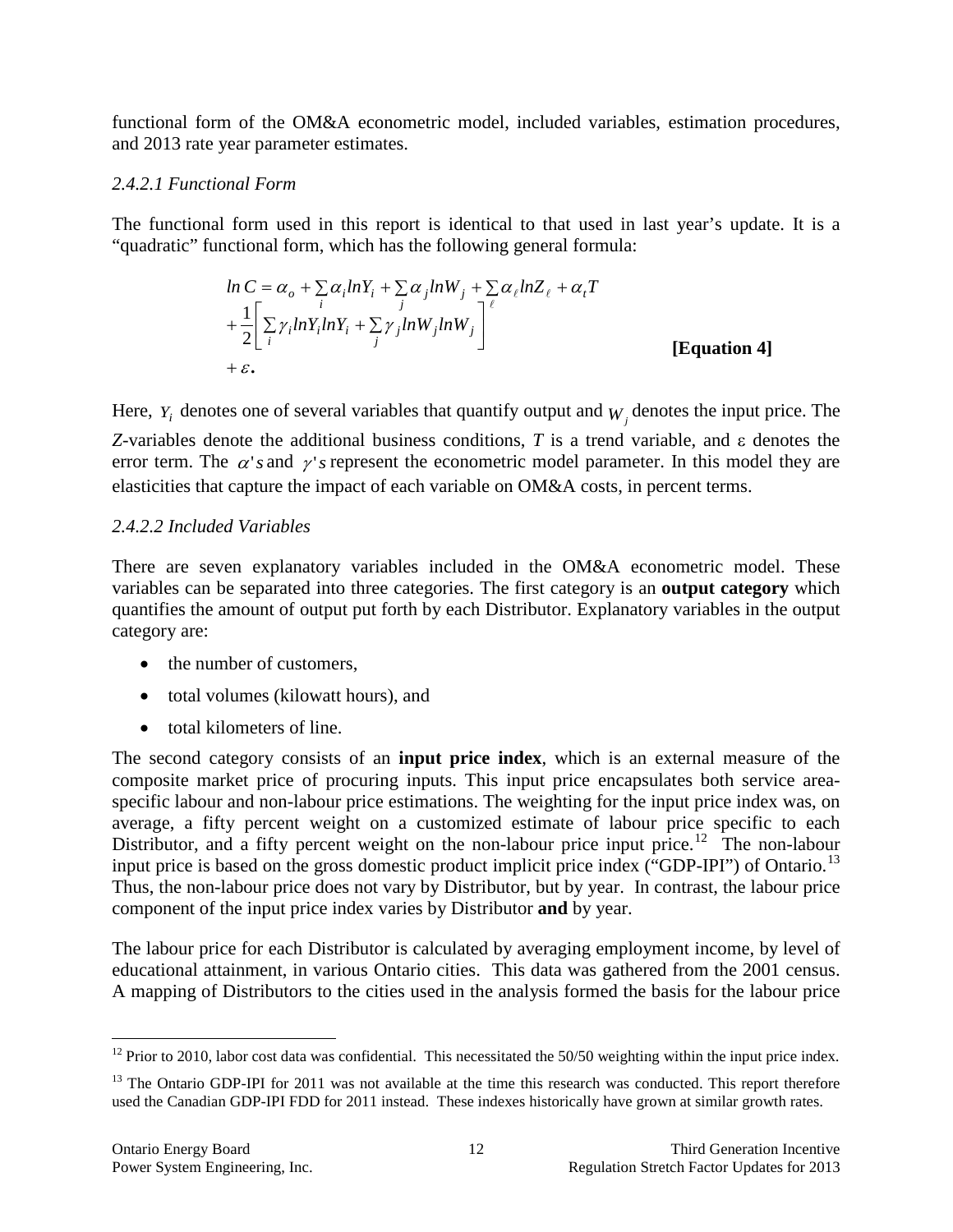assignment. Labour price values are then escalated for years subsequent to 2001 by adjusting the index for labour cost trends in Ontario.

The third category of explanatory variables is the **business condition category**, also known as Z-variables. This category consists of:

- the percent of distribution lines underground,
- ten year customer growth divided by an output index,  $^{14}$  $^{14}$  $^{14}$  and
- a binary variable reflecting whether most or all of the service territory of the utility is on the Canadian Shield.

The percentage of distribution lines underground is calculated by dividing the reported amount of underground kilometers of line by the total reported kilometers of line. As previously discussed, a higher prevalence of underground lines tends to reduce OM&A unit costs. Thus, the parameter estimate in the econometric model is expected to have a negative sign.

**[Equation 5]**

The second business condition variable is the ten-year customer growth variable. OEB provided data on the number of customers served by each Distributor (or predecessor utilities) in 1992 and 1997. The number of customers in each year was then estimated based on the 1992, 1997, and the sample data of 2002 through 2011.

The higher the value of the ten-year customer growth variable, the higher the number of recent customer additions. This also means that the higher this variable is, the younger the distribution system is (because distribution lines are being built to serve the new customers). Thus this variable also serves as a proxy for the age of the distribution system. We expect OM&A expenses to be lower for a younger system, so the parameter estimate for this variable is hypothesized to be negative. The variable is calculated by taking the current year's number of customers and subtracting the number of customers ten years ago. This difference is then divided by a measure of the size of the utility inclusive of number of customers, volumes, and kilometers of line. This allows us to normalize or scale the ten year customer growth based on the size of each Distributor.

*Ten Year Customer Growth* = 
$$
\frac{N_t - N_{t-10}}{Output \ Index}
$$
 [Equation 6]

The third business condition variable, a binary variable, indicates whether most or all of the Distributor's service territory is located on the Canadian Shield. If the Distributor is determined to be on the Canadian Shield, it receives a value of "1", likewise, if it is not on the Shield it receives a value of "0" in the econometric dataset. This variable is developed using a map from an authoritative text on Ontario's geography.<sup>15</sup> The Canadian Shield is a physiographic region

<span id="page-15-0"></span><sup>&</sup>lt;sup>14</sup> Customer information derived from the prior regulator is assembled to calculate ten year customer growth numbers, which allowed the construction of this variable.

<span id="page-15-1"></span><sup>&</sup>lt;sup>15</sup> L.J. Chapman and D.F. Putnam, "The Physiography of Southern Ontario," Toronto: University of Toronto Press,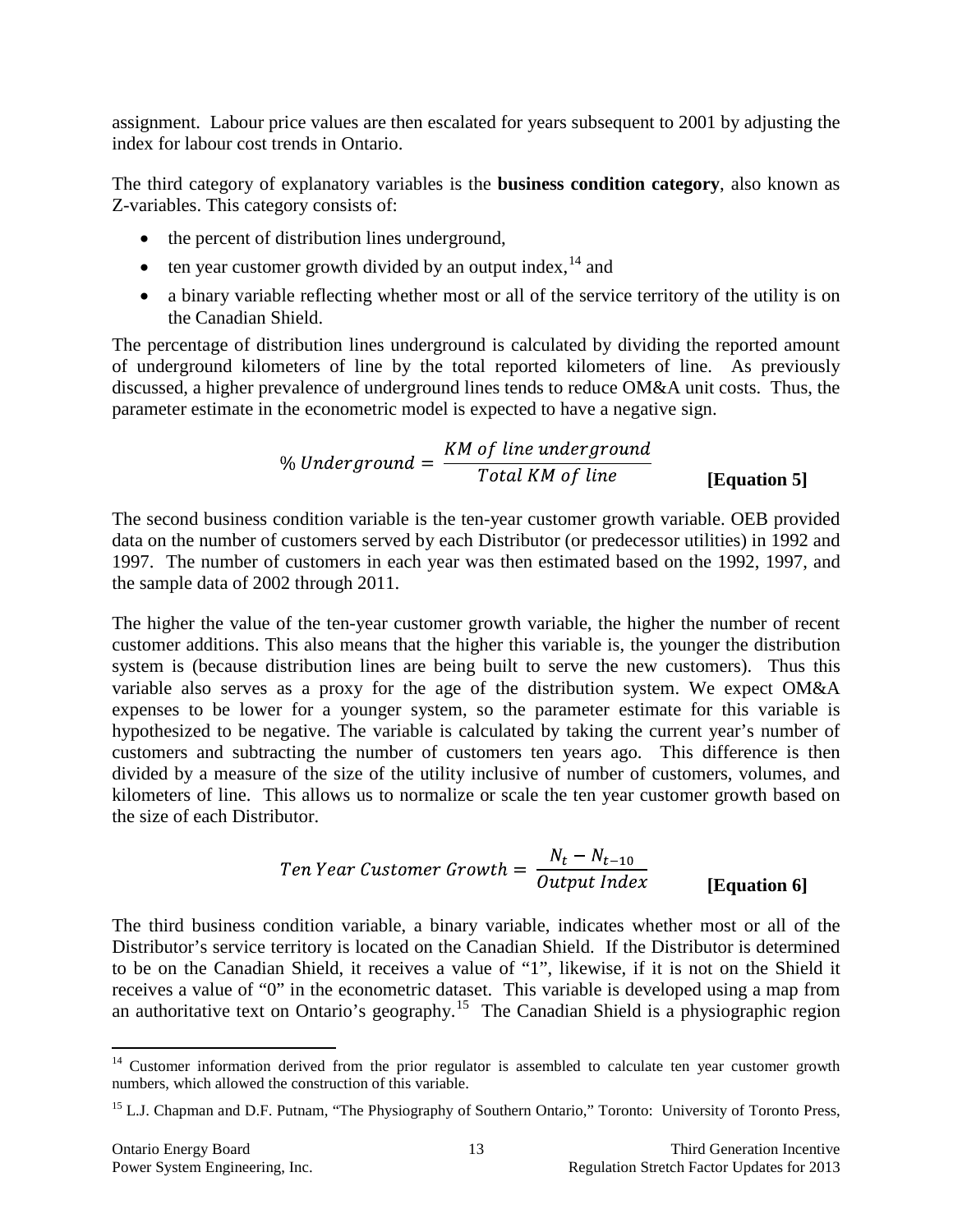characterized by shallow, rocky soils and numerous lakes. The land is unsuited for agriculture and is typically forested. We would expect OM&A costs to be higher for Distributors located on the Shield. Correspondingly, the estimated model coefficient value should have a positive sign.

The latest available yearly values of the included model variables for each utility are presented in [Table 2.](#page-17-0) This table presents the actual reported data by each company through the latest available year. Please note that OM&A costs are reported in thousands of dollars.

1996.

 $\overline{a}$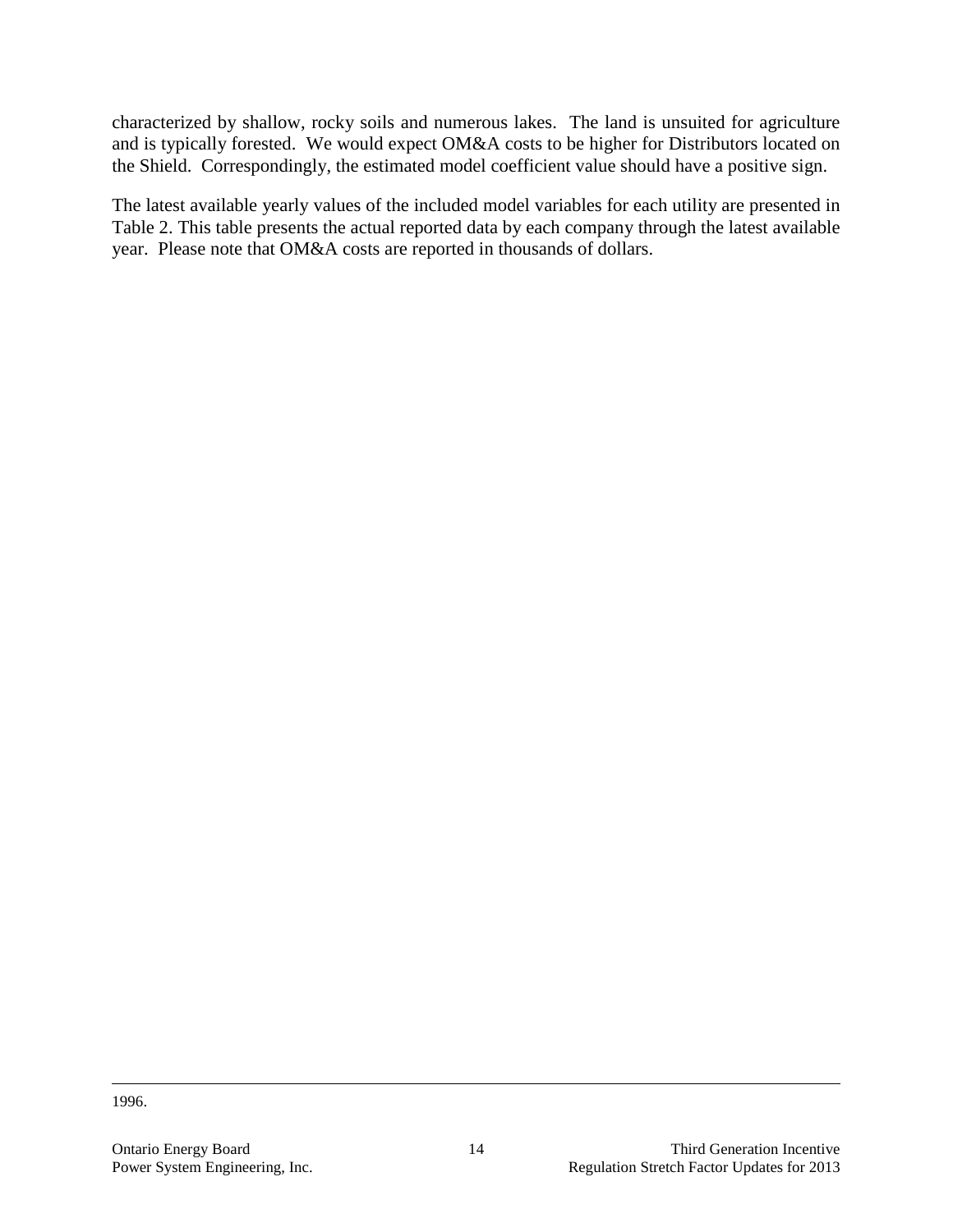#### **Table 2: Size and Scope of Included Variables[16](#page-17-1)**

### <span id="page-17-0"></span>**Size and Scope of Variables Used in Econometric Research by LDC**

| <b>LDC</b>                                                                              | OM&A<br>Cost<br>(000) | <b>Customers</b> | Total<br>Volume<br>(MWh) | <b>Input</b><br><b>Kilometers</b><br>Percent Lines Canadian<br>Price<br><b>Underground</b><br>Shield<br>of Line<br>Index |                | Customer<br>Growth/<br>Output<br>Index |          |                |
|-----------------------------------------------------------------------------------------|-----------------------|------------------|--------------------------|--------------------------------------------------------------------------------------------------------------------------|----------------|----------------------------------------|----------|----------------|
| Algoma Power Inc.                                                                       | 9,807                 | 11,581           | 189,350                  | 1,848                                                                                                                    | 1.143          | 0.2%                                   | Yes      | 203            |
| Atikokan Hydro Inc.                                                                     | 937                   | 1,661            | 22,384                   | 92                                                                                                                       | 1.213          | 0.0%                                   | Yes      | $-1,571$       |
| <b>Bluewater Power Distribution Corporation</b>                                         | 11,226                | 35,772           | 1,025,253                | 777                                                                                                                      | 1.313          | 25.2%                                  | No       | 662            |
| Brant County Power Inc.                                                                 | 3,664                 | 9,741            | 278,406                  | 332                                                                                                                      | 1.232          | 12.7%                                  | No       | 2,059          |
| Brantford Power Inc.                                                                    | 7,020                 | 37,967           | 919,261                  | 649                                                                                                                      | 1.232          | 40.1%                                  | No       | 1,915          |
| Burlington Hydro Inc.                                                                   | 14,760                | 64,329           | 1,644,252                | 1,703                                                                                                                    | 1.384          | 43.5%                                  | No       | 2,529          |
| Cambridge and North Dumfries Hydro Inc.                                                 | 10,762                | 51,586           | 1,482,363                | 1,119                                                                                                                    | 1.345          | 36.3%                                  | No       | 2,552          |
| Centre Wellington Hydro Ltd.                                                            | 1,976                 | 6,496            | 148,893                  | 161                                                                                                                      | 1.294          | 43.5%                                  | No       | 2,580          |
| Chapleau Public Utilities Corporation                                                   | 547                   | 1,293            | 26,894                   | 27                                                                                                                       | 1.229          | 3.7%                                   | Yes      | $-1,496$       |
| COLLUS Power Corp.                                                                      | 4,073                 | 15,723           | 307,217                  | 339                                                                                                                      | 1.172          | 38.9%                                  | No       | 3,283          |
| Cooperative Hydro Embrun Inc.                                                           | 534                   | 1,954            | 29,435                   | 27                                                                                                                       | 1.430          | 44.4%                                  | No       | 6,004          |
| E.L.K. Energy Inc.                                                                      | 2,404                 | 11,276           | 242,066                  | 150                                                                                                                      | 1.475          | 40.7%                                  | No       | 2,176          |
| Enersource Hydro Mississauga Inc.                                                       | 47,336                | 195,381          | 7,626,204                | 5,163                                                                                                                    | 1.441          | 65.2%                                  | No       | 2,305          |
| Entegrus Powerlines Inc. (Chatham-Kent Hydro Inc.)                                      | 6,714                 | 32,132           | 721,042                  | 811                                                                                                                      | 1.255          | 28.4%                                  | No       | 230            |
| Entegrus Powerlines Inc. (Middlesex Power Dist. Corp.)                                  | 1,712                 | 7,988            | 217,137                  | 135                                                                                                                      | 1.255          | 28.1%                                  | No       | 1,828          |
| EnWin Utilities Ltd.                                                                    | 23,345                | 85,083           | 2,509,471                | 1,176                                                                                                                    | 1.475          | 39.7%                                  | No       | 1,068          |
| Erie Thames Powerlines Corporation                                                      | 5,743                 | 18,094           | 500,538                  | 327                                                                                                                      | 1.262          | 22.3%                                  | No       | 1,230          |
| Espanola Regional Hydro Distribution Corporation<br><b>Essex Powerlines Corporation</b> | 1,063                 | 3,299            | 64,497                   | 137<br>465                                                                                                               | 1.229<br>1.475 | 8.0%<br>54.6%                          | Yes      | 46             |
| Festival Hydro Inc.                                                                     | 5,781<br>3,987        | 28,094<br>19,885 | 541,574<br>582,552       | 277                                                                                                                      | 1.233          | 33.2%                                  | No<br>No | 1,692<br>1,587 |
| Fort Erie - Eastern Ontario Power (CNP)                                                 | 5,423                 | 19,259           | 374,160                  | 707                                                                                                                      | 1.215          | 7.6%                                   | No       | 431            |
| Fort Frances Power Corporation                                                          | 1,319                 | 3,775            | 79,563                   | 74                                                                                                                       | 1.213          | 10.8%                                  | Yes      | $-100$         |
| Greater Sudbury Hydro Inc.                                                              | 12,512                | 46,748           | 935,255                  | 962                                                                                                                      | 1.229          | 23.4%                                  | Yes      | 284            |
| Grimsby Power Incorporated                                                              | 2,107                 | 10,307           | 181,225                  | 240                                                                                                                      | 1.384          | 29.2%                                  | No       | 3,281          |
| Guelph Hydro Electric Systems Inc.                                                      | 12,898                | 50,859           | 1,676,960                | 1,084                                                                                                                    | 1.294          | 60.3%                                  | No       | 3,069          |
| Haldimand County Hydro Inc.                                                             | 7,276                 | 21,078           | 433,877                  | 1,734                                                                                                                    | 1.232          | 5.3%                                   | No       | 703            |
| Halton Hills Hydro Inc.                                                                 | 4,792                 | 21,232           | 495,780                  | 1,464                                                                                                                    | 1.412          | 39.3%                                  | No       | 2,226          |
| Hearst Power Distribution Company Limited                                               | 829                   | 2,817            | 78,735                   | 68                                                                                                                       | 1.229          | 16.2%                                  | Yes      | 430            |
| Horizon Utilities Corporation                                                           | 42,687                | 235,327          | 5,401,980                | 3,414                                                                                                                    | 1.384          | 55.4%                                  | No       | 1,062          |
| Hydro 2000 Inc.                                                                         | 319                   | 1,208            | 25,503                   | 21                                                                                                                       | 1.121          | 14.3%                                  | No       | 1,508          |
| Hydro Hawkesbury Inc.                                                                   | 924                   | 5,521            | 154,132                  | 66                                                                                                                       | 1.121          | 15.2%                                  | No       | 1,588          |
| Hydro One Brampton Networks Inc.                                                        | 20,464                | 137,856          | 3,842,969                | 2,896                                                                                                                    | 1.441          | 72.3%                                  | No       | 5,447          |
| Hydro One Networks Inc.                                                                 | 548,828               | 1,211,071        | 23,561,001               | 117,385                                                                                                                  | 1.364          | 6.7%                                   | Yes      | 1,003          |
| Hydro Ottawa Limited                                                                    | 60,181                | 305,266          | 7,607,711                | 5,606                                                                                                                    | 1.430          | 48.0%                                  | No       | 2,676          |
| Innisfil Hydro Distribution Systems Limited                                             | 4,207                 | 14,826           | 231,635                  | 748                                                                                                                      | 1.352          | 18.9%                                  | No       | 1,934          |
| Kenora Hydro Electric Corporation Ltd.                                                  | 2,008                 | 5,572            | 106,039                  | 98                                                                                                                       | 1.290          | 10.2%                                  | Yes      | $-1,168$       |
| Kingston Hydro Corporation                                                              | 6,481                 | 26,844           | 708,614                  | 362                                                                                                                      | 1.171          | 35.6%                                  | No       | 237            |
| Kitchener-Wilmot Hydro Inc.                                                             | 14,533                | 87,965           | 1,833,881                | 1,878                                                                                                                    | 1.345          | 44.3%                                  | No       | 3,179          |
| Lakefront Utilities Inc.                                                                | 2,286                 | 9,976            | 232,902                  | 115                                                                                                                      | 1.238          | 17.4%                                  | No       | 3,429          |
| Lakeland Power Distribution Ltd.                                                        | 2,894                 | 9,598            | 206,425                  | 333                                                                                                                      | 1.249          | 22.8%                                  | Yes      | 1,384          |
| London Hydro Inc.                                                                       | 30,876                | 148,331          | 3,316,999                | 2,820<br>265                                                                                                             | 1.262<br>1.151 | 51.7%<br>25.3%                         | No       | 2,163          |
| Midland Power Utility Corporation<br>Milton Hydro Distribution Inc.                     | 1,842<br>6,397        | 6,951<br>30,485  | 201,044<br>757,337       | 950                                                                                                                      | 1.384          | 40.3%                                  | No<br>No | 1,626<br>8,279 |
| Newmarket - Tay Power Distribution Ltd.                                                 | 6,740                 | 33,338           | 679,086                  | 830                                                                                                                      | 1.396          | 56.7%                                  | No       | 3,177          |
| Niagara Peninsula Energy Inc.                                                           | 14,068                | 51,162           | 1,186,153                | 1,975                                                                                                                    | 1.215          | 24.9%                                  | No       | 1,797          |
| Niagara-on-the-Lake Hydro Inc.                                                          | 1,930                 | 8,000            | 183,888                  | 348                                                                                                                      | 1.215          | 29.3%                                  | No       | 2,237          |
| Norfolk Power Distribution Inc.                                                         | 4,753                 | 19,032           | 368,064                  | 770                                                                                                                      | 1.232          | 14.8%                                  | No       | 1,738          |
| North Bay Hydro Distribution Limited                                                    | 5,378                 | 23,850           | 564,905                  | 618                                                                                                                      | 1.146          | 17.5%                                  | Yes      | 428            |
| Northern Ontario Wires Inc.                                                             | 2,136                 | 6,059            | 115,981                  | 370                                                                                                                      | 1.275          | 1.4%                                   | Yes      | $-732$         |
| Oakville Hydro Electricity Distribution Inc.                                            | 13,226                | 63,614           | 1,522,342                | 1,455                                                                                                                    | 1.412          | 61.4%                                  | No       | 3,960          |
| Orangeville Hydro Limited                                                               | 2,956                 | 11,248           | 245,499                  | 176                                                                                                                      | 1.396          | 41.5%                                  | No       | 2,008          |
| Orillia Power Distribution Corporation                                                  | 4,506                 | 13,035           | 307,327                  | 314                                                                                                                      | 1.352          | 21.0%                                  | No       | 1,293          |
| Oshawa PUC Networks Inc.                                                                | 10,214                | 53,083           | 1,101,825                | 987                                                                                                                      | 1.441          | 42.2%                                  | No       | 2,165          |

<span id="page-17-1"></span><sup>&</sup>lt;sup>16</sup> Values reflect the latest year of available data for each Distributor. For most companies, this is 2011.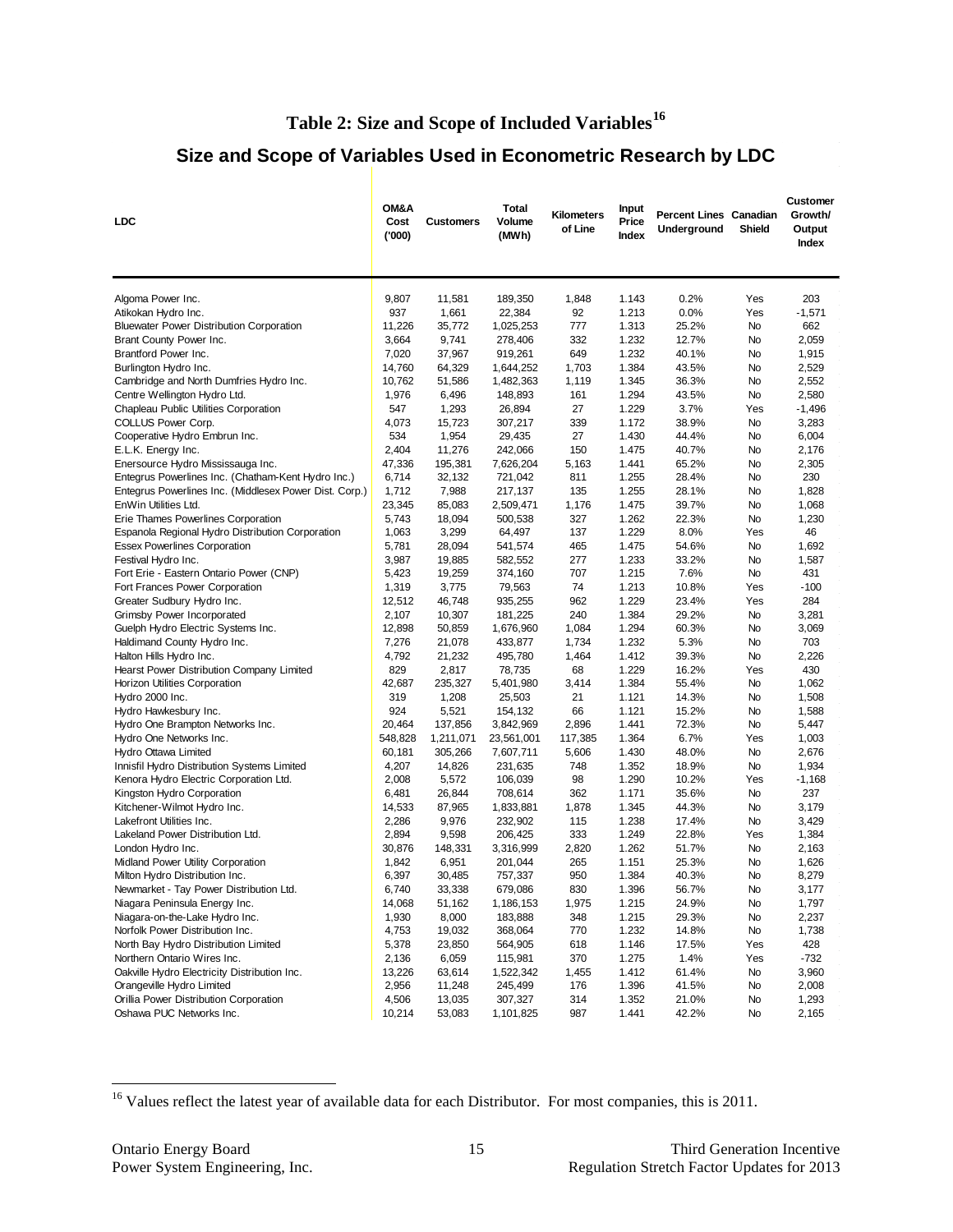#### **Size and Scope of Variables Used in Econometric Research by LDC Table 2: Size and Scope of Included Variables Continued**

| <b>LDC</b>                                      | OM&A<br>Cost<br>(000)' | <b>Customers</b> | Total<br>Volume<br>(MWh) | <b>Kilometers</b><br>of Line | Input<br>Price<br>Index | <b>Percent Lines Canadian</b><br>Underground | <b>Shield</b> | Customer<br>Growth/<br>Output<br><b>Index</b> |
|-------------------------------------------------|------------------------|------------------|--------------------------|------------------------------|-------------------------|----------------------------------------------|---------------|-----------------------------------------------|
| Ottawa River Power Corporation                  | 2,669                  | 10,555           | 189,603                  | 148                          | 1.055                   | 12.8%                                        | Yes           | 1,209                                         |
| Parry Sound Power Corporation                   | 1,304                  | 3,441            | 85,042                   | 129                          | 1.290                   | 8.5%                                         | Yes           | 912                                           |
| Peterborough Distribution Incorporated          | 6,975                  | 35,270           | 813,602                  | 553                          | 1.163                   | 30.4%                                        | <b>No</b>     | 1,463                                         |
| Port Colborne (CNP)                             | 3.729                  | 9,138            | 203,577                  | 315                          | 1.215                   | 5.4%                                         | <b>No</b>     | $-2$                                          |
| PowerStream Inc.                                | 60.831                 | 332.993          | 8,394,822                | 7,431                        | 1.441                   | 65.2%                                        | <b>No</b>     | 3,892                                         |
| PUC Distribution Inc.                           | 8,621                  | 32,998           | 702,357                  | 737                          | 1.143                   | 16.3%                                        | Yes           | 426                                           |
| Renfrew Hydro Inc.                              | 1.141                  | 4,183            | 89,846                   | 55                           | 1.055                   | 3.6%                                         | <b>No</b>     | 901                                           |
| Rideau St. Lawrence Distribution Inc.           | 1,626                  | 5,839            | 108,811                  | 94                           | 1.219                   | 10.6%                                        | <b>No</b>     | 376                                           |
| Sioux Lookout Hydro Inc.                        | 1,151                  | 2,755            | 72,932                   | 283                          | 1.213                   | 2.1%                                         | Yes           | 96                                            |
| St. Thomas Energy Inc.                          | 3.741                  | 16,436           | 295,038                  | 248                          | 1.262                   | 37.1%                                        | <b>No</b>     | 2,814                                         |
| Thunder Bay Hydro Electricity Distribution Inc. | 11.868                 | 49.765           | 959,912                  | 1,186                        | 1.213                   | 19.9%                                        | Yes           | 391                                           |
| Tillsonburg Hydro Inc.                          | 2,154                  | 6.745            | 184,311                  | 157                          | 1.300                   | 35.0%                                        | <b>No</b>     | 1,705                                         |
| Toronto Hydro-Electric System Limited           | 233,754                | 709,323          | 24,707,586               | 10.061                       | 1.441                   | 58.6%                                        | No            | 1,120                                         |
| Veridian Connections Inc.                       | 20,560                 | 113,709          | 2,553,129                | 2,409                        | 1.448                   | 44.7%                                        | <b>No</b>     | 2,752                                         |
| Wasaga Distribution Inc.                        | 2,260                  | 12,324           | 121,665                  | 243                          | 1.352                   | 47.7%                                        | No            | 6,184                                         |
| Waterloo North Hydro Inc.                       | 9,976                  | 52,612           | 1,436,920                | 1,542                        | 1.345                   | 31.8%                                        | <b>No</b>     | 2,658                                         |
| Welland Hydro-Electric System Corp.             | 5,209                  | 21,768           | 430,932                  | 300                          | 1.215                   | 29.0%                                        | <b>No</b>     | 871                                           |
| Wellington North Power Inc.                     | 1,566                  | 3,626            | 99,140                   | 76                           | 1.227                   | 13.2%                                        | No            | 1,600                                         |
| West Coast Huron Energy Inc.                    | 1,377                  | 3,697            | 145,110                  | 68                           | 1.345                   | 22.1%                                        | No            | 74                                            |
| Westario Power Inc.                             | 4,640                  | 22,257           | 436,375                  | 515                          | 1.110                   | 28.0%                                        | No            | 1,761                                         |
| Whitby Hydro Electric Corporation               | 8,697                  | 40,337           | 872,775                  | 1,060                        | 1.448                   | 52.5%                                        | No            | 4,496                                         |
| Woodstock Hydro Services Inc.                   | 3,910                  | 15,181           | 374,272                  | 249                          | 1.300                   | 37.8%                                        | No            | 1,830                                         |

#### <span id="page-18-0"></span>*2.4.2.3 Estimation Procedures*

Econometric benchmarking performance results are calculated by taking three-year averages of the most recently available scores. For nearly all of the Ontario Distributors, this entails a 2009- 2011 average.

The software package used for the econometric modeling, GAUSS, is the same software package used in previous updates. The use of GAUSS allows for custom estimation procedures to be developed. In the case of this research, corrections for groupwise heteroskedasticity were developed. This allowed for more precision in coefficient estimates relative to an Ordinary Least Squares regression.

#### <span id="page-18-1"></span>*2.4.2.4 2013 Rate Year Parameter Estimates*

Parameter estimates are provided in [Table 3.](#page-19-0) All parameter estimates are correctly signed, and are plausible in magnitude. For example, we would expect the parameter for the number of customers to have a positive value, because OM&A costs rise when the number of consumers goes up. All first order variables are statistically different from zero, at a 95% confidence level.

The model PSE developed quantifies the relationship between OM&A cost and the included variables. As expected, as outputs (customers, volumes, kilometer of line) increase, so does predicted OM&A cost. Similarly, higher input prices result in higher expected OM&A costs, all else being equal. OM&A expenses tend to be higher the older a system is, and if the system is on the Canadian Shield. Expenses tend to decrease as the percent of underground lines increase.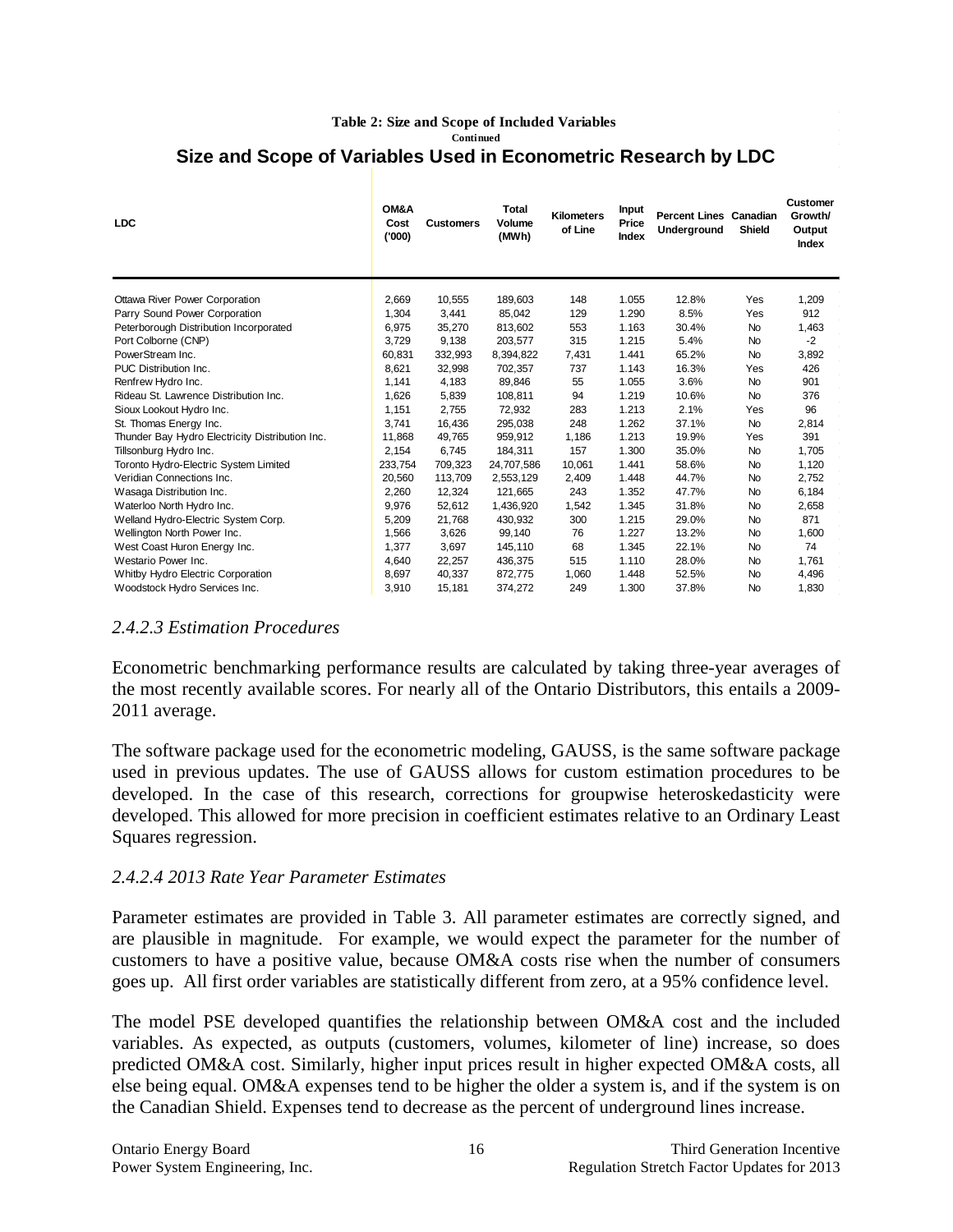The adjusted  $R^2$  statistic is also reported in [Table 3.](#page-19-0) This is a measure of the explanatory power of the model relative to the overall variation in sampled OM&A costs. A value of 1.0 indicates that all variation in OM&A expenses among Distributors is explained by the model, whereas a value of 0.0 indicates that none of the variation is explained. The  $R^2$  value for the 2013 update is 0.981. The number of observations is calculated by multiplying ten years (2002-2011) by 75 utilities, resulting in 750 observations. Eight observations were either missing data or had implausible data values and so were discarded, leaving 742 observations.

#### **Table 3: Econometric Parameter Estimates**

#### <span id="page-19-0"></span>**Econometric Model of OM&A Expenses**

#### **VARIABLE KEY**

- N= Number of Customers
- V= Total Volumes
- M= Total Kilometers of Line
- W= Input Price Index
- UN= Percent of Distribution Lines Underground
- CG= 10 Year Customer Growth / Output Index
- CS= Canadian Shield (binary)

| <b>EXPLANATORY</b><br><b>VARIABLE</b> | <b>PARAMETER</b><br><b>ESTIMATE</b> | <b>T-STATISTIC</b> | <b>EXPLANATORY</b><br><b>VARIABLE</b> | <b>PARAMETER</b><br><b>ESTIMATE</b> | <b>T-STATISTIC</b> |
|---------------------------------------|-------------------------------------|--------------------|---------------------------------------|-------------------------------------|--------------------|
|                                       |                                     |                    |                                       |                                     |                    |
| N                                     | 0.505                               | 17.56              | W                                     | 0.982                               | 6.94               |
| <b>NN</b>                             | $-0.104$                            | $-6.98$            | <b>WW</b>                             | $-2.269$                            | $-2.42$            |
|                                       |                                     |                    |                                       |                                     |                    |
| $\overline{\mathsf{v}}$               | 0.336                               | 12.86              | <b>UN</b>                             | $-0.127$                            | $-13.58$           |
| <b>VV</b>                             | 0.090                               | 7.36               |                                       |                                     |                    |
|                                       |                                     |                    | CG                                    | $-0.062$                            | $-10.72$           |
| M                                     | 0.128                               | 6.18               |                                       |                                     |                    |
| MМ                                    | 0.010                               | 1.16               | $\mathbf{c}\mathbf{s}$                | 0.017                               | 3.27               |
| <b>MCS</b>                            | 0.004                               | 1.83               |                                       |                                     |                    |
|                                       |                                     |                    |                                       |                                     |                    |
| Constant                              | 16.442                              | 722.04             |                                       |                                     |                    |
|                                       |                                     |                    |                                       |                                     |                    |
| Trend                                 | 0.012                               | 3.31               |                                       |                                     |                    |

#### **Other Results**

| Rbar-Squared           | 0.981     |
|------------------------|-----------|
| Sample Period          | 2002-2011 |
| Number of Observations | 742       |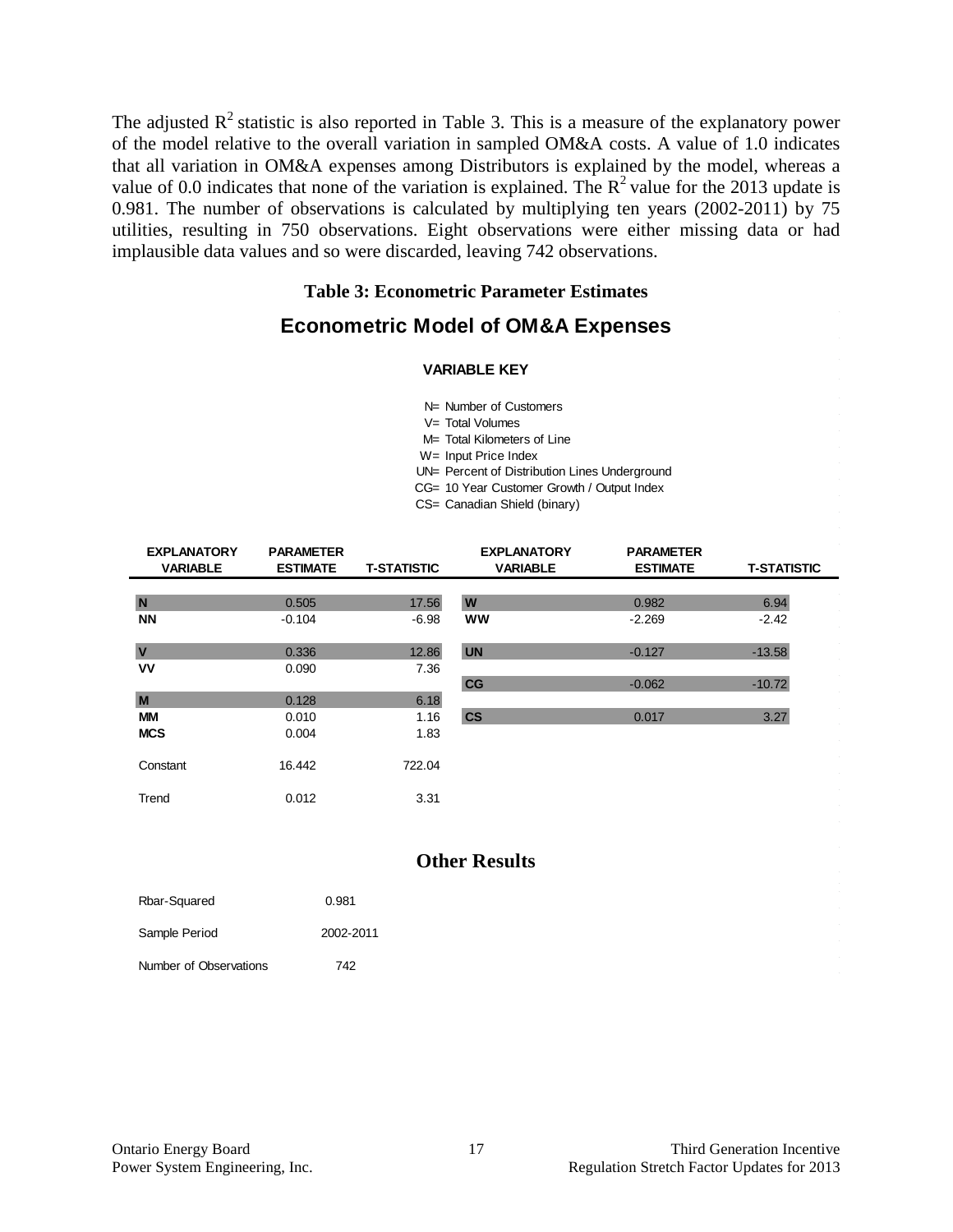#### <span id="page-20-0"></span>**2.4.3 Econometric Benchmarking Results**

The OM&A performance evaluations are presented in [Table 4.](#page-21-0) The table shows the ratio of the average actual OM&A costs of each company in the last three years to the model's benchmark cost projections over the same years. In other words, it indicates how the company's **actual** costs compare to the **predicted** costs for a company with its characteristics.

[Table 4](#page-21-0) ranks the Distributors according to their ratios. A lower ratio of actual cost to predicted cost implies better performance. The results in Table 4 form the basis for deciding whether a Distributor is a superior performer (shown in green), an average performer, or an inferior performer (shown in red). The cut-off point for calling a Distributor superior or inferior is based on the "p-value" of each Distributor, which is a statistical measure of confidence regarding its rank on the cost performance continuum.

If a Distributor is a good cost performer with a p-value between 0 and 0.10, the hypothesis of average performance is rejected in favor of a statistically superior performer designation. Likewise, if a Distributor is a poor cost performer with a p-value between 0 and 0.10, the hypothesis of average performance is rejected in favor of a "statistically inferior performer" designation. Fourteen Distributors fit into the "statistically superior" classification, while thirteen fall under the "statistically inferior" classification.

As a reminder, Table 4 represents just the first of two benchmarking studies performed on the Distributors. A Distributor must fall into the "superior" group in **both** benchmarking methods to be classified in Cohort 1. Similarly, a Distributor must fall into the "inferior" group in both benchmarking methods to be classified in Cohort 3. Section [2.5](#page-23-0) describes the second benchmarking method: unit cost indexing.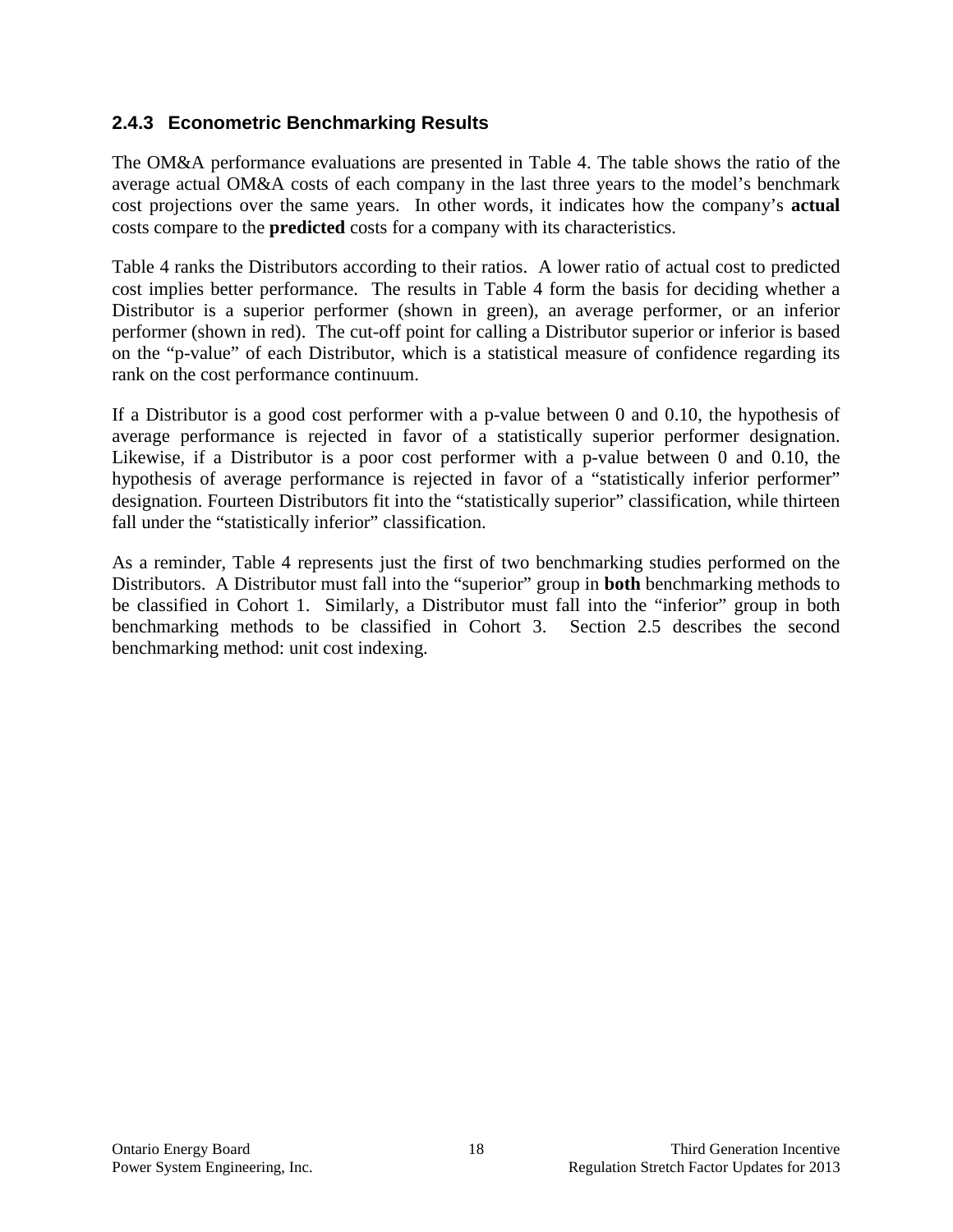### <span id="page-21-0"></span>**Performance Rankings Based on Econometric Benchmarks**

|                                                        | Years              |                               |         |                   |
|--------------------------------------------------------|--------------------|-------------------------------|---------|-------------------|
|                                                        | <b>Benchmarked</b> | Actual/Predicted <sup>1</sup> | P-Value | Rank <sup>1</sup> |
| Hydro Hawkesbury Inc.                                  | 2009-2011          | 0.628                         | 0.000   | $\mathbf{1}$      |
| Northern Ontario Wires Inc.                            | 2009-2011          | 0.741                         | 0.003   | $\overline{2}$    |
| Hydro One Brampton Networks Inc.                       | 2009-2011          | 0.754                         | 0.005   | 3                 |
| Waterloo North Hydro Inc.                              | 2009-2011          | 0.769                         | 0.009   | $\overline{4}$    |
| Kitchener-Wilmot Hydro Inc.                            | 2009-2011          | 0.788                         | 0.015   | 5                 |
| Halton Hills Hydro Inc.                                | 2009-2011          | 0.794                         | 0.018   | 6                 |
| <b>Grimsby Power Incorporated</b>                      | 2009-2011          | 0.796                         | 0.019   | $\overline{7}$    |
| North Bay Hydro Distribution Limited                   | 2009-2011          | 0.801                         | 0.022   | 8                 |
| Entegrus Powerlines Inc. (Chatham-Kent Hydro Inc.)     | 2009-2011          | 0.812                         | 0.029   | 9                 |
| Festival Hydro Inc.                                    | 2009-2011          | 0.850                         | 0.070   | 10                |
| Renfrew Hydro Inc.                                     | 2009-2011          | 0.853                         | 0.074   | 11                |
| Cambridge and North Dumfries Hydro Inc.                | 2009-2011          | 0.854                         | 0.075   | 12                |
| Entegrus Powerlines Inc. (Middlesex Power Dist. Corp.) | 2009-2011          | 0.856                         | 0.079   | 13                |
| Oshawa PUC Networks Inc.                               | 2009-2011          | 0.857                         | 0.080   | 14                |
| Hydro 2000 Inc.                                        | 2009-2011          | 0.881                         | 0.124   | 15                |
| Veridian Connections Inc.                              | 2009-2011          | 0.881                         | 0.125   | 16                |
| Peterborough Distribution Incorporated                 | 2009-2011          | 0.893                         | 0.153   | 17                |
| Niagara-on-the-Lake Hydro Inc.                         | 2009-2011          | 0.906                         | 0.184   | 18                |
| E.L.K. Energy Inc.                                     | 2009-2011          | 0.908                         | 0.191   | 19                |
| Lakefront Utilities Inc.                               | 2009-2011          | 0.914                         | 0.205   | 20                |
| Greater Sudbury Hydro Inc.                             | 2009-2011          | 0.915                         | 0.209   | 21                |
| Horizon Utilities Corporation                          | 2009-2011          | 0.920                         | 0.224   | 22                |
| Oakville Hydro Electricity Distribution Inc.           | 2009-2011          | 0.934                         | 0.267   | 23                |
| <b>Essex Powerlines Corporation</b>                    | 2009-2011          | 0.945                         | 0.305   | 24                |
| Newmarket - Tay Power Distribution Ltd.                | 2009-2011          | 0.947                         | 0.311   | 25                |
| Sioux Lookout Hydro Inc.                               | 2009-2011          | 0.960                         | 0.355   | 26                |
| Milton Hydro Distribution Inc.                         | 2009-2011          | 0.961                         | 0.360   | 27                |
| Espanola Regional Hydro Distribution Corporation       | 2009-2011          | 0.962                         | 0.361   | 28                |
| Haldimand County Hydro Inc.                            | 2009-2011          | 0.963                         | 0.363   | 29                |
| Hydro Ottawa Limited                                   | 2009-2011          | 0.965                         | 0.373   | 30                |
| Westario Power Inc.                                    | 2009-2011          | 0.966                         | 0.376   | 31                |
| Wasaga Distribution Inc.                               | 2009-2011          | 0.970                         | 0.392   | 32                |
| Norfolk Power Distribution Inc.                        | 2009-2011          | 0.970                         | 0.392   | 33                |
| Brantford Power Inc.                                   | 2009-2011          | 0.977                         | 0.415   | 34                |
| PUC Distribution Inc.                                  | 2009-2011          | 0.977                         | 0.416   | 35                |
| <b>Hearst Power Distribution Company Limited</b>       | 2009-2011          | 0.979                         | 0.424   | 36                |
| Burlington Hydro Inc.                                  | 2009-2011          | 0.987                         | 0.454   | 37                |
| Enersource Hydro Mississauga Inc.                      | 2009-2011          | 0.988                         | 0.455   | 38                |
| Rideau St. Lawrence Distribution Inc.                  | 2009-2011          | 0.993                         | 0.474   | 39                |
| Kingston Hydro Corporation                             | 2009-2011          | 0.993                         | 0.474   | 40                |
| Ottawa River Power Corporation                         | 2009-2011          | 0.996                         | 0.486   | 41                |
| Guelph Hydro Electric Systems Inc.                     | 2009-2011          | 0.998                         | 0.494   | 42                |

<sup>1</sup> Lower values imply better performance.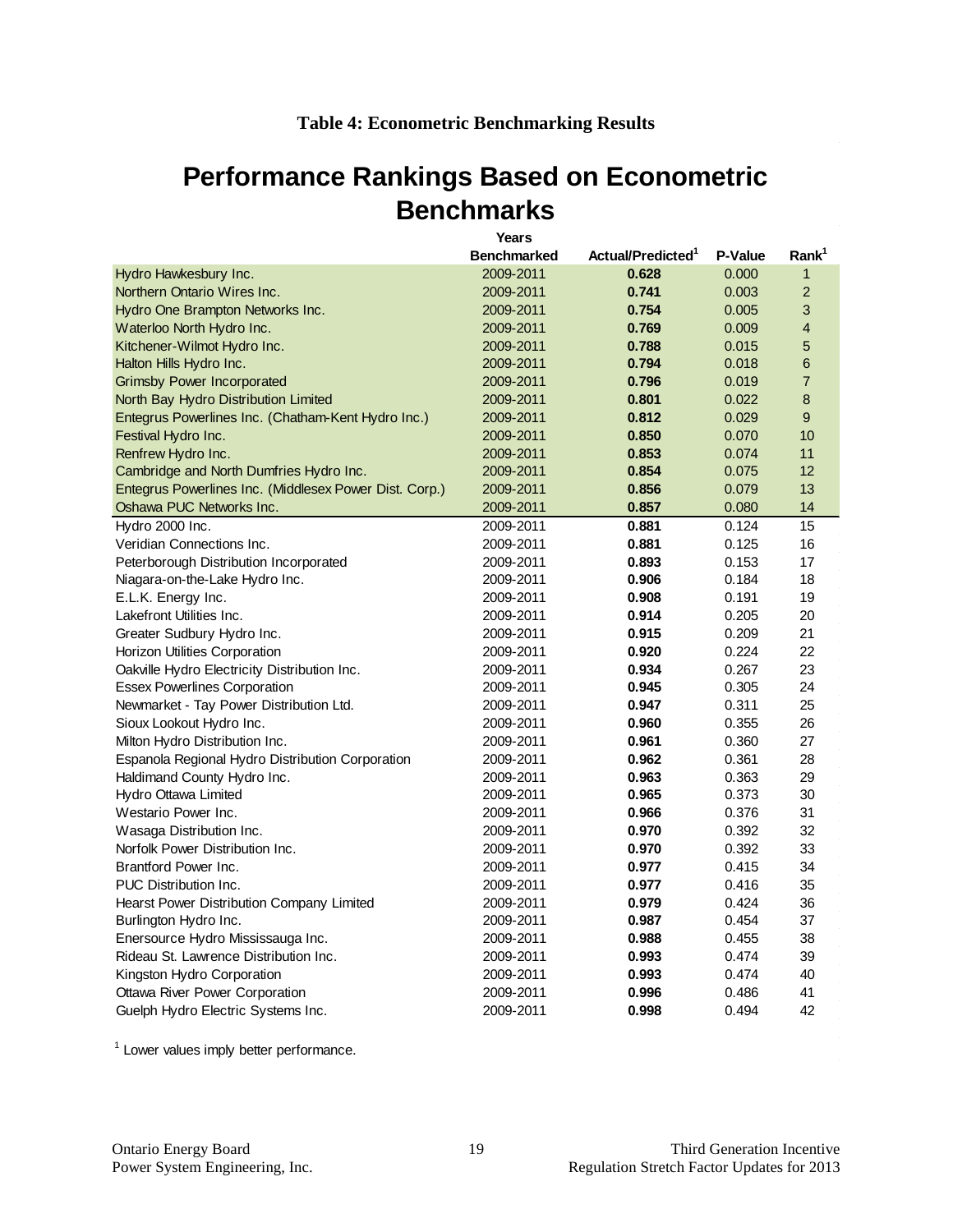#### **(continued from previous page)**

### **Performance Rankings Based on Econometric Benchmarks**

|                                                 | <b>Years Benchmarked</b> | Actual/Predicted <sup>1</sup> | P-Value | Rank <sup>1</sup> |
|-------------------------------------------------|--------------------------|-------------------------------|---------|-------------------|
| Thunder Bay Hydro Electricity Distribution Inc. | 2009-2011                | 0.999                         | 0.498   | 43                |
| Fort Erie - Eastern Ontario (CNP)               | 2009-2011                | 1.009                         | 0.468   | 44                |
| Innisfil Hydro Distribution Systems Limited     | 2009-2011                | 1.011                         | 0.461   | 45                |
| Welland Hydro-Electric System Corp.             | 2009-2011                | 1.016                         | 0.444   | 46                |
| PowerStream Inc.                                | 2009-2011                | 1.027                         | 0.404   | 47                |
| Orangeville Hydro Limited                       | 2009-2011                | 1.042                         | 0.353   | 48                |
| St. Thomas Energy Inc.                          | 2009-2011                | 1.054                         | 0.315   | 49                |
| Atikokan Hydro Inc.                             | 2009-2011                | 1.058                         | 0.306   | 50                |
| Kenora Hydro Electric Corporation Ltd.          | 2009-2011                | 1.063                         | 0.289   | 51                |
| Whitby Hydro Electric Corporation               | 2009-2011                | 1.065                         | 0.284   | 52                |
| Woodstock Hydro Services Inc.                   | 2009-2011                | 1.077                         | 0.249   | 53                |
| Midland Power Utility Corporation               | 2009-2011                | 1.085                         | 0.228   | 54                |
| Parry Sound Power Corporation                   | 2009-2011                | 1.099                         | 0.197   | 55                |
| London Hydro Inc.                               | 2009-2011                | 1.100                         | 0.194   | 56                |
| Chapleau Public Utilities Corporation           | 2009-2011                | 1.102                         | 0.188   | 57                |
| Lakeland Power Distribution Ltd.                | 2009-2011                | 1.116                         | 0.159   | 58                |
| Cooperative Hydro Embrun Inc.                   | 2009-2011                | 1.119                         | 0.153   | 59                |
| EnWin Utilities Ltd.                            | 2009-2011                | 1.125                         | 0.143   | 60                |
| Niagara Peninsula Energy Inc.                   | 2009-2011                | 1.147                         | 0.106   | 61                |
| <b>Bluewater Power Distribution Corporation</b> | 2009-2011                | 1.150                         | 0.101   | 62                |
| Fort Frances Power Corporation                  | 2009-2011                | 1.167                         | 0.080   | 63                |
| Port Colborne (CNP)                             | 2009-2011                | 1.219                         | 0.036   | 64                |
| Orillia Power Distribution Corporation          | 2009-2011                | 1.229                         | 0.030   | 65                |
| Centre Wellington Hydro Ltd.                    | 2009-2011                | 1.232                         | 0.029   | 66                |
| West Coast Huron Energy Inc.                    | 2009-2011                | 1.262                         | 0.017   | 67                |
| <b>COLLUS Power Corp.</b>                       | 2009-2011                | 1.264                         | 0.017   | 68                |
| Tillsonburg Hydro Inc.                          | 2009-2011                | 1.265                         | 0.016   | 69                |
| <b>Erie Thames Powerlines Corporation</b>       | 2009-2011                | 1.270                         | 0.015   | 70                |
| Wellington North Power Inc.                     | 2009-2011                | 1.304                         | 0.008   | 71                |
| <b>Toronto Hydro</b>                            | 2009-2011                | 1.381                         | 0.002   | 72                |
| Hydro One Networks Inc.                         | 2009-2011                | 1.412                         | 0.001   | 73                |
| Brant County Power Inc.                         | 2009-2011                | 1.432                         | 0.001   | 74                |
| Algoma Power Inc.                               | 2009-2011                | 1.493                         | 0.000   | 75                |

<sup>1</sup> Lower values imply better performance.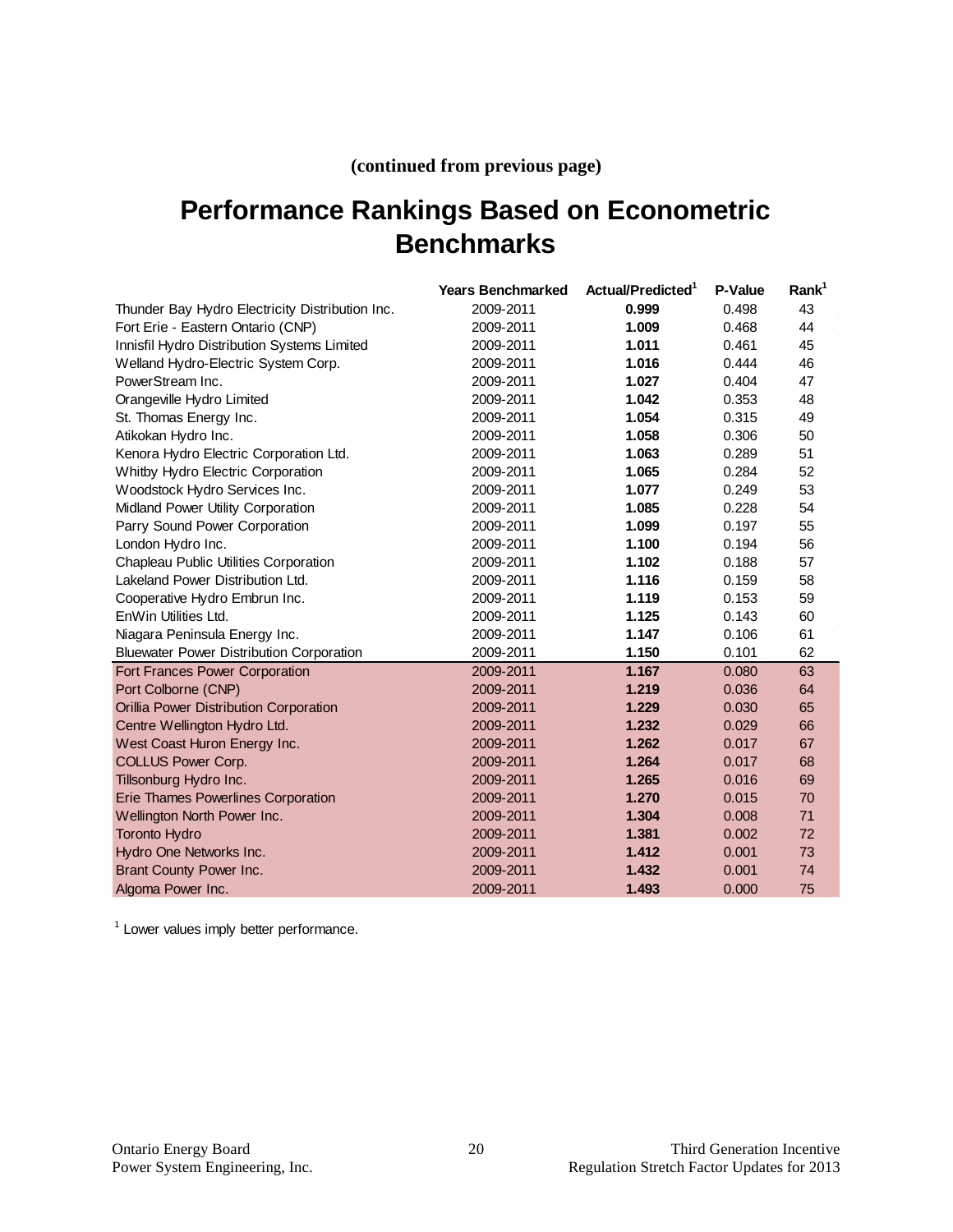### <span id="page-23-0"></span>**2.5 Unit Cost Indexing Methods and Results**

This section begins with a brief overview, in general terms, of the unit cost benchmarking approach. It is followed by information specific to the benchmarking methods found in this report.

#### <span id="page-23-1"></span>**2.5.1 Unit Cost Benchmarking 101**

When implementing the unit cost index benchmarking approach, for each Distributor we calculated the ratio of the relevant statistic being measured (e.g., OM&A cost) to a measure of output (e.g., number of customers). This results in (e.g.) the actual OM&A unit cost for the Distributor in question.

This **actual** unit cost is then compared to the **peer group average** unit cost. The peer group is a group of firms sharing similar business and operating conditions to the company being investigated. The peer group's mean (average) serves as an estimate for the expected unit cost of the target utility. If a firm's unit cost ratio is below the peer group average, it is classified as an above average performer, but if the unit cost ratio of a company is above the peer group average, it is classified as a below-average cost performer.

*Performance* = 
$$
\frac{OM & A Unit Cost^{Actual}}{OM & A Unit Cost^{Per Group Average}}
$$
 [Equation 7]

As is the case for the econometric approach, multiple outputs can be measured when comparing firms to each other, instead of just unit cost. Thus, multiple outputs can be aggregated into one output index. A multi-output index can incorporate the cost impacts inherent in multiple output measures such as the number of customers, volumes, or kilometers of line. The weights for each individual output measure can be derived from the cost elasticity measurements of the econometric model. A multi-output index is used in this research, and will be discussed in further detail in Section 2.5.2.

It should be noted that the unit cost indexing approach does not explicitly adjust for the fact that utilities encounter significantly different external circumstances. Adjustments for heterogeneous conditions rest solely upon the selection of an appropriate peer group. Therefore, peer group selection must be done with care. This is the reason for dividing the Ontario industry into twelve peer groups. These groups are based on significant cost drivers which are identified in the econometric research.

#### <span id="page-23-2"></span>**2.5.2 Methods Used in this Report**

The Ontario power distribution industry is divided into twelve separate peer groups.<sup>[17](#page-23-3)</sup> The peer groups were based on the criteria of location, size, geography, percent undergrounding, and customer growth. The original determination of peer groups was based on 2002 through 2006

<span id="page-23-3"></span><sup>&</sup>lt;sup>17</sup> This number includes the "Large Northern" peer group which only consists of one utility, Hydro One Networks. No other Ontario power Distributors are similar enough to offer a fair comparison to Hydro One Networks using the unit cost indexing approach.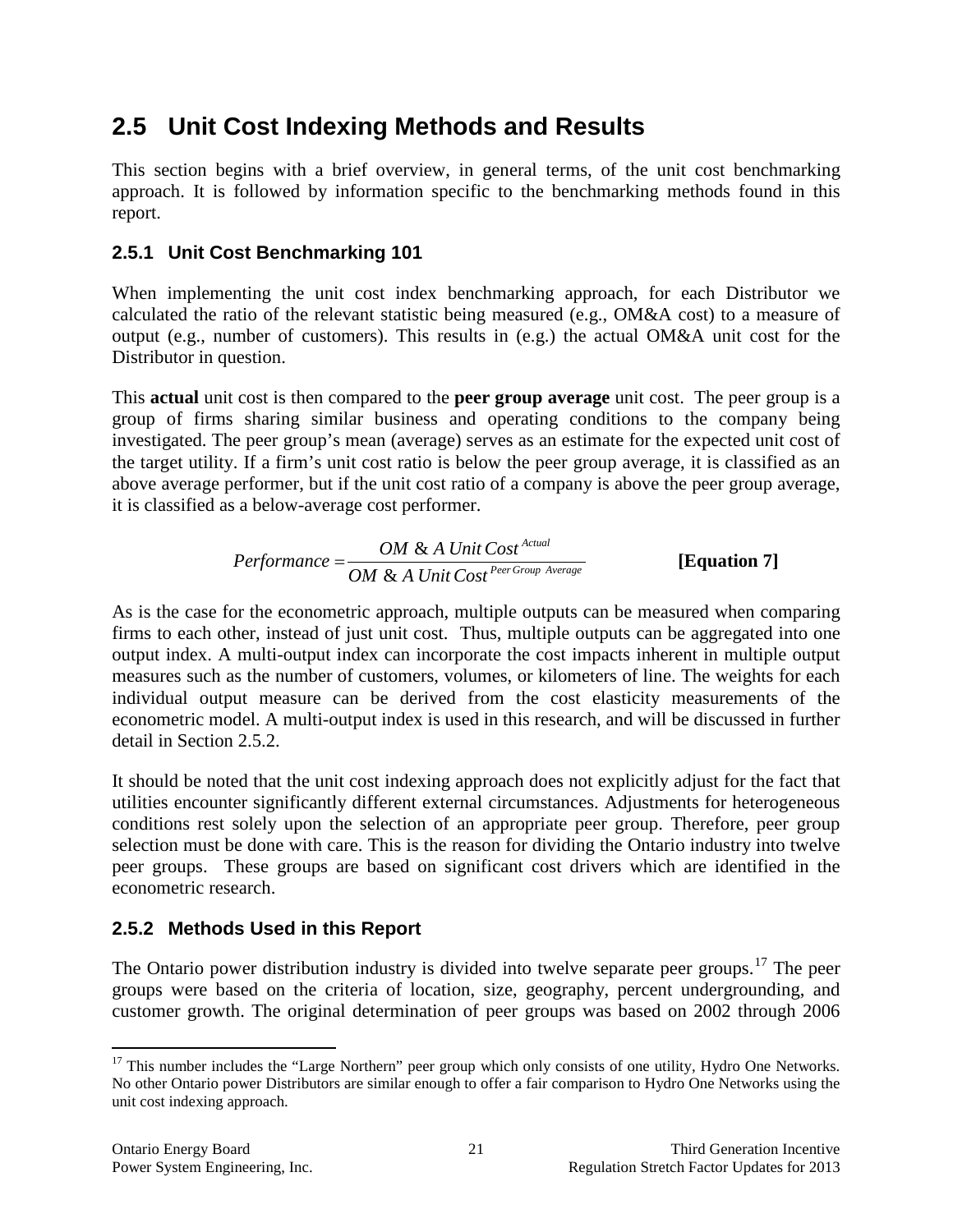data, and will remain constant through the end of the Third Generation Incentive Regulation plan, except where industry amalgamations necessitate adjustments. These variables were identified on the basis of the previously estimated OM&A econometric model. [Table 5](#page-25-0) displays the peer groups and the variable data that is used in the development of peer group divisions.

A unit cost index is constructed for each Distributor and for each year of available data. The construction of this index has total OM&A expenses as the numerator and a multi-output index as the denominator. This unit cost index is constructed according to Equation 8 for utility *h* in year *t*.

#### $Unit Cost_{h,t} = Cost_{h,t} / Output Index_{h,t}$  [**Equation 8**]

The output index in Equation 8 is calculated by weighting up the identified outputs and creating a composite output index. The estimated output elasticities for customers, volumes, and kilometers of lines are 0.51, 0.33, and 0.13, respectively. The corresponding elasticity weights are 0.53, 0.34, and 0.13 and sum to  $1<sup>18</sup>$  $1<sup>18</sup>$  $1<sup>18</sup>$  Equation 9 offers the formula for calculating this output index.

In Output 
$$
Index_{h,t} = \sum_{i} s e_i \cdot (\ln Y_{i,h,t} - \overline{\ln Y_{i,t}})
$$
 [Equation 9]

Here for each company h in year *t*,

 $Y_{i}$ <sub>*h*</sub> $t$ </sub> = quantity of output dimension *i* 

- $\overline{\ln Y_i}$  = sample mean of the logged quantity of output dimension *i* provided by all utilities
- $se_i$  = share of output dimension *i* in the sum of the econometric estimates of the cost elasticities of the output quantities.

<span id="page-24-0"></span> $18$  The weights are derived by summing the output elasticities and dividing each component output elasticity by this sum.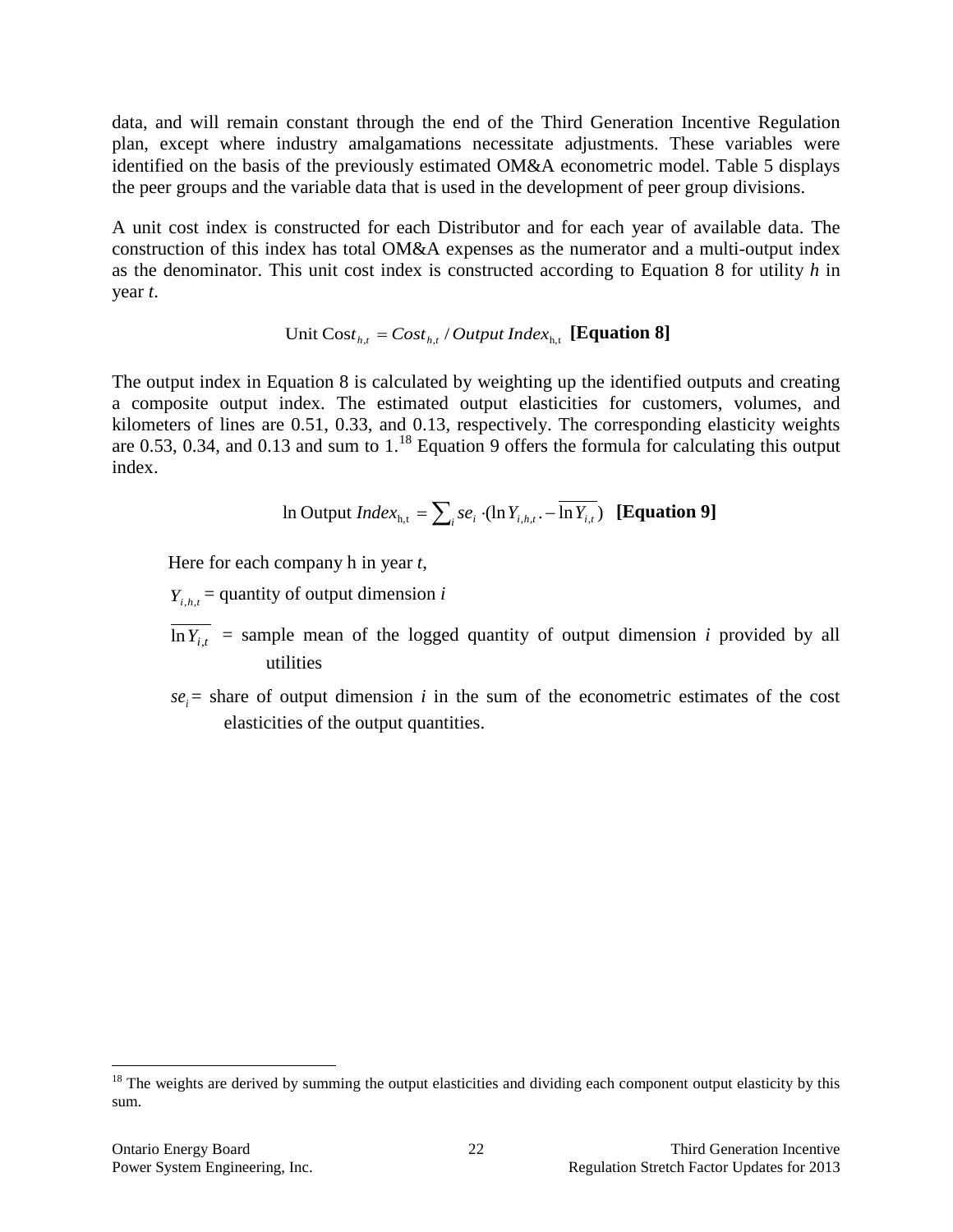# <span id="page-25-0"></span>**Peer Groups for Ontario LDCs**

| Customers <sup>1</sup><br>grounding <sup>1</sup><br><b>Shield</b><br>Growth/Output Index <sup>1</sup><br>Peer Group Designation & Distributor<br><b>Small Northern Low Undergrounding</b><br>Algoma Power Inc.<br>0.2%<br>Yes<br>203<br>11,581<br>Atikokan Hydro Inc.<br>1,661<br>0.0%<br>Yes<br>$-1,571$<br>Chapleau Public Utilities Corporation<br>1,293<br>3.7%<br>Yes<br>$-1,496$<br>Espanola Regional Hydro Distribution Corporation<br>3,299<br>8.0%<br>Yes<br>46<br>Fort Frances Power Corporation<br>3,775<br>10.8%<br>Yes<br>$-100$<br>Northern Ontario Wires Inc.<br>6,059<br>1.4%<br>$-732$<br>Yes<br>Parry Sound Power Corporation<br>3,441<br>8.5%<br>Yes<br>912<br>4,183<br>3.6%<br>901<br>Renfrew Hydro Inc.<br><b>No</b><br>Sioux Lookout Hydro Inc.<br>2,755<br>2.1%<br>96<br>Yes<br><b>Small Northern Medium Undergrounding</b><br>16.2%<br>Yes<br>430<br>Hearst Power Distribution Company Limited<br>2,817<br>Kenora Hydro Electric Corporation Ltd.<br>5,572<br>10.2%<br>Yes<br>$-1,168$<br>Lakeland Power Distribution Ltd.<br>9,598<br>22.8%<br>Yes<br>1,384<br>Ottawa River Power Corporation<br>1,209<br>10,555<br>12.8%<br>Yes<br><b>Mid-Size Northern</b><br>Greater Sudbury Hydro Inc.<br>46,748<br>284<br>23.4%<br>Yes<br>North Bay Hydro Distribution Limited<br>23,850<br>17.5%<br>Yes<br>428<br>PUC Distribution Inc.<br>32,998<br>Yes<br>426<br>16.3%<br>Thunder Bay Hydro Electricity Distribution Inc.<br>49,765<br>19.9%<br>Yes<br>391<br>Large Northern<br>1,211,071<br>6.7%<br>Yes<br>1,003<br>Hydro One Networks Inc.<br>Small Southern Low & Medium Undergrounding<br>Brant County Power Inc.<br>9,741<br>12.7%<br>No<br>2,059<br>Hydro 2000 Inc.<br>1,208<br>14.3%<br>No<br>1,508<br>5,521<br>15.2%<br>1,588<br>Hydro Hawkesbury Inc.<br><b>No</b><br>Lakefront Utilities Inc.<br>9,976<br>17.4%<br>No<br>3,429<br>$-2$<br>Port Colborne (CNP)<br>9,138<br>5.4%<br><b>No</b><br>376<br>Rideau St. Lawrence Distribution Inc.<br>5,839<br>10.6%<br><b>No</b><br>1,600<br>Wellington North Power Inc.<br>3,626<br>13.2%<br>No<br>Small Southern Medium-High Undergrounding<br>Entegrus Powerlines Inc. (Middlesex)<br>7,988<br>28.1%<br>1,828<br>No.<br>Midland Power Utility Corporation<br>6,951<br>25.3%<br>1,626<br><b>No</b><br>1,705<br>Tillsonburg Hydro Inc.<br>6,745<br>35.0%<br>No<br>West Coast Huron Energy Inc.<br>3,697<br>22.1%<br>No<br>74<br>Small Southern Medium-High Undergrounding with Rapid Growth<br>Centre Wellington Hydro Ltd.<br>6,496<br>43.5%<br>No<br>2,580 |                               |       | % Under- | Canadian | <b>Customer</b> |
|------------------------------------------------------------------------------------------------------------------------------------------------------------------------------------------------------------------------------------------------------------------------------------------------------------------------------------------------------------------------------------------------------------------------------------------------------------------------------------------------------------------------------------------------------------------------------------------------------------------------------------------------------------------------------------------------------------------------------------------------------------------------------------------------------------------------------------------------------------------------------------------------------------------------------------------------------------------------------------------------------------------------------------------------------------------------------------------------------------------------------------------------------------------------------------------------------------------------------------------------------------------------------------------------------------------------------------------------------------------------------------------------------------------------------------------------------------------------------------------------------------------------------------------------------------------------------------------------------------------------------------------------------------------------------------------------------------------------------------------------------------------------------------------------------------------------------------------------------------------------------------------------------------------------------------------------------------------------------------------------------------------------------------------------------------------------------------------------------------------------------------------------------------------------------------------------------------------------------------------------------------------------------------------------------------------------------------------------------------------------------------------------------------------------------------------------------------------------------------------------------------------------------------|-------------------------------|-------|----------|----------|-----------------|
|                                                                                                                                                                                                                                                                                                                                                                                                                                                                                                                                                                                                                                                                                                                                                                                                                                                                                                                                                                                                                                                                                                                                                                                                                                                                                                                                                                                                                                                                                                                                                                                                                                                                                                                                                                                                                                                                                                                                                                                                                                                                                                                                                                                                                                                                                                                                                                                                                                                                                                                                    |                               |       |          |          |                 |
|                                                                                                                                                                                                                                                                                                                                                                                                                                                                                                                                                                                                                                                                                                                                                                                                                                                                                                                                                                                                                                                                                                                                                                                                                                                                                                                                                                                                                                                                                                                                                                                                                                                                                                                                                                                                                                                                                                                                                                                                                                                                                                                                                                                                                                                                                                                                                                                                                                                                                                                                    |                               |       |          |          |                 |
|                                                                                                                                                                                                                                                                                                                                                                                                                                                                                                                                                                                                                                                                                                                                                                                                                                                                                                                                                                                                                                                                                                                                                                                                                                                                                                                                                                                                                                                                                                                                                                                                                                                                                                                                                                                                                                                                                                                                                                                                                                                                                                                                                                                                                                                                                                                                                                                                                                                                                                                                    |                               |       |          |          |                 |
|                                                                                                                                                                                                                                                                                                                                                                                                                                                                                                                                                                                                                                                                                                                                                                                                                                                                                                                                                                                                                                                                                                                                                                                                                                                                                                                                                                                                                                                                                                                                                                                                                                                                                                                                                                                                                                                                                                                                                                                                                                                                                                                                                                                                                                                                                                                                                                                                                                                                                                                                    |                               |       |          |          |                 |
|                                                                                                                                                                                                                                                                                                                                                                                                                                                                                                                                                                                                                                                                                                                                                                                                                                                                                                                                                                                                                                                                                                                                                                                                                                                                                                                                                                                                                                                                                                                                                                                                                                                                                                                                                                                                                                                                                                                                                                                                                                                                                                                                                                                                                                                                                                                                                                                                                                                                                                                                    |                               |       |          |          |                 |
|                                                                                                                                                                                                                                                                                                                                                                                                                                                                                                                                                                                                                                                                                                                                                                                                                                                                                                                                                                                                                                                                                                                                                                                                                                                                                                                                                                                                                                                                                                                                                                                                                                                                                                                                                                                                                                                                                                                                                                                                                                                                                                                                                                                                                                                                                                                                                                                                                                                                                                                                    |                               |       |          |          |                 |
|                                                                                                                                                                                                                                                                                                                                                                                                                                                                                                                                                                                                                                                                                                                                                                                                                                                                                                                                                                                                                                                                                                                                                                                                                                                                                                                                                                                                                                                                                                                                                                                                                                                                                                                                                                                                                                                                                                                                                                                                                                                                                                                                                                                                                                                                                                                                                                                                                                                                                                                                    |                               |       |          |          |                 |
|                                                                                                                                                                                                                                                                                                                                                                                                                                                                                                                                                                                                                                                                                                                                                                                                                                                                                                                                                                                                                                                                                                                                                                                                                                                                                                                                                                                                                                                                                                                                                                                                                                                                                                                                                                                                                                                                                                                                                                                                                                                                                                                                                                                                                                                                                                                                                                                                                                                                                                                                    |                               |       |          |          |                 |
|                                                                                                                                                                                                                                                                                                                                                                                                                                                                                                                                                                                                                                                                                                                                                                                                                                                                                                                                                                                                                                                                                                                                                                                                                                                                                                                                                                                                                                                                                                                                                                                                                                                                                                                                                                                                                                                                                                                                                                                                                                                                                                                                                                                                                                                                                                                                                                                                                                                                                                                                    |                               |       |          |          |                 |
|                                                                                                                                                                                                                                                                                                                                                                                                                                                                                                                                                                                                                                                                                                                                                                                                                                                                                                                                                                                                                                                                                                                                                                                                                                                                                                                                                                                                                                                                                                                                                                                                                                                                                                                                                                                                                                                                                                                                                                                                                                                                                                                                                                                                                                                                                                                                                                                                                                                                                                                                    |                               |       |          |          |                 |
|                                                                                                                                                                                                                                                                                                                                                                                                                                                                                                                                                                                                                                                                                                                                                                                                                                                                                                                                                                                                                                                                                                                                                                                                                                                                                                                                                                                                                                                                                                                                                                                                                                                                                                                                                                                                                                                                                                                                                                                                                                                                                                                                                                                                                                                                                                                                                                                                                                                                                                                                    |                               |       |          |          |                 |
|                                                                                                                                                                                                                                                                                                                                                                                                                                                                                                                                                                                                                                                                                                                                                                                                                                                                                                                                                                                                                                                                                                                                                                                                                                                                                                                                                                                                                                                                                                                                                                                                                                                                                                                                                                                                                                                                                                                                                                                                                                                                                                                                                                                                                                                                                                                                                                                                                                                                                                                                    |                               |       |          |          |                 |
|                                                                                                                                                                                                                                                                                                                                                                                                                                                                                                                                                                                                                                                                                                                                                                                                                                                                                                                                                                                                                                                                                                                                                                                                                                                                                                                                                                                                                                                                                                                                                                                                                                                                                                                                                                                                                                                                                                                                                                                                                                                                                                                                                                                                                                                                                                                                                                                                                                                                                                                                    |                               |       |          |          |                 |
|                                                                                                                                                                                                                                                                                                                                                                                                                                                                                                                                                                                                                                                                                                                                                                                                                                                                                                                                                                                                                                                                                                                                                                                                                                                                                                                                                                                                                                                                                                                                                                                                                                                                                                                                                                                                                                                                                                                                                                                                                                                                                                                                                                                                                                                                                                                                                                                                                                                                                                                                    |                               |       |          |          |                 |
|                                                                                                                                                                                                                                                                                                                                                                                                                                                                                                                                                                                                                                                                                                                                                                                                                                                                                                                                                                                                                                                                                                                                                                                                                                                                                                                                                                                                                                                                                                                                                                                                                                                                                                                                                                                                                                                                                                                                                                                                                                                                                                                                                                                                                                                                                                                                                                                                                                                                                                                                    |                               |       |          |          |                 |
|                                                                                                                                                                                                                                                                                                                                                                                                                                                                                                                                                                                                                                                                                                                                                                                                                                                                                                                                                                                                                                                                                                                                                                                                                                                                                                                                                                                                                                                                                                                                                                                                                                                                                                                                                                                                                                                                                                                                                                                                                                                                                                                                                                                                                                                                                                                                                                                                                                                                                                                                    |                               |       |          |          |                 |
|                                                                                                                                                                                                                                                                                                                                                                                                                                                                                                                                                                                                                                                                                                                                                                                                                                                                                                                                                                                                                                                                                                                                                                                                                                                                                                                                                                                                                                                                                                                                                                                                                                                                                                                                                                                                                                                                                                                                                                                                                                                                                                                                                                                                                                                                                                                                                                                                                                                                                                                                    |                               |       |          |          |                 |
|                                                                                                                                                                                                                                                                                                                                                                                                                                                                                                                                                                                                                                                                                                                                                                                                                                                                                                                                                                                                                                                                                                                                                                                                                                                                                                                                                                                                                                                                                                                                                                                                                                                                                                                                                                                                                                                                                                                                                                                                                                                                                                                                                                                                                                                                                                                                                                                                                                                                                                                                    |                               |       |          |          |                 |
|                                                                                                                                                                                                                                                                                                                                                                                                                                                                                                                                                                                                                                                                                                                                                                                                                                                                                                                                                                                                                                                                                                                                                                                                                                                                                                                                                                                                                                                                                                                                                                                                                                                                                                                                                                                                                                                                                                                                                                                                                                                                                                                                                                                                                                                                                                                                                                                                                                                                                                                                    |                               |       |          |          |                 |
|                                                                                                                                                                                                                                                                                                                                                                                                                                                                                                                                                                                                                                                                                                                                                                                                                                                                                                                                                                                                                                                                                                                                                                                                                                                                                                                                                                                                                                                                                                                                                                                                                                                                                                                                                                                                                                                                                                                                                                                                                                                                                                                                                                                                                                                                                                                                                                                                                                                                                                                                    |                               |       |          |          |                 |
|                                                                                                                                                                                                                                                                                                                                                                                                                                                                                                                                                                                                                                                                                                                                                                                                                                                                                                                                                                                                                                                                                                                                                                                                                                                                                                                                                                                                                                                                                                                                                                                                                                                                                                                                                                                                                                                                                                                                                                                                                                                                                                                                                                                                                                                                                                                                                                                                                                                                                                                                    |                               |       |          |          |                 |
|                                                                                                                                                                                                                                                                                                                                                                                                                                                                                                                                                                                                                                                                                                                                                                                                                                                                                                                                                                                                                                                                                                                                                                                                                                                                                                                                                                                                                                                                                                                                                                                                                                                                                                                                                                                                                                                                                                                                                                                                                                                                                                                                                                                                                                                                                                                                                                                                                                                                                                                                    |                               |       |          |          |                 |
|                                                                                                                                                                                                                                                                                                                                                                                                                                                                                                                                                                                                                                                                                                                                                                                                                                                                                                                                                                                                                                                                                                                                                                                                                                                                                                                                                                                                                                                                                                                                                                                                                                                                                                                                                                                                                                                                                                                                                                                                                                                                                                                                                                                                                                                                                                                                                                                                                                                                                                                                    |                               |       |          |          |                 |
|                                                                                                                                                                                                                                                                                                                                                                                                                                                                                                                                                                                                                                                                                                                                                                                                                                                                                                                                                                                                                                                                                                                                                                                                                                                                                                                                                                                                                                                                                                                                                                                                                                                                                                                                                                                                                                                                                                                                                                                                                                                                                                                                                                                                                                                                                                                                                                                                                                                                                                                                    |                               |       |          |          |                 |
|                                                                                                                                                                                                                                                                                                                                                                                                                                                                                                                                                                                                                                                                                                                                                                                                                                                                                                                                                                                                                                                                                                                                                                                                                                                                                                                                                                                                                                                                                                                                                                                                                                                                                                                                                                                                                                                                                                                                                                                                                                                                                                                                                                                                                                                                                                                                                                                                                                                                                                                                    |                               |       |          |          |                 |
|                                                                                                                                                                                                                                                                                                                                                                                                                                                                                                                                                                                                                                                                                                                                                                                                                                                                                                                                                                                                                                                                                                                                                                                                                                                                                                                                                                                                                                                                                                                                                                                                                                                                                                                                                                                                                                                                                                                                                                                                                                                                                                                                                                                                                                                                                                                                                                                                                                                                                                                                    |                               |       |          |          |                 |
|                                                                                                                                                                                                                                                                                                                                                                                                                                                                                                                                                                                                                                                                                                                                                                                                                                                                                                                                                                                                                                                                                                                                                                                                                                                                                                                                                                                                                                                                                                                                                                                                                                                                                                                                                                                                                                                                                                                                                                                                                                                                                                                                                                                                                                                                                                                                                                                                                                                                                                                                    |                               |       |          |          |                 |
|                                                                                                                                                                                                                                                                                                                                                                                                                                                                                                                                                                                                                                                                                                                                                                                                                                                                                                                                                                                                                                                                                                                                                                                                                                                                                                                                                                                                                                                                                                                                                                                                                                                                                                                                                                                                                                                                                                                                                                                                                                                                                                                                                                                                                                                                                                                                                                                                                                                                                                                                    |                               |       |          |          |                 |
|                                                                                                                                                                                                                                                                                                                                                                                                                                                                                                                                                                                                                                                                                                                                                                                                                                                                                                                                                                                                                                                                                                                                                                                                                                                                                                                                                                                                                                                                                                                                                                                                                                                                                                                                                                                                                                                                                                                                                                                                                                                                                                                                                                                                                                                                                                                                                                                                                                                                                                                                    |                               |       |          |          |                 |
|                                                                                                                                                                                                                                                                                                                                                                                                                                                                                                                                                                                                                                                                                                                                                                                                                                                                                                                                                                                                                                                                                                                                                                                                                                                                                                                                                                                                                                                                                                                                                                                                                                                                                                                                                                                                                                                                                                                                                                                                                                                                                                                                                                                                                                                                                                                                                                                                                                                                                                                                    |                               |       |          |          |                 |
|                                                                                                                                                                                                                                                                                                                                                                                                                                                                                                                                                                                                                                                                                                                                                                                                                                                                                                                                                                                                                                                                                                                                                                                                                                                                                                                                                                                                                                                                                                                                                                                                                                                                                                                                                                                                                                                                                                                                                                                                                                                                                                                                                                                                                                                                                                                                                                                                                                                                                                                                    |                               |       |          |          |                 |
|                                                                                                                                                                                                                                                                                                                                                                                                                                                                                                                                                                                                                                                                                                                                                                                                                                                                                                                                                                                                                                                                                                                                                                                                                                                                                                                                                                                                                                                                                                                                                                                                                                                                                                                                                                                                                                                                                                                                                                                                                                                                                                                                                                                                                                                                                                                                                                                                                                                                                                                                    |                               |       |          |          |                 |
|                                                                                                                                                                                                                                                                                                                                                                                                                                                                                                                                                                                                                                                                                                                                                                                                                                                                                                                                                                                                                                                                                                                                                                                                                                                                                                                                                                                                                                                                                                                                                                                                                                                                                                                                                                                                                                                                                                                                                                                                                                                                                                                                                                                                                                                                                                                                                                                                                                                                                                                                    |                               |       |          |          |                 |
|                                                                                                                                                                                                                                                                                                                                                                                                                                                                                                                                                                                                                                                                                                                                                                                                                                                                                                                                                                                                                                                                                                                                                                                                                                                                                                                                                                                                                                                                                                                                                                                                                                                                                                                                                                                                                                                                                                                                                                                                                                                                                                                                                                                                                                                                                                                                                                                                                                                                                                                                    |                               |       |          |          |                 |
|                                                                                                                                                                                                                                                                                                                                                                                                                                                                                                                                                                                                                                                                                                                                                                                                                                                                                                                                                                                                                                                                                                                                                                                                                                                                                                                                                                                                                                                                                                                                                                                                                                                                                                                                                                                                                                                                                                                                                                                                                                                                                                                                                                                                                                                                                                                                                                                                                                                                                                                                    |                               |       |          |          |                 |
|                                                                                                                                                                                                                                                                                                                                                                                                                                                                                                                                                                                                                                                                                                                                                                                                                                                                                                                                                                                                                                                                                                                                                                                                                                                                                                                                                                                                                                                                                                                                                                                                                                                                                                                                                                                                                                                                                                                                                                                                                                                                                                                                                                                                                                                                                                                                                                                                                                                                                                                                    |                               |       |          |          |                 |
|                                                                                                                                                                                                                                                                                                                                                                                                                                                                                                                                                                                                                                                                                                                                                                                                                                                                                                                                                                                                                                                                                                                                                                                                                                                                                                                                                                                                                                                                                                                                                                                                                                                                                                                                                                                                                                                                                                                                                                                                                                                                                                                                                                                                                                                                                                                                                                                                                                                                                                                                    |                               |       |          |          |                 |
|                                                                                                                                                                                                                                                                                                                                                                                                                                                                                                                                                                                                                                                                                                                                                                                                                                                                                                                                                                                                                                                                                                                                                                                                                                                                                                                                                                                                                                                                                                                                                                                                                                                                                                                                                                                                                                                                                                                                                                                                                                                                                                                                                                                                                                                                                                                                                                                                                                                                                                                                    |                               |       |          |          |                 |
|                                                                                                                                                                                                                                                                                                                                                                                                                                                                                                                                                                                                                                                                                                                                                                                                                                                                                                                                                                                                                                                                                                                                                                                                                                                                                                                                                                                                                                                                                                                                                                                                                                                                                                                                                                                                                                                                                                                                                                                                                                                                                                                                                                                                                                                                                                                                                                                                                                                                                                                                    |                               |       |          |          |                 |
|                                                                                                                                                                                                                                                                                                                                                                                                                                                                                                                                                                                                                                                                                                                                                                                                                                                                                                                                                                                                                                                                                                                                                                                                                                                                                                                                                                                                                                                                                                                                                                                                                                                                                                                                                                                                                                                                                                                                                                                                                                                                                                                                                                                                                                                                                                                                                                                                                                                                                                                                    | Cooperative Hydro Embrun Inc. | 1,954 | 44.4%    | No       | 6,004           |
| 10,307<br>29.2%<br>No<br>Grimsby Power Incorporated<br>3,281                                                                                                                                                                                                                                                                                                                                                                                                                                                                                                                                                                                                                                                                                                                                                                                                                                                                                                                                                                                                                                                                                                                                                                                                                                                                                                                                                                                                                                                                                                                                                                                                                                                                                                                                                                                                                                                                                                                                                                                                                                                                                                                                                                                                                                                                                                                                                                                                                                                                       |                               |       |          |          |                 |
| 8,000<br>29.3%<br>Niagara-on-the-Lake Hydro Inc.<br>No<br>2,237                                                                                                                                                                                                                                                                                                                                                                                                                                                                                                                                                                                                                                                                                                                                                                                                                                                                                                                                                                                                                                                                                                                                                                                                                                                                                                                                                                                                                                                                                                                                                                                                                                                                                                                                                                                                                                                                                                                                                                                                                                                                                                                                                                                                                                                                                                                                                                                                                                                                    |                               |       |          |          |                 |
| 11,248<br>41.5%<br>No<br>2,008<br>Orangeville Hydro Limited                                                                                                                                                                                                                                                                                                                                                                                                                                                                                                                                                                                                                                                                                                                                                                                                                                                                                                                                                                                                                                                                                                                                                                                                                                                                                                                                                                                                                                                                                                                                                                                                                                                                                                                                                                                                                                                                                                                                                                                                                                                                                                                                                                                                                                                                                                                                                                                                                                                                        |                               |       |          |          |                 |
| Mid-size Southern Low & Medium Undergrounding                                                                                                                                                                                                                                                                                                                                                                                                                                                                                                                                                                                                                                                                                                                                                                                                                                                                                                                                                                                                                                                                                                                                                                                                                                                                                                                                                                                                                                                                                                                                                                                                                                                                                                                                                                                                                                                                                                                                                                                                                                                                                                                                                                                                                                                                                                                                                                                                                                                                                      |                               |       |          |          |                 |
| 431<br>Fort Erie - Eastern Ontario Power (CNP)<br>19,259<br>7.6%<br>No                                                                                                                                                                                                                                                                                                                                                                                                                                                                                                                                                                                                                                                                                                                                                                                                                                                                                                                                                                                                                                                                                                                                                                                                                                                                                                                                                                                                                                                                                                                                                                                                                                                                                                                                                                                                                                                                                                                                                                                                                                                                                                                                                                                                                                                                                                                                                                                                                                                             |                               |       |          |          |                 |
| 21,078<br>5.3%<br><b>No</b><br>703<br>Haldimand County Hydro Inc.                                                                                                                                                                                                                                                                                                                                                                                                                                                                                                                                                                                                                                                                                                                                                                                                                                                                                                                                                                                                                                                                                                                                                                                                                                                                                                                                                                                                                                                                                                                                                                                                                                                                                                                                                                                                                                                                                                                                                                                                                                                                                                                                                                                                                                                                                                                                                                                                                                                                  |                               |       |          |          |                 |
| Innisfil Hydro Distribution Systems Limited<br>14,826<br>18.9%<br>1,934<br><b>No</b>                                                                                                                                                                                                                                                                                                                                                                                                                                                                                                                                                                                                                                                                                                                                                                                                                                                                                                                                                                                                                                                                                                                                                                                                                                                                                                                                                                                                                                                                                                                                                                                                                                                                                                                                                                                                                                                                                                                                                                                                                                                                                                                                                                                                                                                                                                                                                                                                                                               |                               |       |          |          |                 |
| Norfolk Power Distribution Inc.<br>19,032<br>14.8%<br>No<br>1,738                                                                                                                                                                                                                                                                                                                                                                                                                                                                                                                                                                                                                                                                                                                                                                                                                                                                                                                                                                                                                                                                                                                                                                                                                                                                                                                                                                                                                                                                                                                                                                                                                                                                                                                                                                                                                                                                                                                                                                                                                                                                                                                                                                                                                                                                                                                                                                                                                                                                  |                               |       |          |          |                 |
| 13,035<br>21.0%<br>1,293<br>Orillia Power Distribution Corporation<br><b>No</b>                                                                                                                                                                                                                                                                                                                                                                                                                                                                                                                                                                                                                                                                                                                                                                                                                                                                                                                                                                                                                                                                                                                                                                                                                                                                                                                                                                                                                                                                                                                                                                                                                                                                                                                                                                                                                                                                                                                                                                                                                                                                                                                                                                                                                                                                                                                                                                                                                                                    |                               |       |          |          |                 |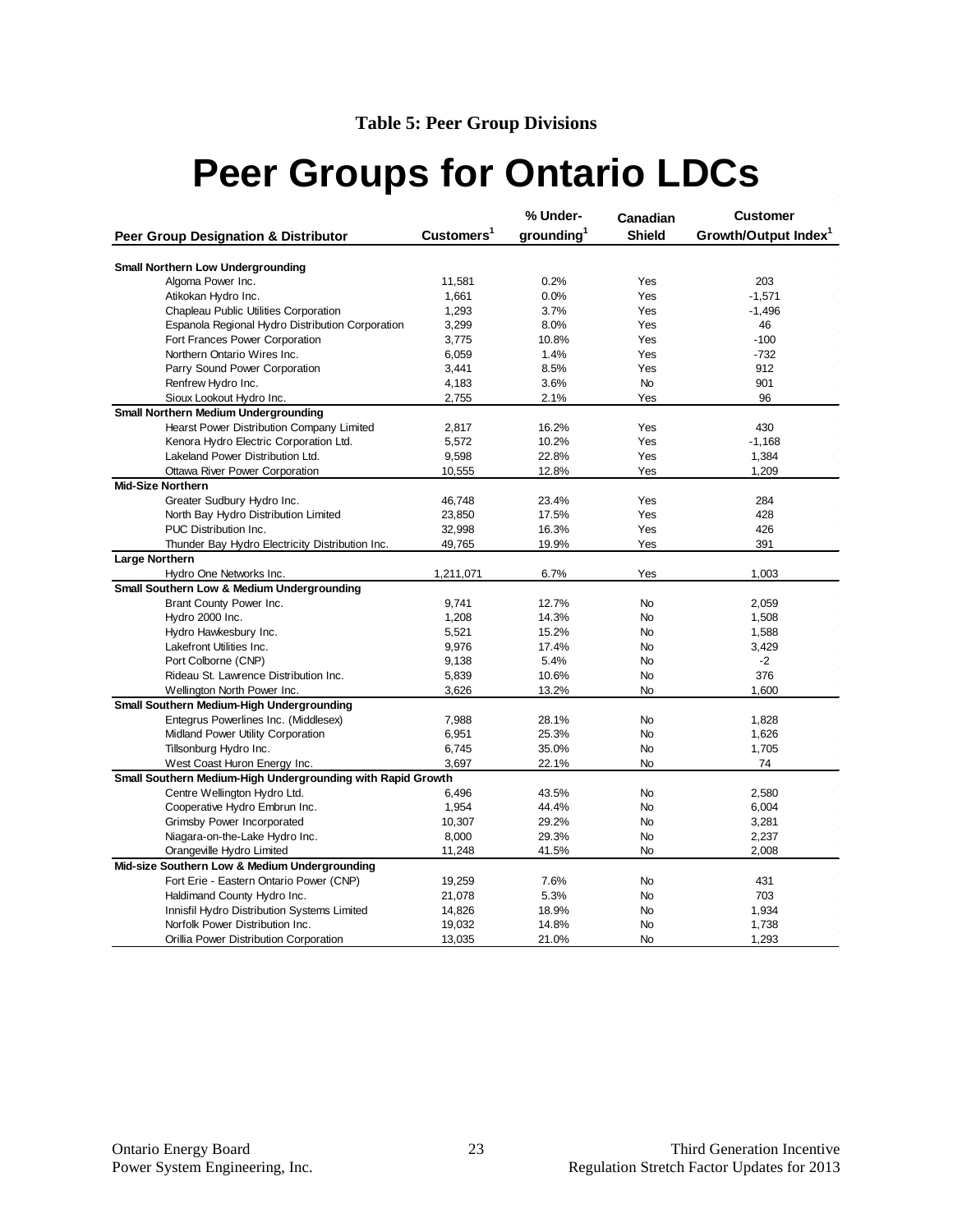#### **(continued)**

# **Peer Groups for Ontario LDCs**

|                                                 |                        | % Under-               | Canadian      | <b>Customer</b>                  |
|-------------------------------------------------|------------------------|------------------------|---------------|----------------------------------|
| Peer Group Designation & Distributor            | Customers <sup>1</sup> | aroundina <sup>1</sup> | <b>Shield</b> | Growth/Output Index <sup>1</sup> |
|                                                 |                        |                        |               |                                  |
| Mid-size Southern Medium-High Undergrounding    |                        |                        |               |                                  |
| <b>Bluewater Power Distribution Corporation</b> | 35,772                 | 25.2%                  | No            | 662                              |
| COLLUS Power Corp.                              | 15,723                 | 38.9%                  | No.           | 3,283                            |
| E.L.K. Energy Inc.                              | 11,276                 | 40.7%                  | <b>No</b>     | 2,176                            |
| Entegrus Powerlines Inc. (Chatham-Kent)         | 32,132                 | 28.4%                  | No            | 230                              |
| Erie Thames Powerlines Corporation              | 18,094                 | 22.3%                  | No.           | 1,230                            |
| <b>Essex Powerlines Corporation</b>             | 28,094                 | 54.6%                  | No            | 1,692                            |
| Festival Hydro Inc.                             | 19,885                 | 33.2%                  | No            | 1,587                            |
| Kingston Hydro Corporation                      | 26,844                 | 35.6%                  | <b>No</b>     | 237                              |
| Niagara Peninsula Energy Inc.                   | 51,162                 | 24.9%                  | <b>No</b>     | 1,797                            |
| Peterborough Distribution Incorporated          | 35,270                 | 30.4%                  | No            | 1,463                            |
| St. Thomas Energy Inc.                          | 16,436                 | 37.1%                  | <b>No</b>     | 2,814                            |
| Wasaga Distribution Inc.                        | 12,324                 | 47.7%                  | No.           | 6,184                            |
| Welland Hydro-Electric System Corp.             | 21,768                 | 29.0%                  | No            | 871                              |
| Westario Power Inc.                             | 22,257                 | 28.0%                  | <b>No</b>     | 1,761                            |
| Woodstock Hydro Services Inc.                   | 15,181                 | 37.8%                  | No            | 1,830                            |
| Large City Southern Medium-High Undergrounding  |                        |                        |               |                                  |
| EnWin Utilities Ltd.                            | 85,083                 | 39.7%                  | No            | 1,068                            |
| Hydro Ottawa Limited                            | 305,266                | 48.0%                  | <b>No</b>     | 2,676                            |
| Toronto Hydro-Electric System Limited           | 709,323                | 58.6%                  | No            | 1,120                            |
| Veridian Connections Inc.                       | 113,709                | 44.7%                  | <b>No</b>     | 2,752                            |
| Large City Southern High Undergrounding         |                        |                        |               |                                  |
| Enersource Hydro Mississauga Inc.               | 195,381                | 65.2%                  | No            | 2,305                            |
| Horizon Utilities Corporation                   | 235,327                | 55.4%                  | No            | 1,062                            |
| Hydro One Brampton Networks Inc.                | 137,856                | 72.3%                  | No            | 5,447                            |
| London Hydro Inc.                               | 148,331                | 51.7%                  | No            | 2,163                            |
| PowerStream Inc.                                | 332,993                | 65.2%                  | No            | 3,892                            |
| Mid-size GTA Medium-High & High Undergrounding  |                        |                        |               |                                  |
| Brantford Power Inc.                            | 37,967                 | 40.1%                  | No.           | 1,915                            |
| Burlington Hydro Inc.                           | 64,329                 | 43.5%                  | No            | 2,529                            |
| Cambridge and North Dumfries Hydro Inc.         | 51,586                 | 36.3%                  | No            | 2,552                            |
| Guelph Hydro Electric Systems Inc.              | 50,859                 | 60.3%                  | No.           | 3,069                            |
| Halton Hills Hydro Inc.                         | 21,232                 | 39.3%                  | No.           | 2,226                            |
| Kitchener-Wilmot Hydro Inc.                     | 87,965                 | 44.3%                  | No            | 3,179                            |
| Milton Hydro Distribution Inc.                  | 30,485                 | 40.3%                  | No.           | 8,279                            |
| Newmarket - Tay Power Distribution Ltd.         | 33,338                 | 56.7%                  | No            | 3,177                            |
| Oakville Hydro Electricity Distribution Inc.    | 63,614                 | 61.4%                  | No            | 3,960                            |
| Oshawa PUC Networks Inc.                        | 53,083                 | 42.2%                  | <b>No</b>     | 2,165                            |
| Waterloo North Hydro Inc.                       | 52,612                 | 31.8%                  | No            | 2,658                            |
| Whitby Hydro Electric Corporation               | 40,337                 | 52.5%                  | <b>No</b>     | 4,496                            |

<sup>1</sup> Peer groups are identical to those proposed in the Original Report (some names may change due to mergers).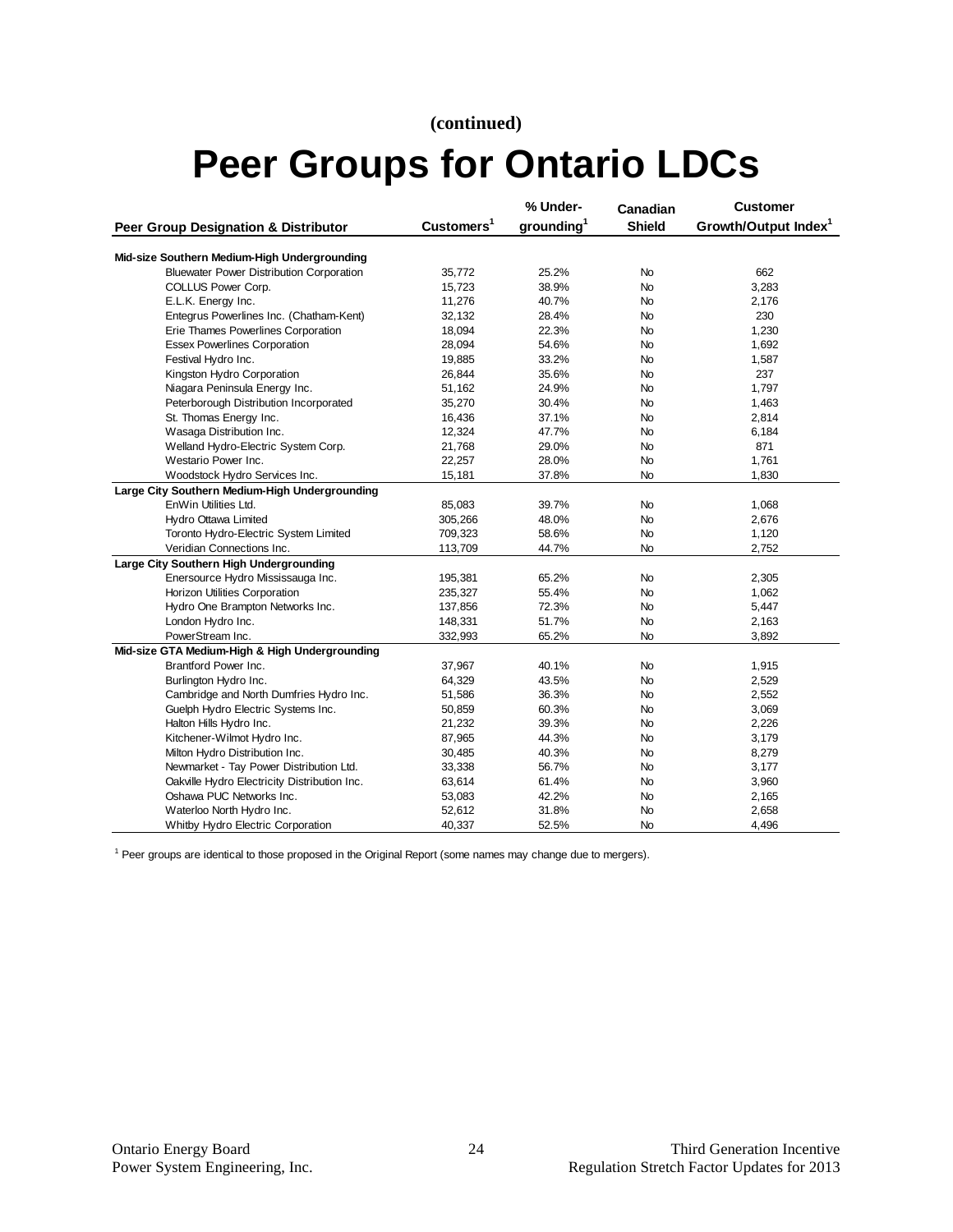#### <span id="page-27-0"></span>**2.5.3 Unit Cost Indexing Results**

The OM&A performance evaluations for each year of available data are presented in [Table 6.](#page-28-0) That table reports the ratio of the average actual OM&A unit cost index of each company in the last three years to the peer group's average OM&A unit cost index over the same years. A lower ratio of actual unit cost to peer group unit cost implies better performance. Table 7 ranks each power Distributor according to this ratio.

Two lines have been drawn on Table 7, demarcating the first quartile and the fourth quartile. The utilities on the top (efficiency rankings 1-18) are labeled as top quartile cost performers. The utilities on the bottom (efficiency rankings 57-74) are classified as bottom quartile cost performers according to the unit cost benchmarking method.<sup>[19](#page-27-2)</sup> Hydro One Networks is not included in [Table 7,](#page-30-0) given its lack of suitable peers in Ontario.

The overall process used to calculate the unit cost indexing results is shown in [Figure 4](#page-27-1) below.



<span id="page-27-1"></span>**Figure 4: Process for Calculating Unit Cost Indexing Results**

<span id="page-27-2"></span><sup>&</sup>lt;sup>19</sup> This is calculated by dividing 74 by 4. This puts 18 Distributors (rounded) in each of the four quartiles.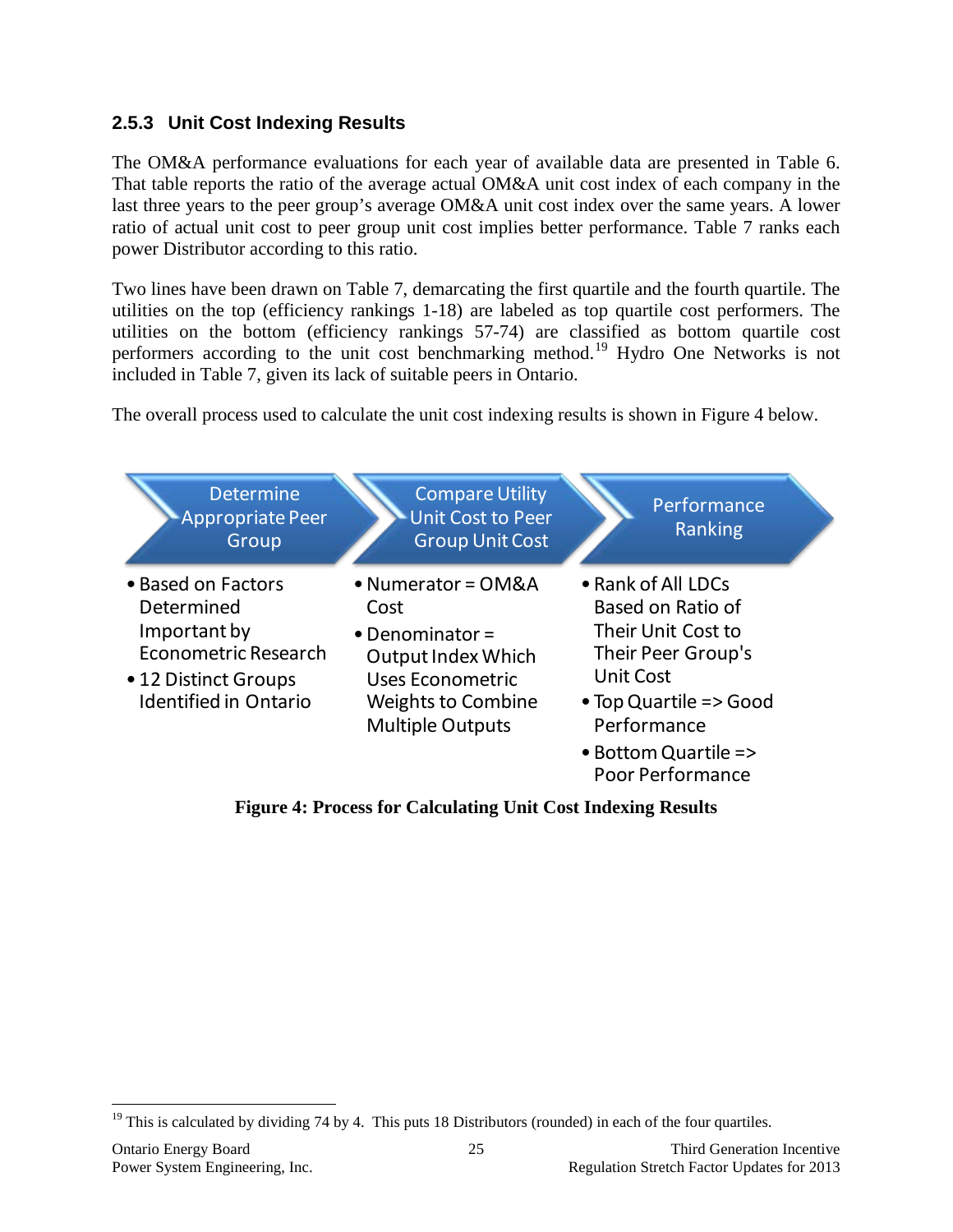#### **Table 6: Unit OM&A Cost Indexes by Peer Group**

## **Unit OM&A Cost Indexes**

<span id="page-28-0"></span>

|                                                                               |       |                |       |                |       |       | Average of Last 3 Average / Group |                      | Percentage               |
|-------------------------------------------------------------------------------|-------|----------------|-------|----------------|-------|-------|-----------------------------------|----------------------|--------------------------|
|                                                                               | 2006  | 2007           | 2008  | 2009           | 2010  | 2011  | Available Years <sup>1</sup>      | Average <sup>1</sup> | Differences <sup>1</sup> |
|                                                                               |       |                |       |                |       |       |                                   | [A]                  | $[A - 1]$                |
| <b>Small Northern Low Undergrounding</b>                                      |       |                |       |                |       |       |                                   |                      |                          |
| Renfrew Hydro Inc.                                                            | 0.958 | 1.051          | 1.168 | 1.174          | 1.194 | 1.333 | 1.234                             | 0.684                | $-31.6%$                 |
| Northern Ontario Wires Inc.                                                   | 1.115 | 1.203          | 1.308 | 1.357          | 1.375 | 1.464 | 1.398                             | 0.775                | $-22.5%$                 |
| Espanola Regional Hydro Distribution Corporation                              | 1.321 | 1.310          | 1.344 | 1.457          | 1.403 | 1.397 | 1.419                             | 0.787                | $-21.3%$                 |
| Parry Sound Power Corporation                                                 | 1.227 | 1.205          | 1.382 | 1.426          | 1.431 | 1.536 | 1.464                             | 0.812                | $-18.8%$                 |
| Sioux Lookout Hydro Inc.                                                      | 1.263 | 1.386          | 1.471 | 1.496          | 1.531 | 1.447 | 1.491                             | 0.827                | $-17.3%$                 |
| Fort Frances Power Corporation                                                | 1.253 | 1.348          | 1.478 | 1.593          | 1.597 | 1.630 | 1.607                             | 0.891                | $-10.9%$                 |
| Chapleau Public Utilities Corporation                                         | 1.718 | 2.229          | 2.078 | 1.735          | 1.981 | 1.968 | 1.894                             | 1.050                | 5.0%                     |
| Atikokan Hydro Inc.                                                           | 1.455 | 1.786          | 2.267 | 2.520          | 2.849 | 2.681 | 2.683                             | 1.488                | 48.8%                    |
| Algoma Power Inc.                                                             | 2.698 | 2.762          | 2.943 | 2.923          | 2.938 | 3.272 | 3.044                             | 1.688                | 68.8%                    |
| <b>Group Average</b>                                                          |       |                |       |                |       |       | 1.804                             |                      |                          |
|                                                                               |       |                |       |                |       |       |                                   |                      |                          |
| Small Northern Medium Undergrounding                                          | 1.010 | 1.136          | 1.154 | 1.184          | 1.142 | 1.303 | 1.210                             | 0.900                | $-10.0%$                 |
| Ottawa River Power Corporation                                                | 0.831 |                | 1.002 |                | 1.220 | 1.211 | 1.226                             | 0.912                |                          |
| Hearst Power Distribution Company Limited<br>Lakeland Power Distribution Ltd. | 0.949 | 0.869<br>0.854 | 1.183 | 1.247<br>1.302 | 1.402 | 1.296 | 1.333                             | 0.992                | $-8.8%$                  |
|                                                                               |       |                |       |                |       |       |                                   |                      | $-0.8%$                  |
| Kenora Hydro Electric Corporation Ltd.                                        | 1.070 | 1.203          | 1.357 | 1.559          | 1.500 | 1.768 | 1.609                             | 1.197                | 19.7%                    |
| <b>Group Average</b>                                                          |       |                |       |                |       |       | 1.344                             |                      |                          |
| <b>Mid-Size Northern</b>                                                      |       |                |       |                |       |       |                                   |                      |                          |
| North Bay Hydro Distribution Limited                                          | 1.073 | 0.943          | 0.962 | 0.924          | 0.901 | 0.974 | 0.933                             | 0.872                | $-12.8%$                 |
| Greater Sudbury Hydro Inc.                                                    | 1.000 | 1.658          | 1.101 | 1.153          | 0.770 | 1.263 | 1.062                             | 0.992                | $-0.8%$                  |
| Thunder Bay Hydro Electricity Distribution Inc.                               | 0.981 | 1.080          | 1.093 | 1.122          | 1.154 | 1.118 | 1.132                             | 1.057                | 5.7%                     |
| PUC Distribution Inc.                                                         | 0.957 | 1.087          | 1.009 | 1.097          | 1.174 | 1.194 | 1.155                             | 1.079                | 7.9%                     |
| <b>Group Average</b>                                                          |       |                |       |                |       |       | 1.071                             |                      |                          |
|                                                                               |       |                |       |                |       |       |                                   |                      |                          |
| Large Northern                                                                |       |                |       |                |       |       |                                   |                      |                          |
| Hydro One Networks Inc.                                                       | 1.118 | 1.311          | 1.522 | 1.676          | 1.761 | 1.760 | 1.733                             | 1.000                | 0.0%                     |
| <b>Group Average</b>                                                          |       |                |       |                |       |       | 1.733                             |                      |                          |
|                                                                               |       |                |       |                |       |       |                                   |                      |                          |
| <b>Small Southern Low &amp; Medium Undergrounding</b>                         |       |                |       |                |       |       |                                   |                      |                          |
| Hydro Hawkesbury Inc.                                                         | 0.554 | 0.599          | 0.643 | 0.640          | 0.710 | 0.756 | 0.702                             | 0.535                | $-46.5%$                 |
| Lakefront Utilities Inc.                                                      | 0.887 | 0.905          | 0.911 | 0.937          | 1.015 | 1.107 | 1.020                             | 0.777                | $-22.3%$                 |
| Hydro 2000 Inc.                                                               | 0.886 | 0.935          | 0.960 | 1.053          | 1.208 | 1.251 | 1.171                             | 0.892                | $-10.8%$                 |
| Rideau St. Lawrence Distribution Inc.                                         | 1.135 | 1.187          | 1.285 | 1.395          | 1.432 | 1.392 | 1.406                             | 1.072                | 7.2%                     |
| Wellington North Power Inc.                                                   | 1.143 | 1.122          | 1.447 | 1.420          | 1.470 | 1.825 | 1.572                             | 1.198                | 19.8%                    |
| Brant County Power Inc.                                                       | 1.503 | 0.653          | 1.356 | 1.736          | 1.619 | 1.468 | 1.608                             | 1.226                | 22.6%                    |
| Port Colborne (CNP)                                                           | 1.951 | 2.129          | 1.787 | 1.689          | 1.686 | 1.733 | 1.703                             | 1.298                | 29.8%                    |
| <b>Group Average</b>                                                          |       |                |       |                |       |       | 1.312                             |                      |                          |
|                                                                               |       |                |       |                |       |       |                                   |                      |                          |
| Small Southern Medium-High Undergrounding                                     |       |                |       |                |       |       |                                   |                      |                          |
| Entegrus Powerlines Inc. (Middlesex)                                          | 0.930 | 0.896          | 0.892 | 0.957          | 0.954 | 0.934 | 0.948                             | 0.800                | $-20.0%$                 |
| Midland Power Utility Corporation                                             | 1.091 | 1.066          | 1.084 | 1.119          | 1.107 | 1.015 | 1.080                             | 0.911                | $-8.9%$                  |
| Tillsonburg Hydro Inc.                                                        | 0.950 | 0.942          | 0.975 | 1.297          | 1.329 | 1.331 | 1.319                             | 1.112                | 11.2%                    |
| West Coast Huron Energy Inc.                                                  | 1.441 | 1.190          | 1.272 | 1.433          | 1.340 | 1.412 | 1.395                             | 1.177                | 17.7%                    |
| <b>Group Average</b>                                                          |       |                |       |                |       |       | 1.186                             |                      |                          |
| Small Southern Medium-High Undergrounding with Rapid Growth                   |       |                |       |                |       |       |                                   |                      |                          |
| Grimsby Power Incorporated                                                    | 0.743 | 0.813          | 0.867 | 0.900          | 0.860 | 0.993 | 0.918                             | 0.826                | $-17.4%$                 |
| Niagara-on-the-Lake Hydro Inc.                                                | 0.835 | 0.926          | 0.927 | 0.977          | 0.915 | 0.983 | 0.958                             | 0.862                | $-13.8%$                 |
| Orangeville Hydro Limited                                                     | 0.863 | 0.926          | 1.026 | 1.014          | 1.083 | 1.248 | 1.115                             | 1.003                | 0.3%                     |
| Centre Wellington Hydro Ltd.                                                  | 1.035 | 1.047          | 1.102 | 1.186          | 1.206 | 1.336 | 1.243                             | 1.118                | 11.8%                    |
| Cooperative Hydro Embrun Inc.                                                 | 1.040 | 1.138          | 1.142 | 1.153          | 1.316 | 1.499 | 1.323                             | 1.190                | 19.0%                    |
| <b>Group Average</b>                                                          |       |                |       |                |       |       | 1.111                             |                      |                          |
|                                                                               |       |                |       |                |       |       |                                   |                      |                          |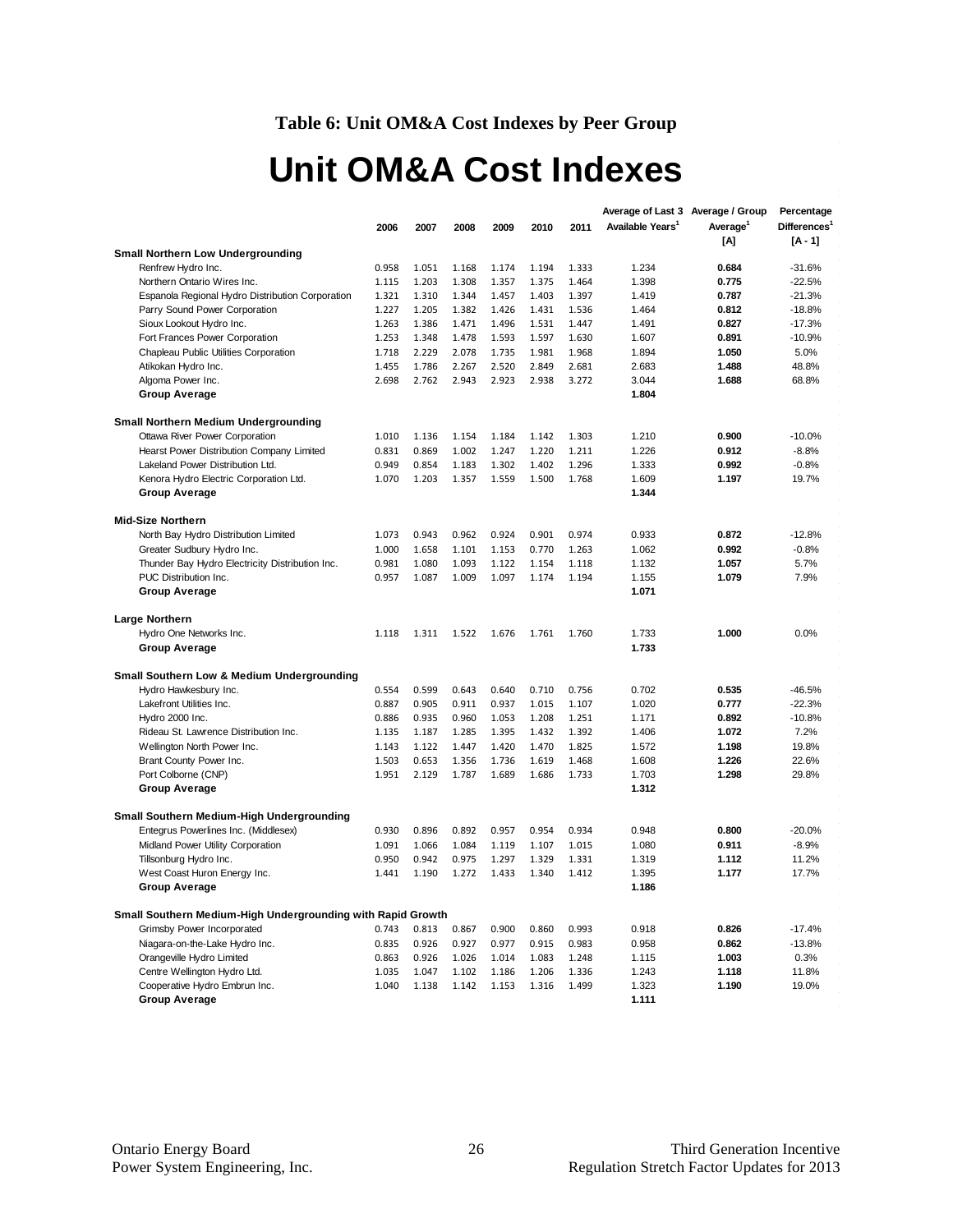#### **(continued)**

## **Unit OM&A Cost Indexes**

|                                                 |       |       |       |       |       |       | Average of Last 3 Average / Group |                      | Percentage               |
|-------------------------------------------------|-------|-------|-------|-------|-------|-------|-----------------------------------|----------------------|--------------------------|
|                                                 | 2006  | 2007  | 2008  | 2009  | 2010  | 2011  | Available Years <sup>1</sup>      | Average <sup>1</sup> | Differences <sup>1</sup> |
|                                                 |       |       |       |       |       |       |                                   | [A]                  | [A - 1]                  |
| Mid-size Southern Low & Medium Undergrounding   |       |       |       |       |       |       |                                   |                      |                          |
| Norfolk Power Distribution Inc.                 | 0.920 | 1.090 | 1.237 | 1.070 | 1.123 | 1.091 | 1.095                             | 0.877                | $-12.3%$                 |
| Innisfil Hydro Distribution Systems Limited     | 0.971 | 1.039 | 1.134 | 1.163 | 1.200 | 1.297 | 1.220                             | 0.978                | $-2.2%$                  |
| Fort Erie - Eastern Ontario Power (CNP)         | 1.420 | 1.470 | 1.336 | 1.175 | 1.310 | 1.244 | 1.243                             | 0.996                | $-0.4%$                  |
| Haldimand County Hydro Inc.                     | 1.063 | 1.344 | 1.348 | 1.208 | 1.233 | 1.344 | 1.261                             | 1.011                | 1.1%                     |
| Orillia Power Distribution Corporation          | 1.112 | 1.197 | 1.289 | 1.331 | 1.416 | 1.510 | 1.419                             | 1.137                | 13.7%                    |
| Group Average                                   |       |       |       |       |       |       | 1.247                             |                      |                          |
|                                                 |       |       |       |       |       |       |                                   |                      |                          |
| Mid-size Southern Medium-High Undergrounding    |       |       |       |       |       |       |                                   |                      |                          |
| Festival Hydro Inc.                             | 0.789 | 0.780 | 0.808 | 0.836 | 0.869 | 0.873 | 0.860                             | 0.812                | $-18.8%$                 |
| Entegrus Powerlines Inc. (Chatham-Kent)         | 0.668 | 0.686 | 0.748 | 0.771 | 0.903 | 0.923 | 0.866                             | 0.818                | $-18.2%$                 |
| Peterborough Distribution Incorporated          | 0.853 | 0.882 | 0.954 | 0.895 | 0.840 | 0.921 | 0.885                             | 0.836                | $-16.4%$                 |
| Westario Power Inc.                             | 0.940 | 0.899 | 1.073 | 0.989 | 0.917 | 0.976 | 0.960                             | 0.907                | $-9.3%$                  |
| <b>Essex Powerlines Corporation</b>             | 1.091 | 1.010 | 0.964 | 0.933 | 0.952 | 1.013 | 0.966                             | 0.913                | $-8.7%$                  |
| Kingston Hydro Corporation                      | 0.823 | 0.820 | 0.898 | 0.916 | 1.005 | 1.095 | 1.005                             | 0.950                | $-5.0%$                  |
| E.L.K. Energy Inc.                              | 0.818 | 0.851 | 0.964 | 1.120 | 0.905 | 1.040 | 1.022                             | 0.965                | $-3.5%$                  |
| Wasaga Distribution Inc.                        | 0.972 | 0.952 | 0.994 | 1.036 | 1.100 | 1.112 | 1.083                             | 1.023                | 2.3%                     |
| St. Thomas Energy Inc.                          | 1.059 | 1.003 | 0.977 | 1.062 | 1.049 | 1.162 | 1.091                             | 1.031                | 3.1%                     |
| Woodstock Hydro Services Inc.                   | 0.947 | 0.979 | 1.005 | 1.061 | 1.094 | 1.165 | 1.107                             | 1.045                | 4.5%                     |
| Niagara Peninsula Energy Inc.                   | 1.024 | 0.971 | 1.061 | 1.081 | 1.108 | 1.135 | 1.108                             | 1.047                | 4.7%                     |
| Welland Hydro-Electric System Corp.             | 0.742 | 0.955 | 0.971 | 1.097 | 1.042 | 1.195 | 1.111                             | 1.050                | 5.0%                     |
| COLLUS Power Corp.                              | 0.960 | 0.999 | 1.096 | 1.212 | 1.199 | 1.225 | 1.212                             | 1.145                | 14.5%                    |
| <b>Bluewater Power Distribution Corporation</b> | 1.087 | 1.029 | 1.053 | 1.193 | 1.203 | 1.298 | 1.232                             | 1.163                | 16.3%                    |
| Erie Thames Powerlines Corporation              | 1.400 | 1.470 | 1.431 | 1.362 | 1.388 | 1.362 | 1.371                             | 1.295                | 29.5%                    |
| <b>Group Average</b>                            |       |       |       |       |       |       | 1.059                             |                      |                          |
|                                                 |       |       |       |       |       |       |                                   |                      |                          |
| Large City Southern Medium-High Undergrounding  |       |       |       |       |       |       |                                   |                      |                          |
| Veridian Connections Inc.                       | 0.835 | 0.737 | 0.823 | 0.803 | 0.824 | 0.817 | 0.815                             | 0.811                | $-18.9%$                 |
| Hydro Ottawa Limited                            | 0.697 | 0.668 | 0.814 | 0.820 | 0.815 | 0.875 | 0.837                             | 0.833                | $-16.7%$                 |
| EnWin Utilities Ltd.                            | 1.070 | 1.030 | 1.128 | 1.085 | 1.124 | 1.193 | 1.134                             | 1.129                | 12.9%                    |
| Toronto Hydro-Electric System Limited           | 0.841 | 0.910 | 1.053 | 1.121 | 1.233 | 1.348 | 1.234                             | 1.228                | 22.8%                    |
| Group Average                                   |       |       |       |       |       |       | 1.005                             |                      |                          |
|                                                 |       |       |       |       |       |       |                                   |                      |                          |
| Large City Southern High Undergrounding         |       |       |       |       |       |       |                                   |                      |                          |
| Hydro One Brampton Networks Inc.                | 0.548 | 0.516 | 0.602 | 0.595 | 0.583 | 0.623 | 0.600                             | 0.740                | $-26.0%$                 |
| PowerStream Inc.                                | 0.651 | 0.697 | 0.778 | 0.808 | 0.854 | 0.787 | 0.816                             | 1.006                | 0.6%                     |
| Horizon Utilities Corporation                   | 0.653 | 0.736 | 0.801 | 0.835 | 0.800 | 0.855 | 0.830                             | 1.023                | 2.3%                     |
| Enersource Hydro Mississauga Inc.               | 0.819 | 0.862 | 0.855 | 0.966 | 0.837 | 0.877 | 0.893                             | 1.101                | 10.1%                    |
| London Hydro Inc.                               | 0.757 | 0.790 | 0.838 | 0.871 | 0.925 | 0.955 | 0.917                             | 1.130                | 13.0%                    |
| Group Average                                   |       |       |       |       |       |       | 0.811                             |                      |                          |
|                                                 |       |       |       |       |       |       |                                   |                      |                          |
| Mid-size GTA Medium-High & High Undergrounding  |       |       |       |       |       |       |                                   |                      |                          |
| Kitchener-Wilmot Hydro Inc.                     | 0.651 | 0.661 | 0.695 | 0.689 | 0.678 | 0.765 | 0.711                             | 0.839                | $-16.1%$                 |
| Waterloo North Hydro Inc.                       | 0.743 | 0.715 | 0.740 | 0.723 | 0.752 | 0.767 | 0.747                             | 0.882                | $-11.8%$                 |
| Oakville Hydro Electricity Distribution Inc.    | 0.844 | 0.789 | 0.725 | 0.759 | 0.776 | 0.910 | 0.815                             | 0.962                | $-3.8%$                  |
| Halton Hills Hydro Inc.                         | 0.896 | 0.809 | 0.955 | 0.770 | 0.826 | 0.861 | 0.819                             | 0.967                | $-3.3%$                  |
| Cambridge and North Dumfries Hydro Inc.         | 0.585 | 0.673 | 0.739 | 0.821 | 0.776 | 0.863 | 0.820                             | 0.968                | $-3.2%$                  |
| Milton Hydro Distribution Inc.                  | 0.745 | 0.756 | 0.811 | 0.821 | 0.794 | 0.870 | 0.828                             | 0.978                | $-2.2%$                  |
| Oshawa PUC Networks Inc.                        | 0.667 | 0.719 | 0.822 | 0.829 | 0.815 | 0.909 | 0.851                             | 1.004                | 0.4%                     |
| Guelph Hydro Electric Systems Inc.              | 0.730 | 0.834 | 0.821 | 0.812 | 0.785 | 1.002 | 0.866                             | 1.023                | 2.3%                     |
| Brantford Power Inc.                            | 0.773 | 0.952 | 0.949 | 0.969 | 0.930 | 0.837 | 0.912                             | 1.077                | 7.7%                     |
| Newmarket - Tay Power Distribution Ltd.         | 0.790 | 0.778 | 0.877 | 0.900 | 0.913 | 0.925 | 0.912                             | 1.077                | 7.7%                     |
| Burlington Hydro Inc.                           | 0.819 | 0.848 | 0.894 | 0.910 | 0.912 | 0.962 | 0.928                             | 1.096                | 9.6%                     |
| Whitby Hydro Electric Corporation               | 0.897 | 0.934 | 0.917 | 0.953 | 0.956 | 0.959 | 0.956                             | 1.129                | 12.9%                    |
| <b>Group Average</b>                            |       |       |       |       |       |       | 0.847                             |                      |                          |
|                                                 |       |       |       |       |       |       |                                   |                      |                          |
| <b>AVERAGE: ALL COMPANIES</b>                   | 0.995 | 1.036 | 1.100 | 1.136 | 1.151 | 1.211 | 1.166                             |                      |                          |
|                                                 |       |       |       |       |       |       |                                   |                      |                          |

<sup>1</sup> Lower values imply better performance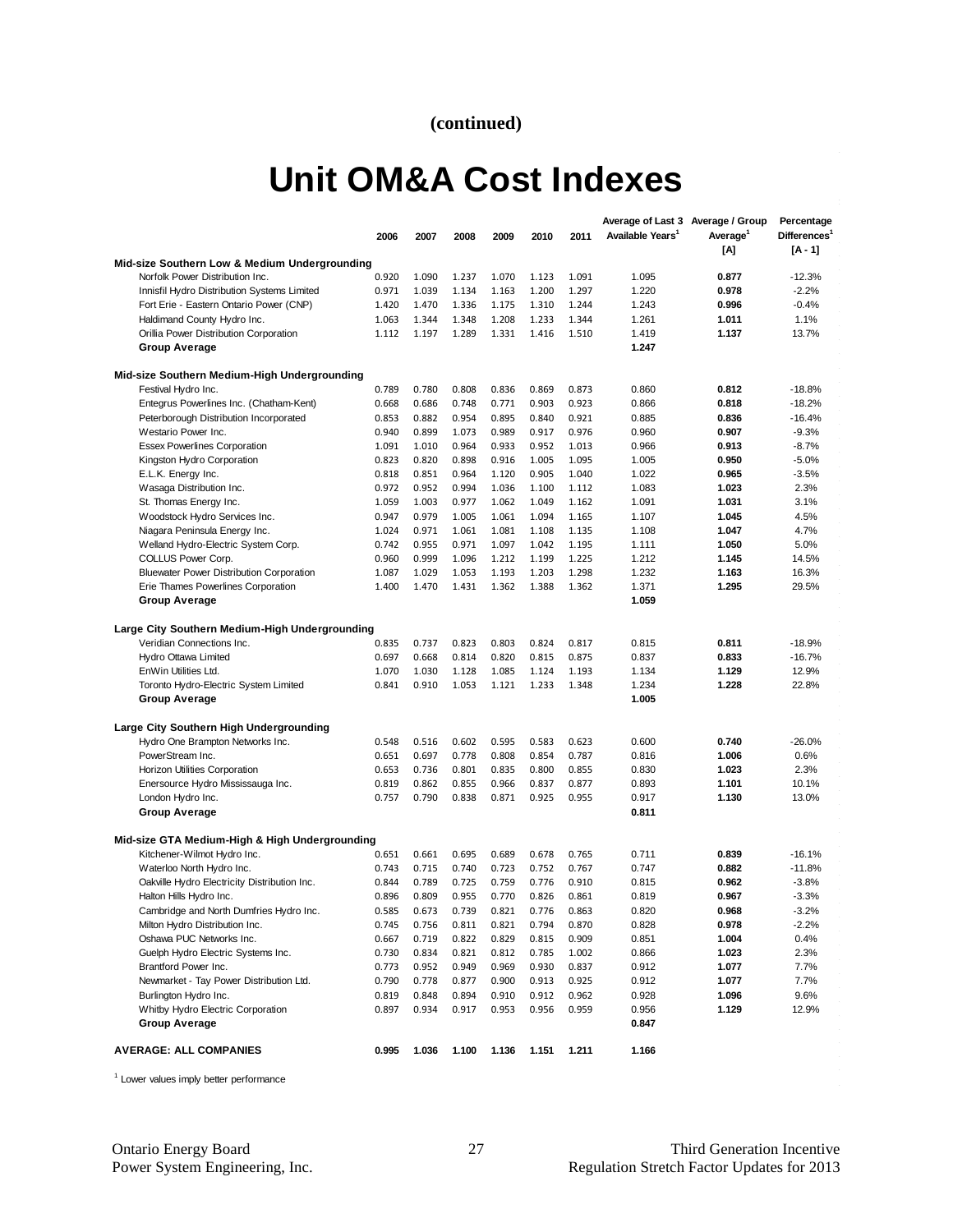## <span id="page-30-0"></span>**Updated Performance Rankings Based on Unit Cost Indexes**

|                                                  | Average / Group      | Percentage              |                                 |
|--------------------------------------------------|----------------------|-------------------------|---------------------------------|
|                                                  | Average <sup>1</sup> | Difference <sub>1</sub> | Efficiency Ranking <sup>1</sup> |
|                                                  | [A]                  | $[A - 1]$               |                                 |
| Hydro Hawkesbury Inc.                            | 0.535                | $-46.5%$                | $\mathbf{1}$                    |
| Renfrew Hydro Inc.                               | 0.684                | $-31.6%$                | $\overline{c}$                  |
| Hydro One Brampton Networks Inc.                 | 0.740                | $-26.0%$                | 3                               |
| Northern Ontario Wires Inc.                      | 0.775                | $-22.5%$                | 4                               |
| Lakefront Utilities Inc.                         | 0.777                | $-22.3%$                | 5                               |
| Espanola Regional Hydro Distribution Corporation | 0.787                | $-21.3%$                | 6                               |
| Entegrus Powerlines Inc. (Middlesex)             | 0.800                | $-20.0%$                | $\overline{7}$                  |
| Veridian Connections Inc.                        | 0.811                | $-18.9%$                | 8                               |
| Parry Sound Power Corporation                    | 0.812                | $-18.8%$                | $\boldsymbol{9}$                |
| Festival Hydro Inc.                              | 0.812                | $-18.8%$                | 10                              |
| Entegrus Powerlines Inc. (Chatham-Kent)          | 0.818                | $-18.2%$                | 11                              |
| <b>Grimsby Power Incorporated</b>                | 0.826                | $-17.4%$                | $12 \overline{ }$               |
| Sioux Lookout Hydro Inc.                         | 0.827                | $-17.3%$                | 13                              |
| <b>Hydro Ottawa Limited</b>                      | 0.833                | $-16.7%$                | 14                              |
| Peterborough Distribution Incorporated           | 0.836                | $-16.4%$                | 15                              |
| Kitchener-Wilmot Hydro Inc.                      | 0.839                | $-16.1%$                | 16                              |
| Niagara-on-the-Lake Hydro Inc.                   | 0.862                | $-13.8%$                | 17                              |
| North Bay Hydro Distribution Limited             | 0.872                | $-12.8%$                | 18                              |
| Norfolk Power Distribution Inc.                  | 0.877                | $-12.3%$                | 19                              |
| Waterloo North Hydro Inc.                        | 0.882                | $-11.8%$                | 20                              |
| Fort Frances Power Corporation                   | 0.891                | $-10.9%$                | 21                              |
| Hydro 2000 Inc.                                  | 0.892                | $-10.8%$                | 22                              |
| Ottawa River Power Corporation                   | 0.900                | $-10.0%$                | 23                              |
| Westario Power Inc.                              | 0.907                | $-9.3%$                 | 24                              |
| Midland Power Utility Corporation                | 0.911                | $-8.9%$                 | 25                              |
| Hearst Power Distribution Company Limited        | 0.912                | $-8.8%$                 | 26                              |
| <b>Essex Powerlines Corporation</b>              | 0.913                | $-8.7%$                 | 27                              |
| Kingston Hydro Corporation                       | 0.950                | $-5.0%$                 | 28                              |
| Oakville Hydro Electricity Distribution Inc.     | 0.962                | $-3.8%$                 | 29                              |
| E.L.K. Energy Inc.                               | 0.965                | $-3.5%$                 | 30                              |
| Halton Hills Hydro Inc.                          | 0.967                | $-3.3%$                 | 31                              |
| Cambridge and North Dumfries Hydro Inc.          | 0.968                | $-3.2%$                 | 32                              |
| Milton Hydro Distribution Inc.                   | 0.978                | $-2.2%$                 | 33                              |
| Innisfil Hydro Distribution Systems Limited      | 0.978                | $-2.2%$                 | 34                              |
| Lakeland Power Distribution Ltd.                 | 0.992                | $-0.8%$                 | 35                              |
| Greater Sudbury Hydro Inc.                       | 0.992                | $-0.8%$                 | 36                              |
| Fort Erie - Eastern Ontario Power (CNP)          | 0.996                | $-0.4%$                 | 37                              |
| Orangeville Hydro Limited                        | 1.003                | 0.3%                    | 38                              |
| Oshawa PUC Networks Inc.                         | 1.004                | 0.4%                    | 39                              |
| PowerStream Inc.                                 | 1.006                | 0.6%                    | 40                              |
| Haldimand County Hydro Inc.                      | 1.011                | 1.1%                    | 41                              |

<sup>1</sup> Lower values imply better performance

 $2$  Hydro One Networks Inc. is alone in their peer group so is omitted here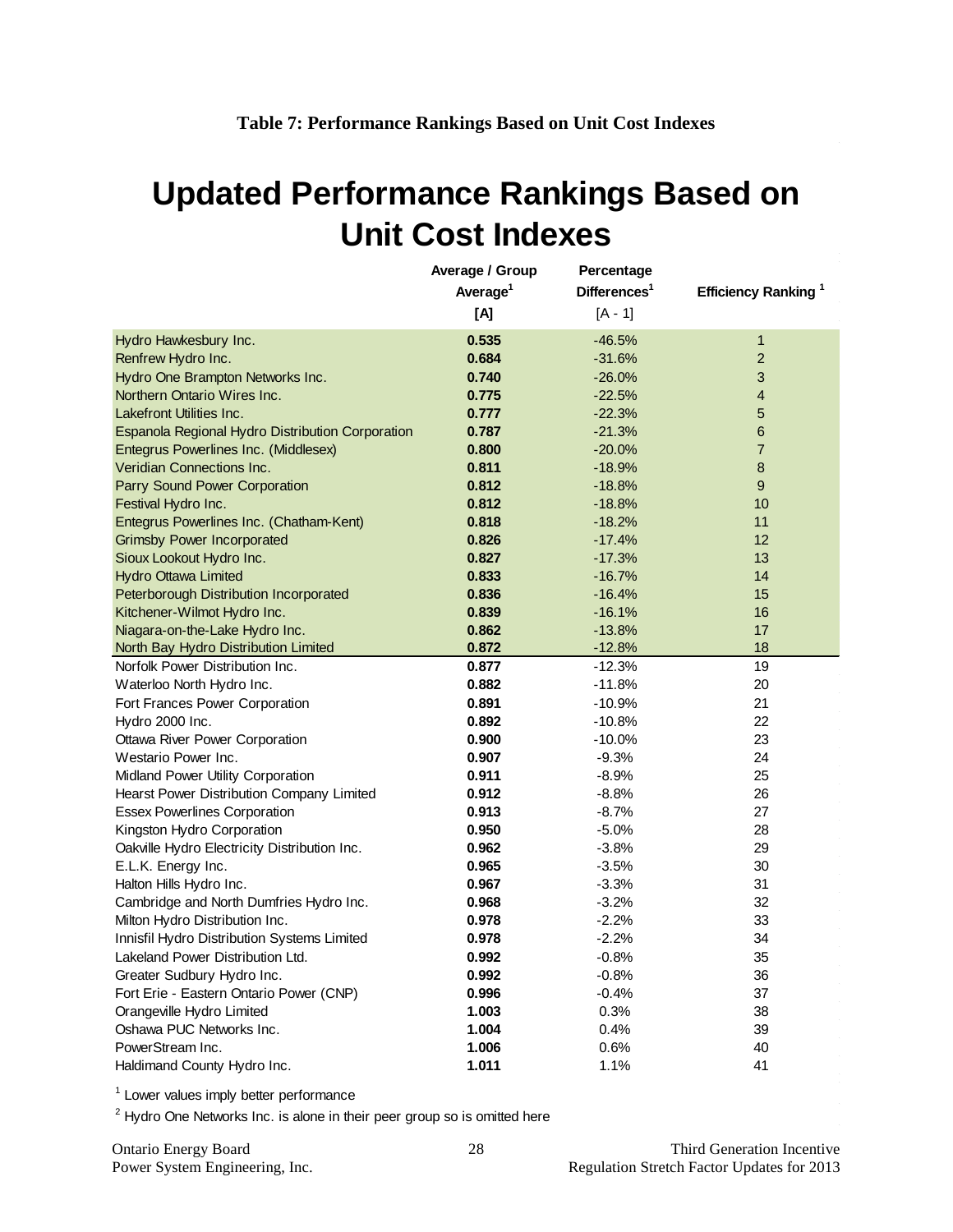**(continued)**

## **Updated Performance Rankings Based on Unit Cost Indexes**

|                                                 | Average / Group      | Percentage               |                                 |
|-------------------------------------------------|----------------------|--------------------------|---------------------------------|
|                                                 | Average <sup>1</sup> | Differences <sup>1</sup> | Efficiency Ranking <sup>1</sup> |
|                                                 | [A]                  | $[A - 1]$                |                                 |
| Guelph Hydro Electric Systems Inc.              | 1.023                | 2.3%                     | 42                              |
| Horizon Utilities Corporation                   | 1.023                | 2.3%                     | 43                              |
| Wasaga Distribution Inc.                        | 1.023                | 2.3%                     | 44                              |
| St. Thomas Energy Inc.                          | 1.031                | 3.1%                     | 45                              |
| Woodstock Hydro Services Inc.                   | 1.045                | 4.5%                     | 46                              |
| Niagara Peninsula Energy Inc.                   | 1.047                | 4.7%                     | 47                              |
| Welland Hydro-Electric System Corp.             | 1.050                | 5.0%                     | 48                              |
| Chapleau Public Utilities Corporation           | 1.050                | 5.0%                     | 49                              |
| Thunder Bay Hydro Electricity Distribution Inc. | 1.057                | 5.7%                     | 50                              |
| Rideau St. Lawrence Distribution Inc.           | 1.072                | 7.2%                     | 51                              |
| Brantford Power Inc.                            | 1.077                | 7.7%                     | 52                              |
| Newmarket - Tay Power Distribution Ltd.         | 1.077                | 7.7%                     | 53                              |
| PUC Distribution Inc.                           | 1.079                | 7.9%                     | 54                              |
| Burlington Hydro Inc.                           | 1.096                | 9.6%                     | 55                              |
| Enersource Hydro Mississauga Inc.               | 1.101                | 10.1%                    | 56                              |
| Tillsonburg Hydro Inc.                          | 1.112                | 11.2%                    | 57                              |
| Centre Wellington Hydro Ltd.                    | 1.118                | 11.8%                    | 58                              |
| EnWin Utilities Ltd.                            | 1.129                | 12.9%                    | 59                              |
| Whitby Hydro Electric Corporation               | 1.129                | 12.9%                    | 60                              |
| London Hydro Inc.                               | 1.130                | 13.0%                    | 61                              |
| Orillia Power Distribution Corporation          | 1.137                | 13.7%                    | 62                              |
| <b>COLLUS Power Corp.</b>                       | 1.145                | 14.5%                    | 63                              |
| <b>Bluewater Power Distribution Corporation</b> | 1.163                | 16.3%                    | 64                              |
| West Coast Huron Energy Inc.                    | 1.177                | 17.7%                    | 65                              |
| Cooperative Hydro Embrun Inc.                   | 1.190                | 19.0%                    | 66                              |
| Kenora Hydro Electric Corporation Ltd.          | 1.197                | 19.7%                    | 67                              |
| Wellington North Power Inc.                     | 1.198                | 19.8%                    | 68                              |
| Brant County Power Inc.                         | 1.226                | 22.6%                    | 69                              |
| Toronto Hydro-Electric System Limited           | 1.228                | 22.8%                    | 70                              |
| <b>Erie Thames Powerlines Corporation</b>       | 1.295                | 29.5%                    | 71                              |
| Port Colborne (CNP)                             | 1.298                | 29.8%                    | 72                              |
| Atikokan Hydro Inc.                             | 1.488                | 48.8%                    | 73                              |
| Algoma Power Inc.                               | 1.688                | 68.8%                    | 74                              |

<sup>1</sup> Lower values imply better performance

 $2$  Hydro One Networks Inc. is alone in their peer group so is omitted here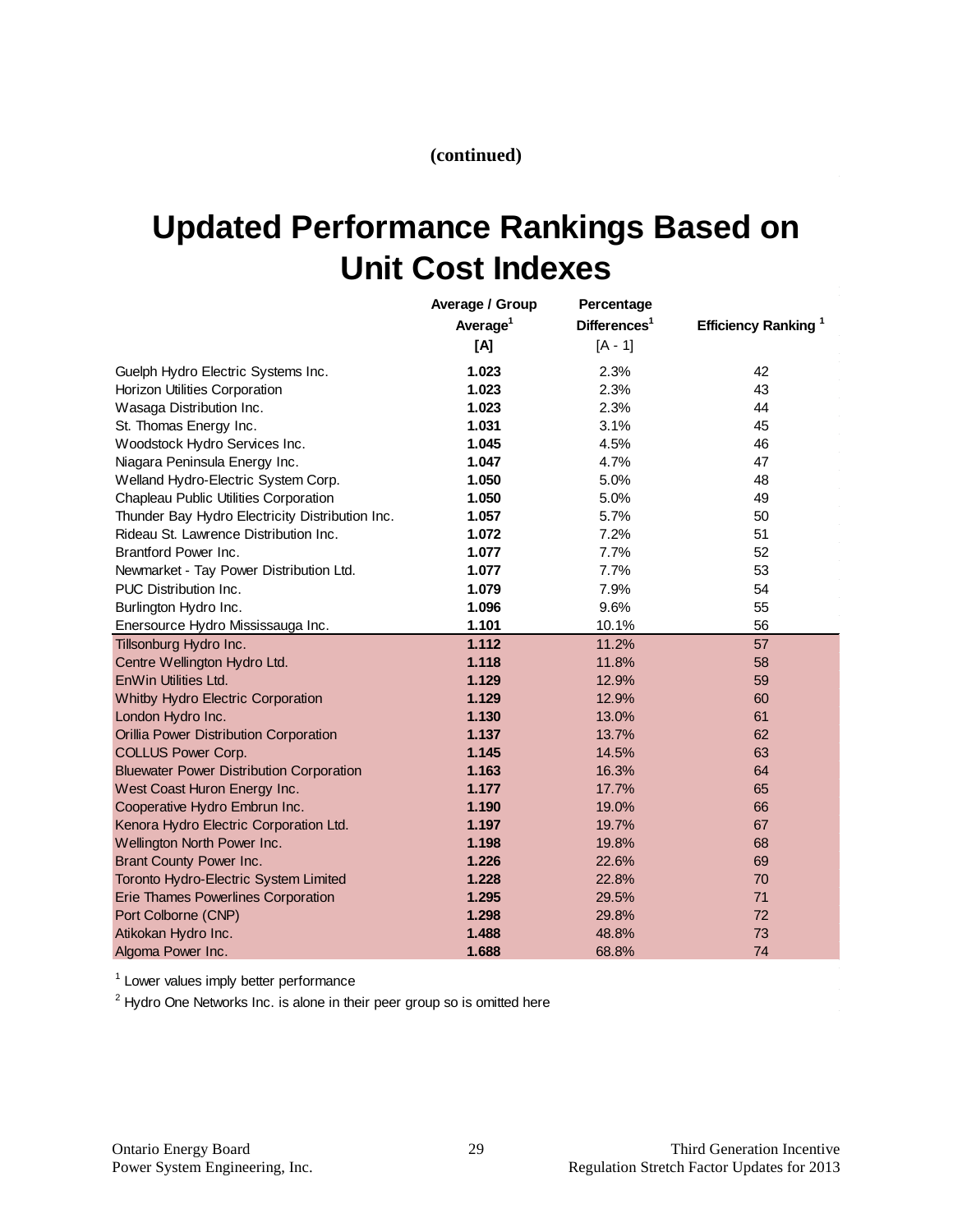# <span id="page-32-0"></span>**3 Efficiency Cohort Groupings**

A company will be in efficiency Cohort 1 if it is statistically superior based on the econometric benchmarking results (found in Table 4), **and** in the top quartile of the unit cost benchmarking rankings (found in Table 7). A company will be in efficiency Cohort 3 if it is statistically inferior based on the econometric benchmarking results, **and** in the bottom quartile of the unit cost benchmarking rankings. All remaining companies are placed in efficiency Cohort 2.

PSE's analysis of Distributors' OM&A cost performance indicates that there are ten Distributors in Cohort 1, fifty-four Distributors in Cohort 2, and eleven Distributors in Cohort 3.

No peer group has been identified for Hydro One Networks Inc. for the purposes of unit cost benchmarking. The Board has previously determined that distributors that rank superior or inferior in only one evaluation will be assigned to the middle cohort. For this reason, Hydro One Networks Inc. has been assigned to Cohort 2.<sup>[20](#page-32-2)</sup>

Figure 5 below details the nine companies which changed cohorts from the 2012 update to the 2013 update.



**Figure 5: Cohort Changes from 2012 Update to 2013 Update**

<span id="page-32-1"></span>Table 8 below presents the full sample of Ontario power Distributors and their corresponding efficiency cohorts for the 2013 update.

<span id="page-32-2"></span> $20$  Please see the Board's report (referenced on page 1) dated July 14, 2008 page 22 regarding this issue.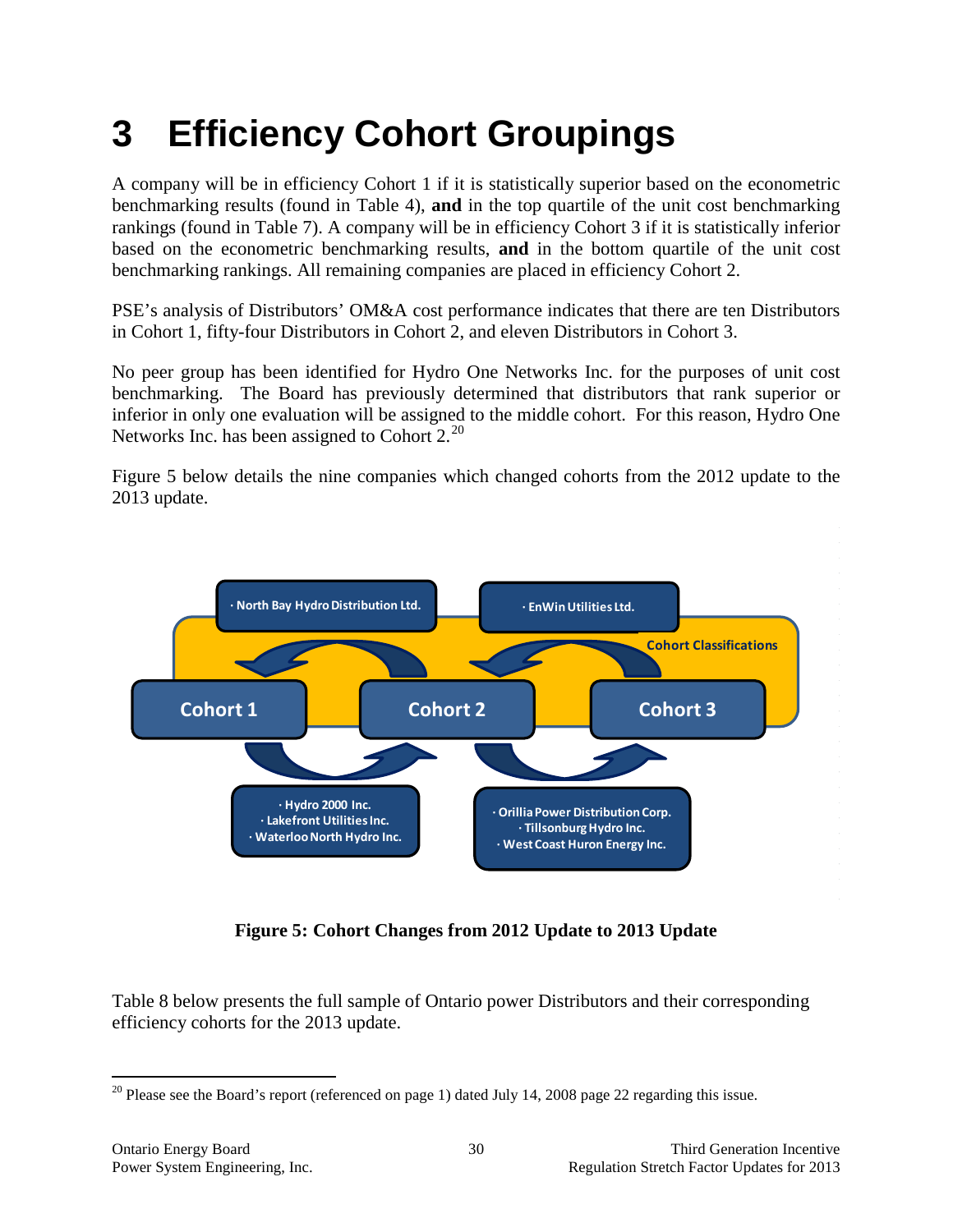## <span id="page-33-0"></span>**2013 Efficiency Cohort Grouping Results**

| Company |  |
|---------|--|
|         |  |

| Entegrus Powerlines Inc. (Chatham-Kent Hydro Inc.)                  | 1              |
|---------------------------------------------------------------------|----------------|
| Festival Hydro Inc.                                                 | 1              |
| <b>Grimsby Power Incorporated</b>                                   | 1              |
| Hydro Hawkesbury Inc.                                               | 1              |
| Hydro One Brampton Networks Inc.                                    | 1              |
| Kitchener-Wilmot Hydro Inc.                                         | 1              |
| Entegrus Powerlines Inc. (Middlesex Power Distribution Corporation) | 1              |
| North Bay Hydro Distribution Limited                                | 1              |
| Northern Ontario Wires Inc.                                         | 1              |
| Renfrew Hydro Inc.                                                  | $\mathbf{1}$   |
| Atikokan Hydro Inc.                                                 | 2              |
| <b>Bluewater Power Distribution Corporation</b>                     | 2              |
| Brantford Power Inc.                                                | 2              |
| Burlington Hydro Inc.                                               | 2              |
| Cambridge and North Dumfries Hydro Inc.                             | 2              |
| Chapleau Public Utilities Corporation                               | 2              |
| Cooperative Hydro Embrun Inc.                                       | 2              |
| E.L.K. Energy Inc.                                                  | 2              |
| Enersource Hydro Mississauga Inc.                                   | 2              |
| EnWin Utilities Ltd.                                                | 2              |
| Espanola Regional Hydro Distribution Corporation                    | 2              |
| <b>Essex Powerlines Corporation</b>                                 | 2              |
| Fort Erie - Eastern Ontario Power (CNP)                             | $\overline{2}$ |
| Fort Frances Power Corporation                                      | 2              |
| Greater Sudbury Hydro Inc.                                          | 2              |
| Guelph Hydro Electric Systems Inc.                                  | 2              |
| Haldimand County Hydro Inc.                                         | $\overline{2}$ |
| Halton Hills Hydro Inc.                                             | $\overline{2}$ |
| Hearst Power Distribution Company Limited                           | 2              |
| Horizon Utilities Corporation                                       | 2              |
| Hydro 2000 Inc.                                                     | 2              |
| Hydro One Networks Inc. <sup>1</sup>                                | 2              |
| Hydro Ottawa Limited                                                | $\overline{2}$ |
| Innisfil Hydro Distribution Systems Limited                         | 2              |
| Kenora Hydro Electric Corporation Ltd.                              | 2              |
| Kingston Hydro Corporation                                          | 2              |
| Lakefront Utilities Inc.                                            | $\overline{2}$ |
| Lakeland Power Distribution Ltd.                                    | 2              |
| London Hydro Inc.                                                   | $\overline{2}$ |
| Midland Power Utility Corporation                                   | $\overline{2}$ |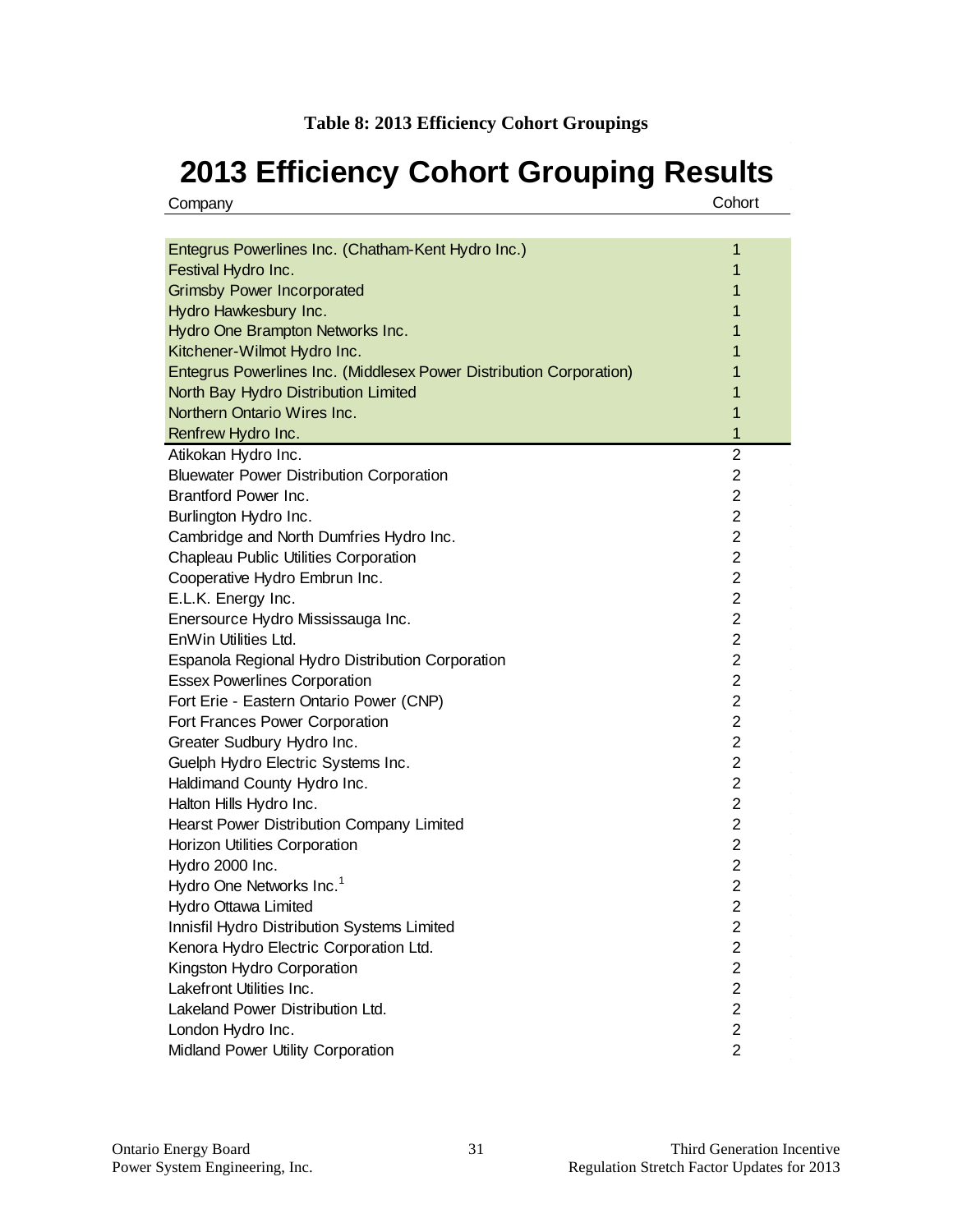## **2013 Efficiency Cohort Grouping Results**

| Company                                         | Cohort         |
|-------------------------------------------------|----------------|
|                                                 |                |
| Milton Hydro Distribution Inc.                  | $\overline{2}$ |
| Newmarket - Tay Power Distribution Ltd.         | 2              |
| Niagara Peninsula Energy Inc.                   | 2              |
| Niagara-on-the-Lake Hydro Inc.                  | 2              |
| Norfolk Power Distribution Inc.                 | 2              |
| Oakville Hydro Electricity Distribution Inc.    | 2              |
| Orangeville Hydro Limited                       | 2              |
| Oshawa PUC Networks Inc.                        | 2              |
| <b>Ottawa River Power Corporation</b>           | $\overline{2}$ |
| Parry Sound Power Corporation                   | $\overline{2}$ |
| Peterborough Distribution Incorporated          | $\overline{2}$ |
| PowerStream Inc.                                | $\overline{2}$ |
| PUC Distribution Inc.                           | $\overline{2}$ |
| Rideau St. Lawrence Distribution Inc.           | $\overline{2}$ |
| Sioux Lookout Hydro Inc.                        | $\overline{2}$ |
| St. Thomas Energy Inc.                          | $\overline{2}$ |
| Thunder Bay Hydro Electricity Distribution Inc. | $\overline{2}$ |
| Veridian Connections Inc.                       | $\overline{2}$ |
| Wasaga Distribution Inc.                        | $\overline{2}$ |
| Waterloo North Hydro Inc.                       | $\overline{2}$ |
| Welland Hydro-Electric System Corp.             | $\overline{2}$ |
| Westario Power Inc.                             | $\overline{2}$ |
| Whitby Hydro Electric Corporation               | $\overline{2}$ |
| Woodstock Hydro Services Inc.                   | $\overline{2}$ |
| Algoma Power Inc.                               | 3              |
| Brant County Power Inc.                         | 3              |
| Centre Wellington Hydro Ltd.                    | 3              |
| <b>COLLUS Power Corp.</b>                       | 3              |
| <b>Erie Thames Powerlines Corporation</b>       | 3              |
| Orillia Power Distribution Corporation          | 3              |
| Port Colborne (CNP)                             | 3              |
| Tillsonburg Hydro Inc.                          | 3              |
| Toronto Hydro-Electric System Limited           | 3              |
| Wellington North Power Inc.                     | 3              |
| West Coast Huron Energy Inc.                    | 3              |

<sup>1</sup> Hydro One Networks is only being evaluated by the econometric benchmarking approach and is automatically assigned to Cohort 2.